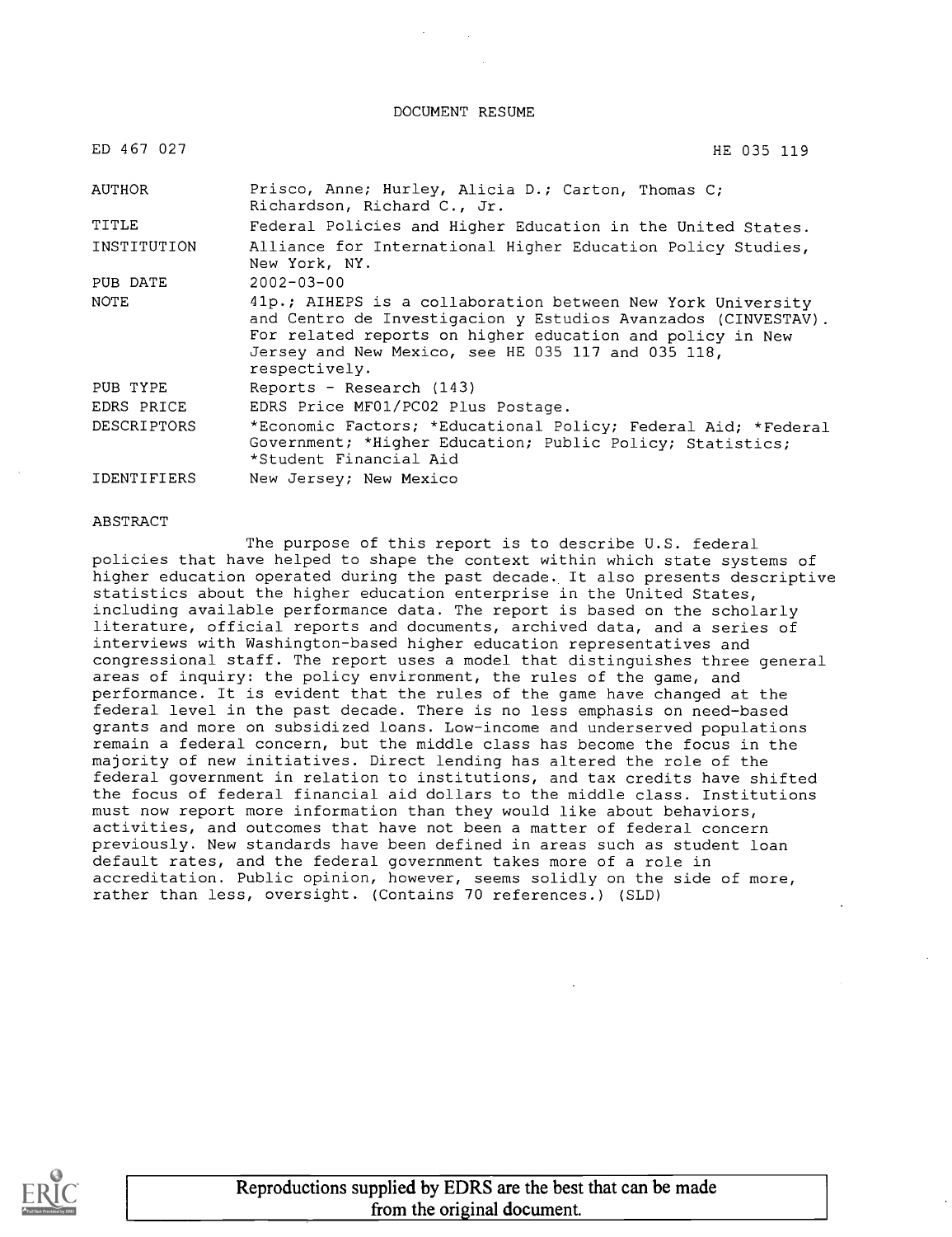# Federal Policies and Higher Education in the United States

By Anne Prisco Alicia D. Hurley Thomas C. Carton and Richard C. Richardson Jr.

PERMISSION TO REPRODUCE AND DISSEMINATE THIS MATERIAL HAS BEEN GRANTED BY

1 TO THE EDUCATIONAL RESOURCES INFORMATION CENTER (ERIC)

March 2002



 $2 - 2$ BEST COPY AVAILABLE

U.S. DEPARTMENT OF EDUCATION<br>Office of Educational Research and Improveme Office of Educational Research and Improvement<br>EDUCATIONAL RESOURCES INFORMATION<br>This document has been reproduced as<br>received from the person or organization originating it. Minor changes have been made to

 $H\epsilon$ 

improve reproduction quality.

Points of view or opinions stated in this document do not necessarily represent official OERI position or policy.

ED 467 027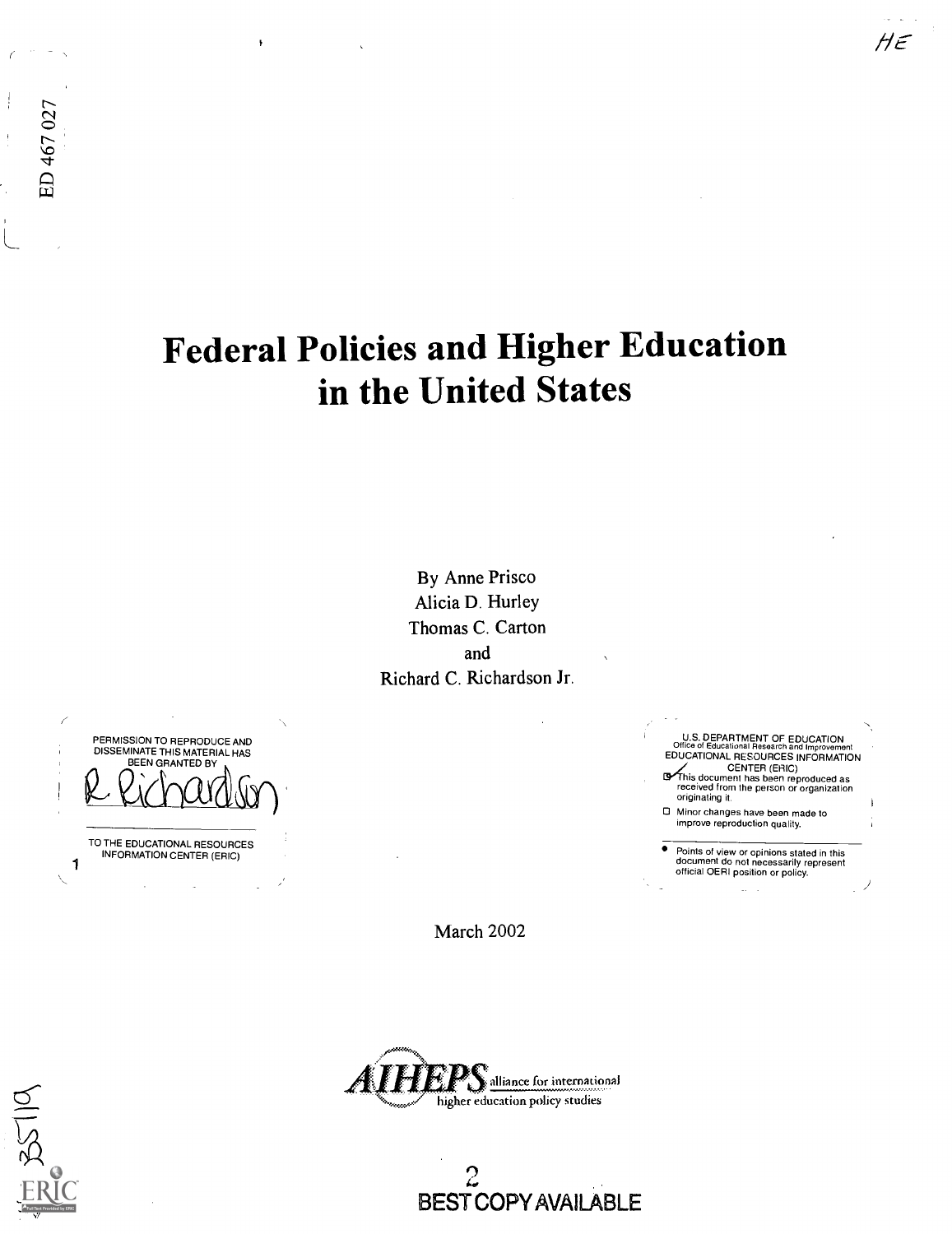ANNE PRISCO is assistant vice president for enrollment management at Lehman College of the City University ofNew York. She previously served as a research scientist with the AIHEPS Project at NYU. Dr. Prisco has experience in financial aid administration and has been an enrollment management consultant to many postsecondary institutions, most recently with Pace University and Northeastern University. Her areas of interest include comparative educational policy, the economics of education, and higher education administration.

ALICIA D. HURLEY is senior policy analyst for New York University's Government Relations Office. She is a doctoral candidate in higher education administration with an emphasis in policy at New York University. Ms. Hurley has an extensive background in higher education policy and financial aid. She worked in the financial aid offices of both the University of Colorado at Boulder and New York University, and served as a policy intern for the Advisory Committee on Student Financial Assistance in Washington, D.C. Her research interests include federal policy and higher education, including student aid policy, science policy and tax policy.

THOMAS C. CARTON has been a legislative aid with the New Jersey Legislature. Tom is currently a full-time doctoral candidate in the Department of Administration, Leadership, and Technology at New York University's Steinhardt School of Education. He holds an MPA from the Robert F Wagner Graduate School of Public Service at New York University, and a BA from Rider University. His areas of interest include policy theory, state-level policy analysis, and higher education performance.

RICHARD C. RICHARDSON JR. is director of the Alliance for International Higher Education Policy Studies (AIHEPS); co-principal investigator of the AIHEPS Project; professor of higher education in the Department of Administration, Leadership and Technology at NYU; and professor emeritus of educational leadership and policy studies at Arizona State University.

© 2002 by The Alliance for International Higher Education Policy Studies, 239 Greene Street, Suite 300, New York, NY 10003.



BEST COPY AVAILABLE

ii.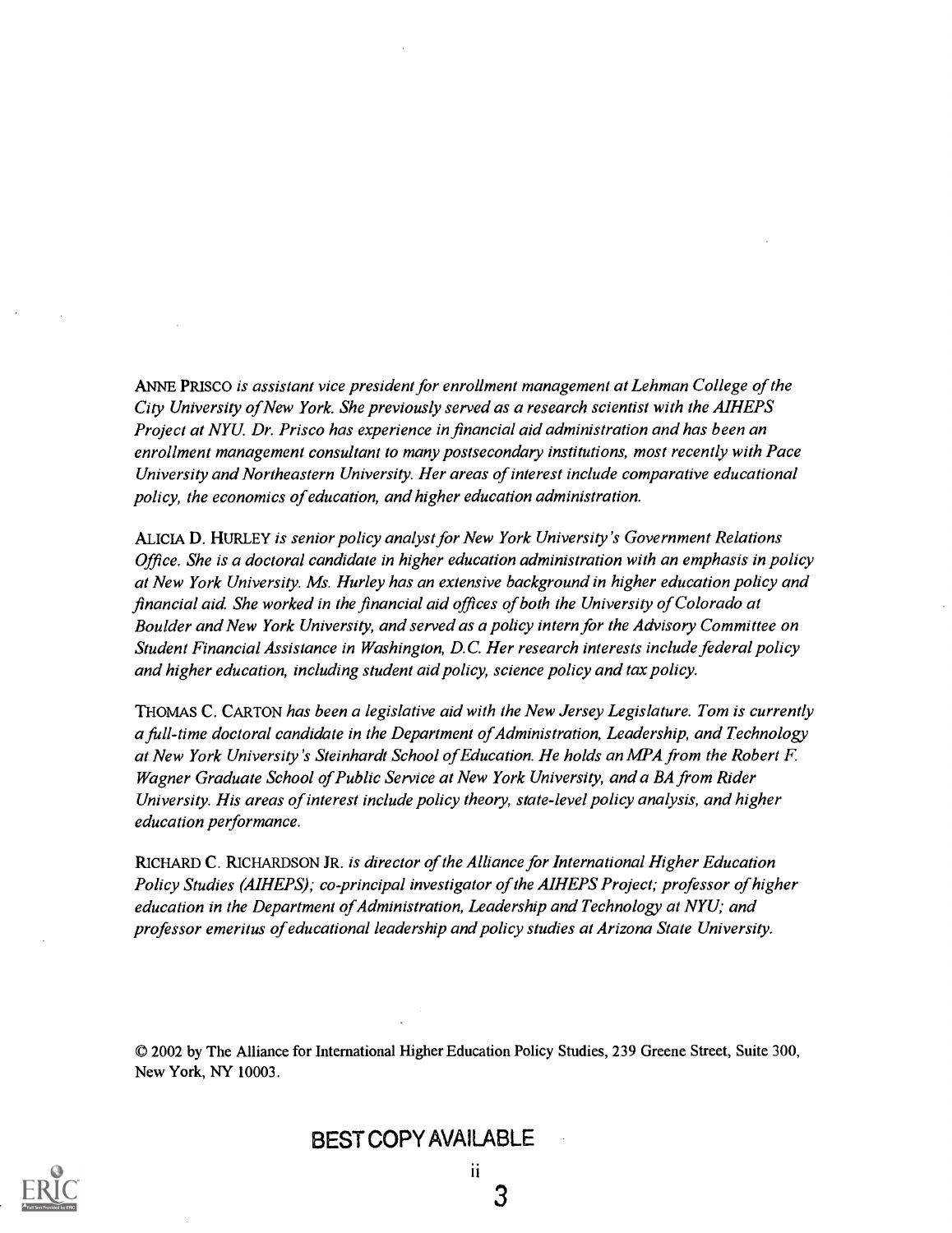# **Contents**

 $\mathbb{R}^2$ 

 $\frac{1}{2}$ 

 $\frac{1}{2}$ 



 $\frac{1}{\sqrt{2}}$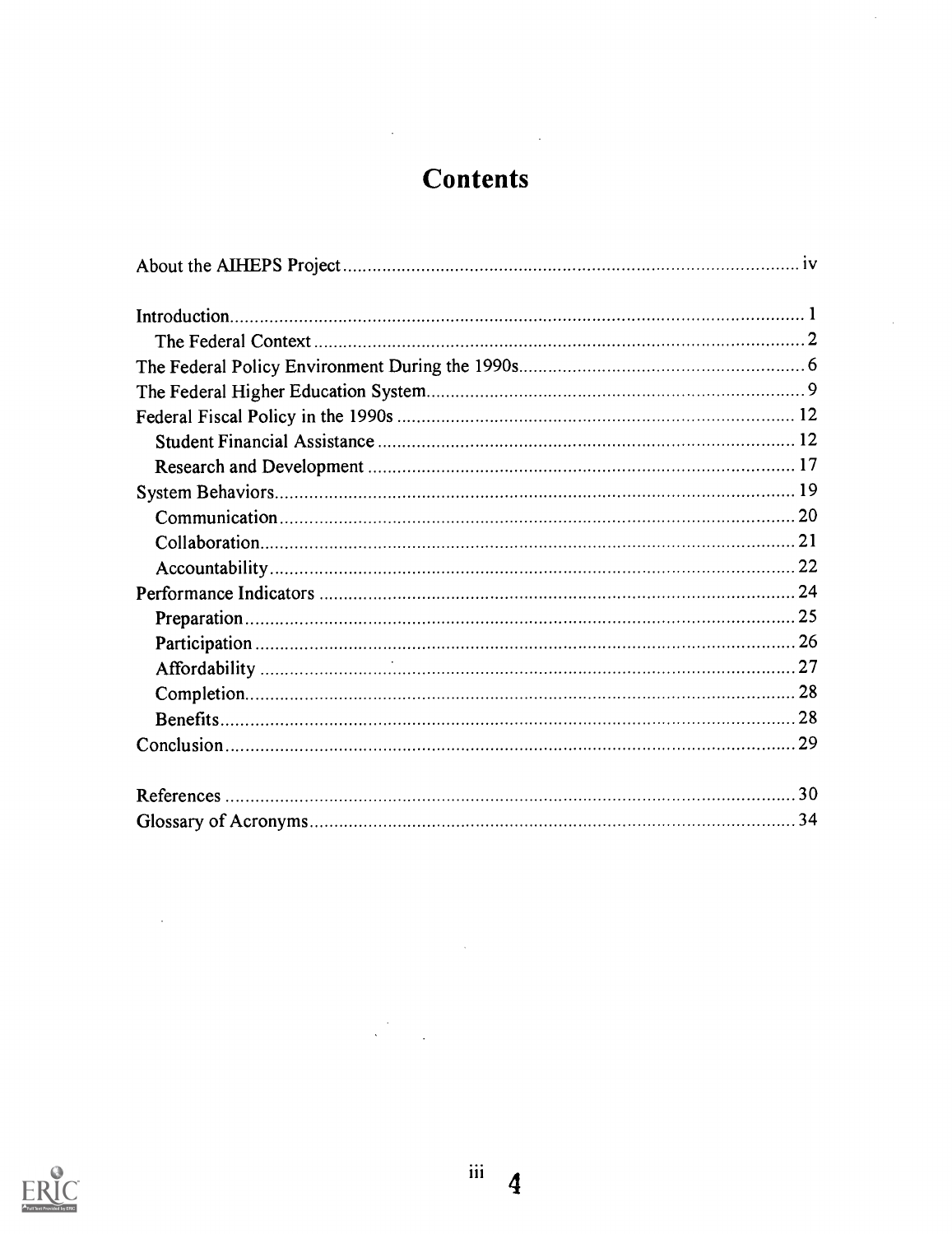# About the AIHEPS Project

The Alliance for International Higher Education Policy Studies (AIHEPS), a collaboration between New York University and the Centro de Investigacion y Estudios Avanzados (CINVESTAV) in Mexico City, was funded in September 1999 by The Ford Foundation to conduct policy research in Mexico and the United States over a three-year period with two primary objectives: (1) to improve comparative understanding of how changes in higher education policies (rules of the game) alter the nature of higher education services produced as well as the conditions under which they are provided; and (2) to serve as a vehicle for training a small cadre of younger policy scholars in both nations. The project is also aimed at building capacity at New York University and CINVESTAV for conducting further policy studies, and making the information available to appropriate policy audiences.

The following questions reflect some of the lines of inquiry the project has pursued:

- Higher education systems operate in very different policy environments as  $\bullet$ measured by such attributes as constitutional status, federal/state influence, political culture, and executive powers. Are there aspects of the policy environment that seem to be associated with particular performance patterns? Have states attempted to alter their policy environments? Are there particular combinations within policy environments that seem either to facilitate or constrain the capacity of a state to adapt to changes in the external environment?
- Starting from quite different points, states appear to be changing their system designs, their arrangements for collaboration, communication and accountability, and their fiscal policies to incorporate greater emphasis on market mechanisms. How have these changes influenced performance as measured by the indicators conceptualized by the National Center for Public Policy and Higher Education in the U.S. and comparable indicators in Mexican settings? Can aspects of performance be traced to particular configurations of these "rules of the game?"
- Federal governments may play the defining role in a national system of higher education (as in Mexico), or the role of change agent, consumer advocate, and research contractor (as in the U.S.). How are federal roles changing? To what extent are federal roles complementary to those enacted by states? Are there discernible differences in system performance patterns that can reasonably be



5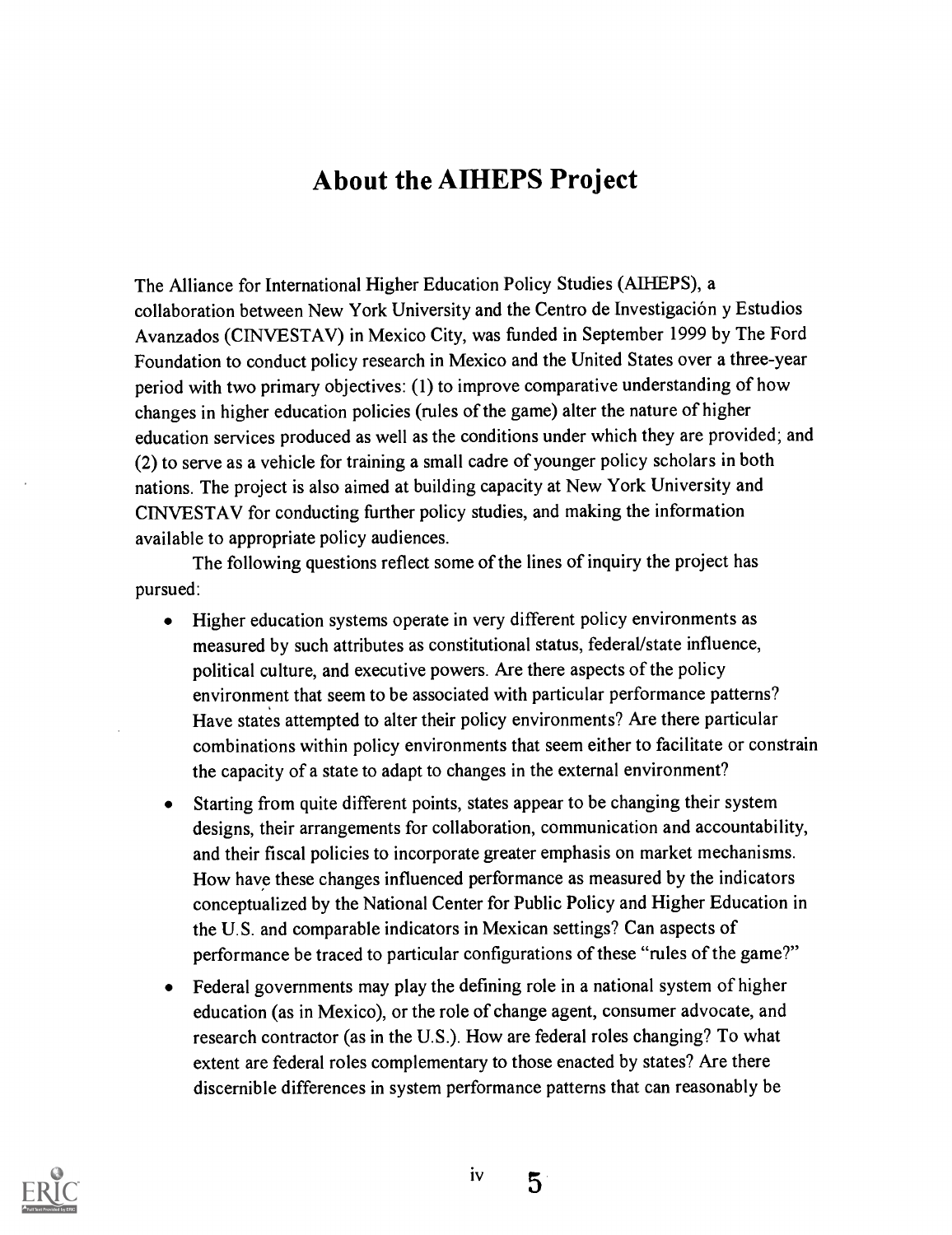related to differences in the "rules of the game" as these are defined and implemented at the federal level?

The AIHEPS project has produced the following products, all of which are or soon will be available in Spanish and English on our Web site:

http://www.nyu.edu/iesp/aiheps/. Links to these products are also available through the National Center for Public Policy and Higher Education (National Center) and through several sites that are regularly visited by the Mexican audience for these products. Products are written according to a mutually agreed upon framework that facilitates comparative analysis.

- Case reports for the states of Guanajuato, Jalisco, New Jersey, and New Mexico.
- This federal report for the United States, as well as one for Mexico.
- A conceptual overview describing our model for understanding linkages between policy and performance.
- A summary report of the younger scholars who have been involved with the project, and their contributions.'

The following products are planned for the third year of the project and will be available on the Web site.

- A synthesis report for the U.S. that incorporates insights from the federal report and the two state reports. The intent here is to suggest propositions about the linkages between policy and performance that can be inferred from the data collected in the U.S. studies. This report will provide a "jumping off' point for the discussion involving policy leaders to be held in Jersey City, New Jersey, on June 21, 2002.
- A similar synthesis report for Mexico that serves as the "jumping off' point for the policy discussion to be held in Guanajuato in April 2002 (tentative).
- A policy paper reporting the conclusions from the U.S. meeting written in a format designed for wide distribution to a policy audience. The National Center will assist in the development and distribution of this paper.
- A policy paper reporting the conclusions from the Mexico meeting designed for wide distribution in that nation.
- A synthesis report that incorporates the results of the cross-national analysis of data from the two countries by the project co-directors.
- A revised report of the grounded model for understanding how policy can constructively contribute to the attainment of public priorities.



Since inception of the project, ten younger scholars have contributed to the research.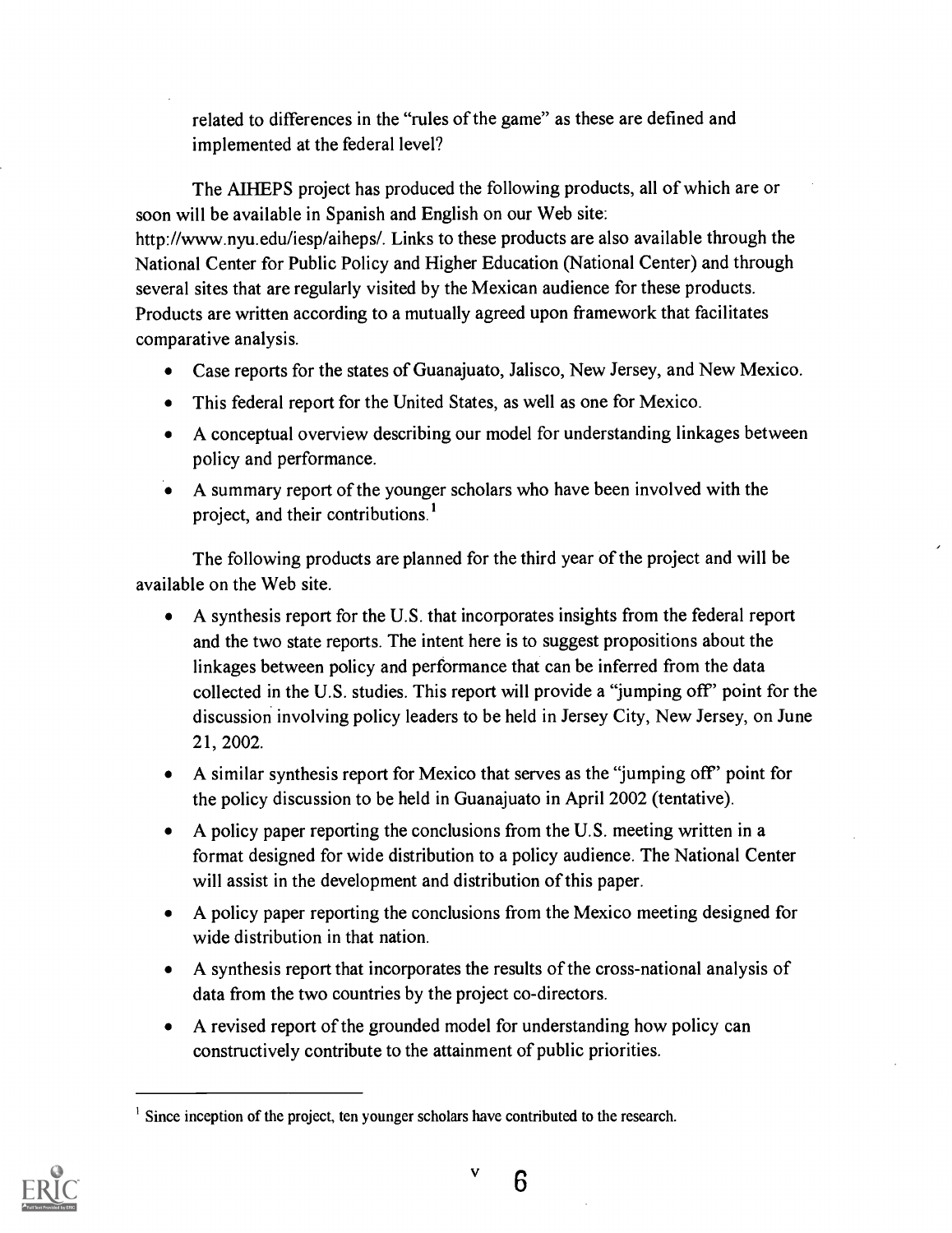A proposal is pending to refine the model, add Canada to the national profiles, and increase from four to twelve the number of state and provincial profiles constructed around the model. Profiles will individually and collectively expand our understanding of the linkages between policy environments, rules of the game, and higher education performance in the U.S., Mexico and Canada. The addition of Canada will focus attention on the variation in federal involvement in higher education systems and provide a contrast between a system that is entirely "public" and systems that are mixed between public and private institutions. It will also make possible some comparison of the policies within different higher education systems for improving access and opportunity, including provisions for indigenous/aboriginal peoples.



New York University 239 Greene Street, Suite 300 New York, NY 10003 (phone) 212.998.5515 (fax) 212.995.4041 www.nyu.edu/iesp/aiheps

Richard C. Richardson **Rollin Kent** New York University Mexico richard.richardson@nyu.edu rkent@palenque.gemtel.com.mx

# BEST COPY AVAILABLE

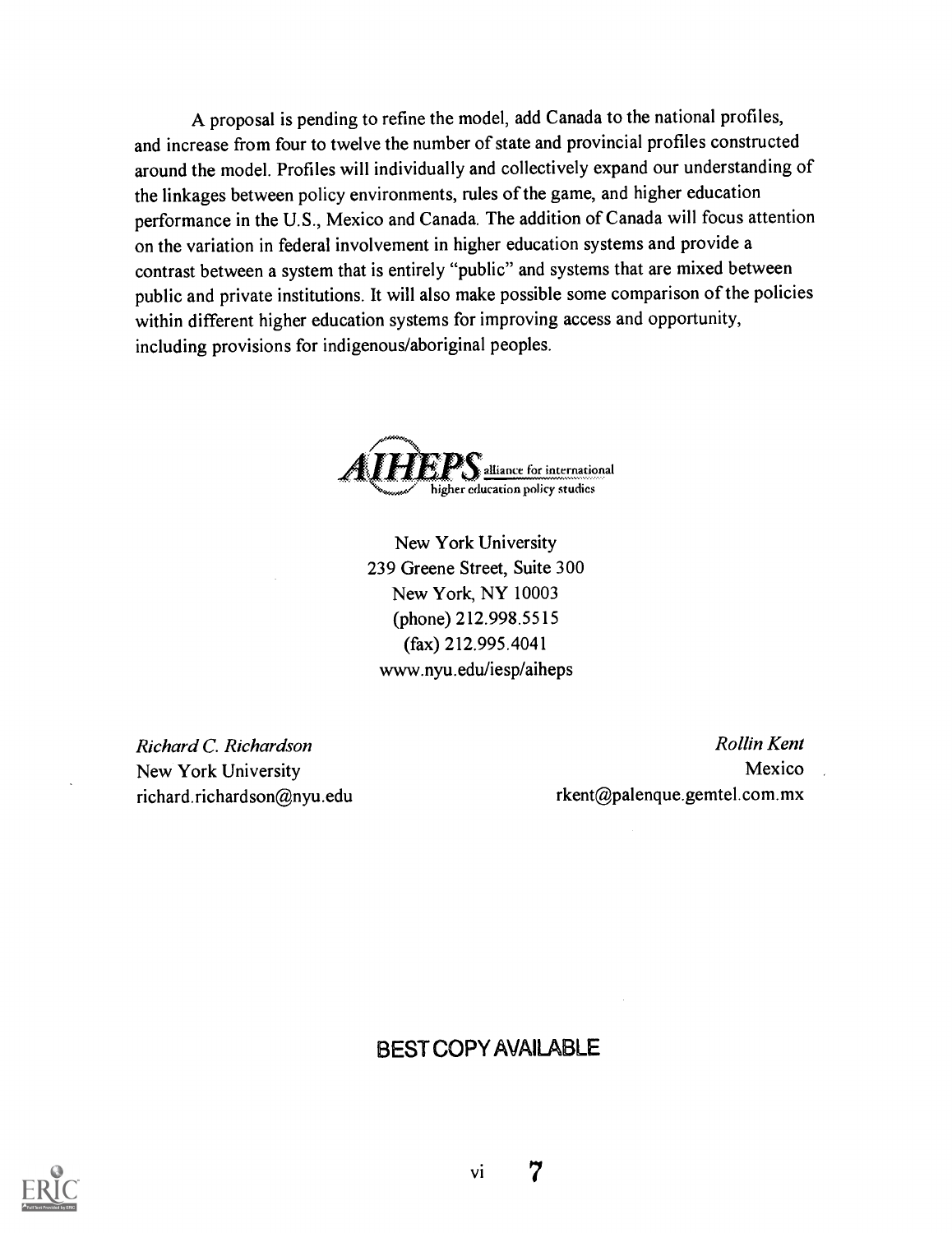# Introduction

The purpose of this report is to describe federal policies that have helped to shape the context within which state systems of higher education operated during the past decade. We also present descriptive statistics about the higher education enterprise in the United States, including available performance data. The report is based on the scholarly literature, official reports and documents, archived data, and a series of interviews with Washington-based higher education representatives and congressional staff. It was written to provide a basis for comparing public policies and higher education outcomes in the U.S. and Mexico, and to serve as a backdrop for our analysis of similarities and differences in system performance in New Jersey and New Mexico.

We organized this report, as well as those written for study states and for the comparative studies under way in Mexico, using a model that distinguishes three general areas of inquiry: the policy environment, rules of the game, and performance (see Figure 1).



#### Figure 1: How Rules of the Game Influence Performance

The policy environment, by adopting a mix of state regulation and institutional autonomy, shapes the rules of the game for higher education through which system behaviors are influenced. Rules of the game determine the mix of central planning and consumer choice that characterize each of the educational services a system delivers.

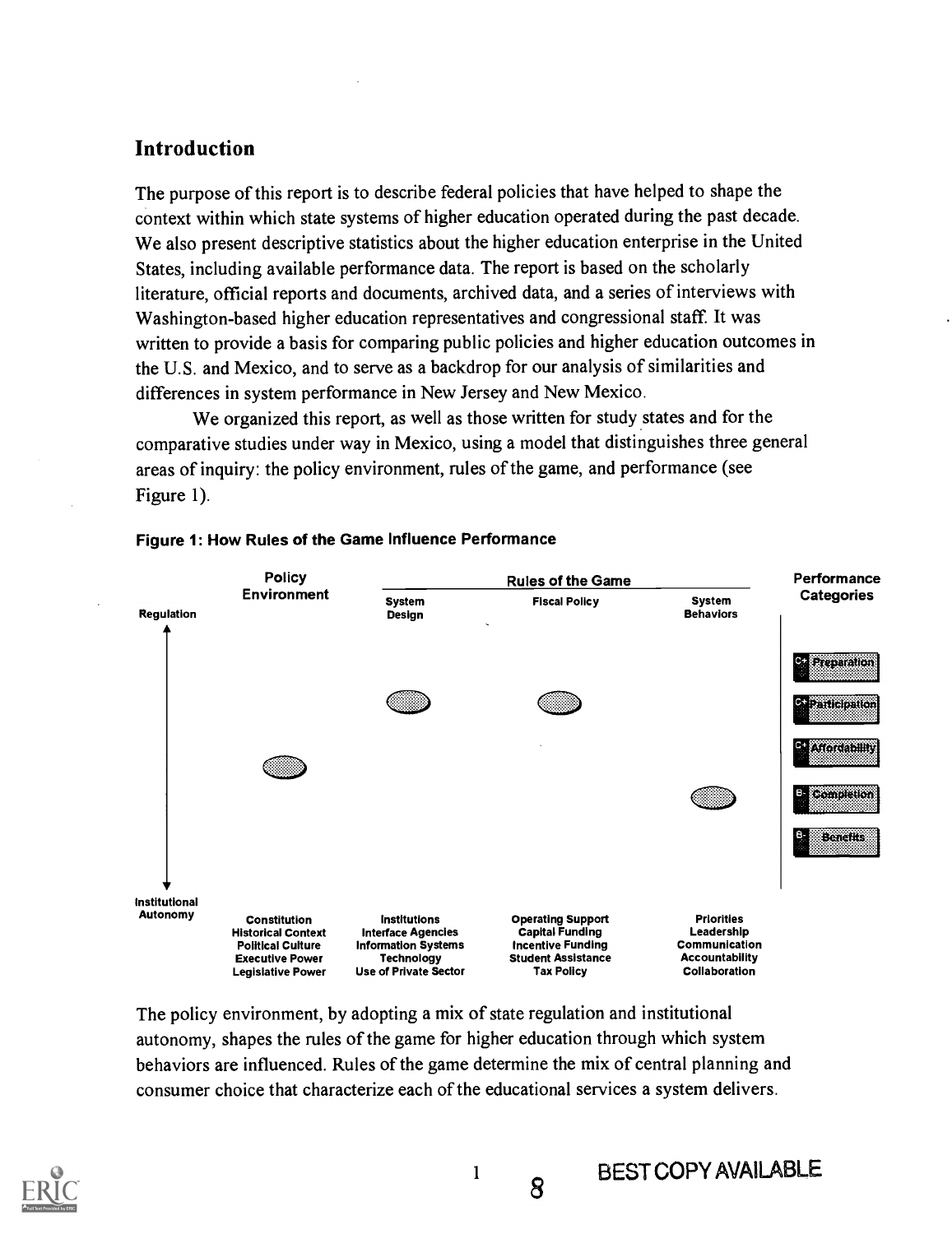Rules of the game also influence system behaviors, which in turn have a major influence on system performance.

Policy environments change incrementally and, to a degree, unpredictably as a consequence of the political process. Rules of the game, we believe, are the principal means governments use to encourage higher education to address public priorities. The National Center for Public Policy and Higher Education has developed measures for assessing the performance of state higher education systems. From their report, Measuring Up 2000, we calculated weighted means for each of the five categories to provide estimates of national averages in these five areas (see Figure 1). While the priorities of the federal government may include outcomes not incorporated in Measuring Up 2000, arguably all governments should be concerned about the outcomes the National Center does define, and we use the national averages we calculated for these measures as part of our discussion (National Center for Public Policy and Higher Education, 2000).

During the remainder of this introduction, we examine the ways in which the federal policy environment for higher education evolved during the decade of the 1990s. We then return to our conceptual model (see Figure 1) to consider first the federal policy environment and then the "rules of the game": (1) the design of the interface between federal government and higher education; (2) federal fiscal strategies that have been used to encourage institutions to respond to national needs and priorities; and (3) the system behaviors that have developed from the interplay of policy, structure and fiscal policy. We conclude by reporting available performance data for the postsecondary education enterprise in the United States.

### The Federal Context

Because the Tenth Amendment to the U.S. Constitution effectively delegates all authority for education to the 50 states, each state defines and develops its own arrangements for higher education. With the exception of land grants and sporadic appropriations, a substantive federal role in higher education emerged only in the closing days of World War II with the passage of the Serviceman's Readjustment Act of 1944 (G.I. Bill). Along with the post-World War II baby boom, the G.I. Bill set in motion forces that culminated in a national transformation from elite to meritocratic, and then to mass or universal, higher education. This transformation placed substantial pressure on states to create new and expand existing public institutions to absorb the enormous growth of new enrollments.

The need for specialized skills highlighted by the launch of Sputnik led to considerable federal support for research on university campuses. The National Defense Education Act of 1958 (NDEA) provided massive subsidies in the form of loans, grants and fellowships—to states, institutions and students. Research and development appropriations reinforced the federal government's growing partnership with higher



9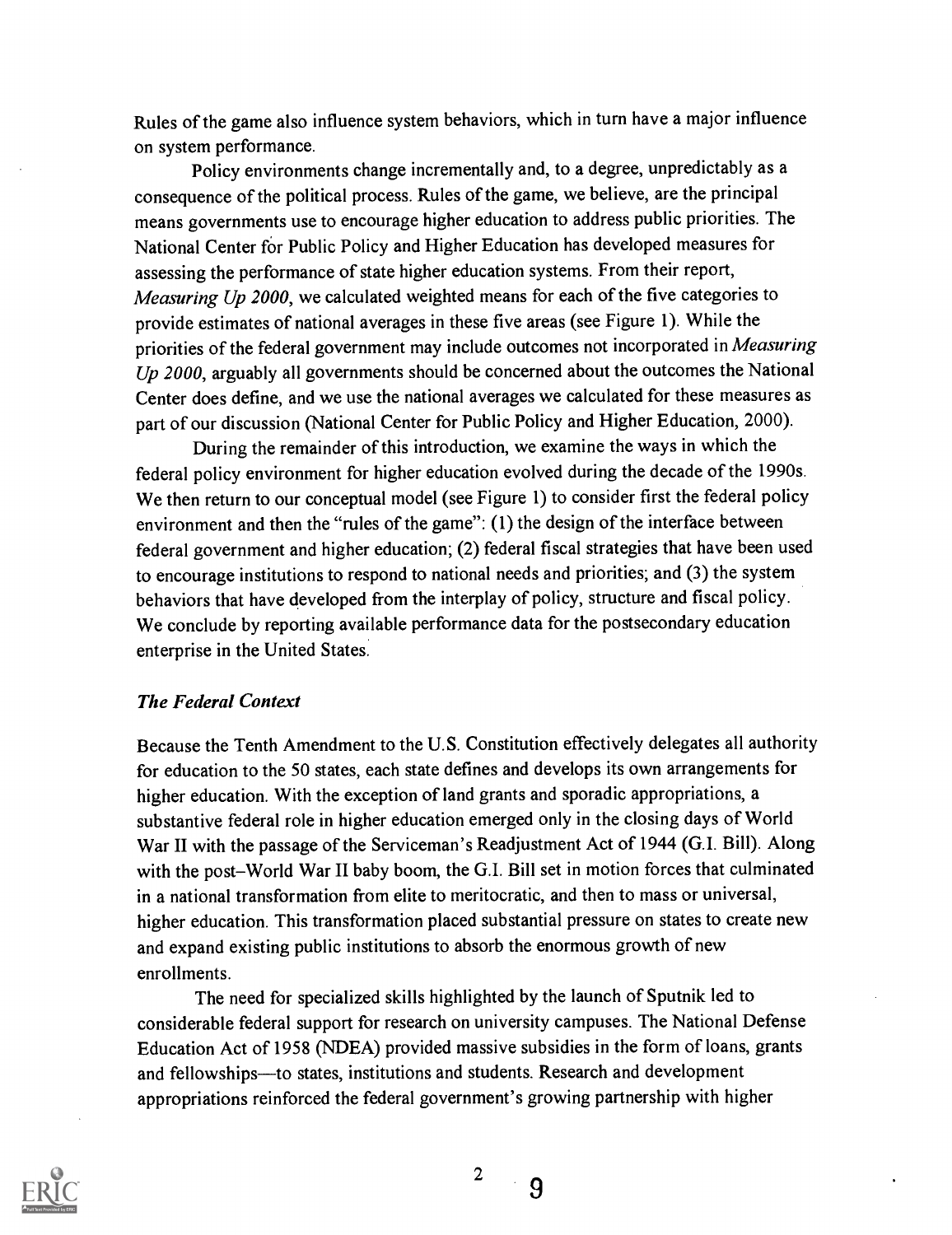education. They also signaled that these institutions were both centers for basic research and key players in the pursuit of national security.

Until the mid-1960s, federal support for higher education consisted primarily of research, development, and student or institutional subsidies in areas defined as national priorities. This changed with the Higher Education Act of 1965, an omnibus bill, covering such items as community service and continuing education; library assistance, training, and research; strengthening developing institutions; student assistance; teacher programs; and facilities construction. To support these activities, the Congress appropriated \$804 million. Even with such unprecedented investment, the clear intent of federal policymakers was that higher education remain a federal concern but a state responsibility. To this end, the enabling legislation specifically stated that federal authority did not extend to the curriculum, administration, personnel, or library resources of any institution. Subsequent reauthorizations have pressured states to establish some form of coordinating agency, initially to monitor academic quality and later to become involved in accreditation-like activities.

While the most significant governance structures—for both public and private institutions—exist at the state and local levels, there are exceptions to the general rule of state dominance. Formal federal influence over institutions of higher education occurs in such areas as: (a) congressional legislative enforcement under the Fourteenth Amendment (equal protection); (b) research and development appropriations; and (c) matching funds generated by federal legislation in the area of loans for postsecondary students. Title VII of the Civil Rights Act of 1964, for example, makes no mention of higher education institutions, yet applies to all public institutions and private institutions receiving federal funds. Likewise, Title IX of the Education Amendments of 1972 (opportunities for women) and the Americans with Disabilities Act of 1991 further extend requirements for equal protection to groups of citizens for whom different treatment had been the norm.

The legacies of the G.I. Bill, the National Defense Education Act, and the Higher Education Act endure, serving as the foundation for current relationships between the federal government and higher education in the United States. A reauthorization of the Higher Education Act occurs every four to five years, building on, extending or modifying the programs established by the 1965 law. Reauthorizations reflect the changing needs of higher education and associated constituencies, as well as policy leaders' perceptions of national priorities. The 1998 reauthorization, for instance, included provisions for the establishment of a Web-based education commission to address technology-driven needs.

The federal government influences higher education behaviors and outcomes primarily through altering the terms under which financial resources are made available. To achieve national objectives, the federal government funds: (1) individual students directly via student financial assistance, and (2) individual institutions through incentive

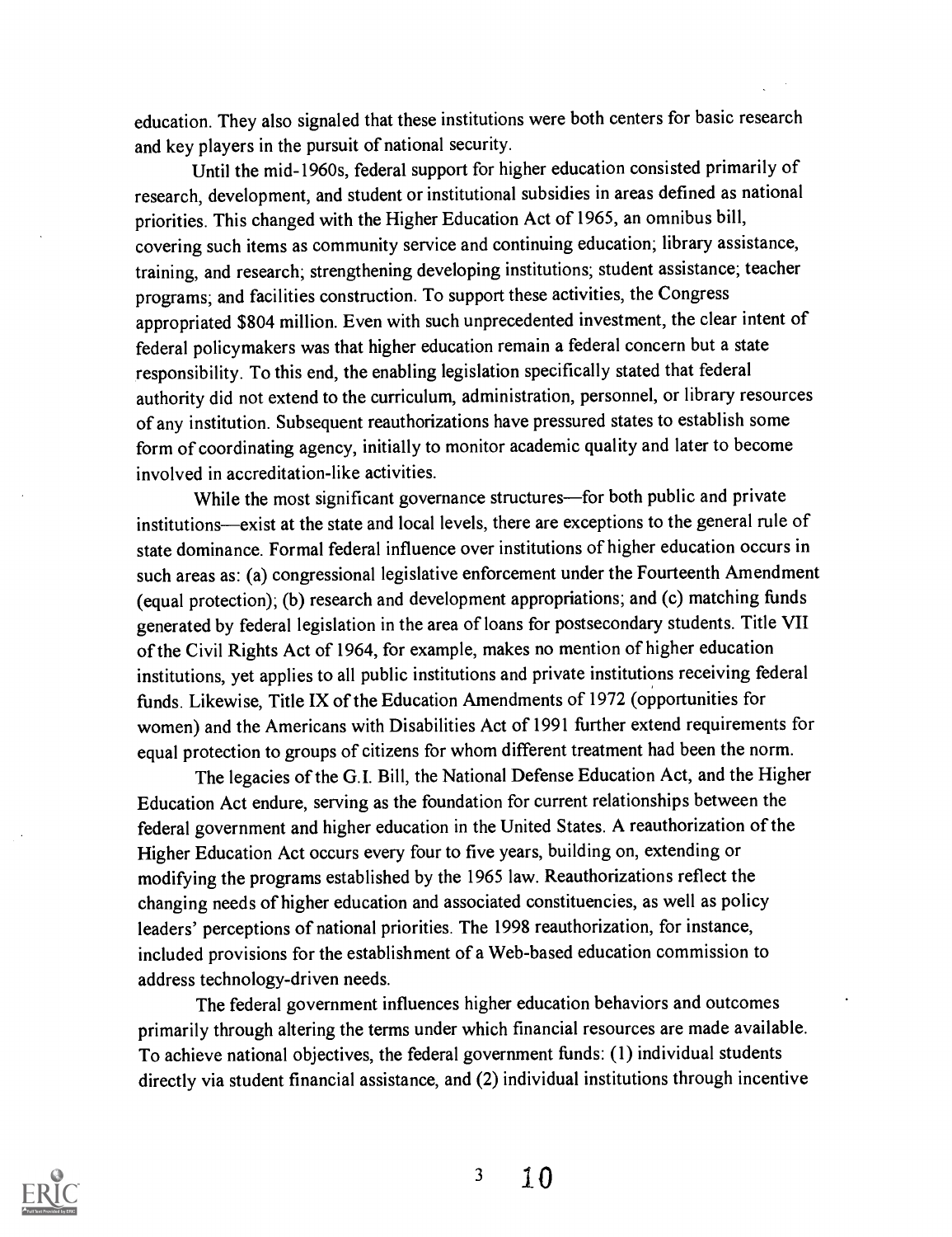grants based upon a competitive proposal process. Attached to funding streams are regulatory requirements.

Postsecondary institutions are generally categorized as public four-year, private four-year, public two-year, private two-year, and proprietary. Mission focus is reflected in such descriptors as research, doctoral granting, comprehensive, liberal arts, technical and community. Four-year institutions offer, at a minimum, bachelor degree programs and may also offer masters and doctoral level programs. Two-year institutions offer associate degree programs and certificates. They traditionally offer more vocational and technical training. Proprietary institutions are privately owned, operate on a "for profit" basis, and increasingly offer baccalaureate and graduate programs as well as the historically more typical short-term associate degree or certificate programs in specific vocational/technical fields.

Both private (commonly referred to as "independent") and public institutions receive federal funding and are therefore bound by the rules and regulations that accompany these funds. The federal government's policies are uniform for every state and for any institution (public or private) that participates in the federal funding programs. The states have general oversight over institutions within their borders—and particular governing control over public colleges and universities. The degree to which private institutions follow state guidelines depends on state policies. Some states provide financial assistance to eligible residents regardless of whether they attend public or private institutions. A few provide direct subsidies to private institutions, either in the form of per capita grants based on the number of residents who attend or graduate, or through contracts for student spaces in such specialized programs as engineering, medicine or dentistry. The more support a state provides to a private institution, the more likely that it will exercise regulatory authority. Federal and state policies do not necessarily align and, as a senior Washington policy analyst told us, "If they do, it is probably accidental."

As of 2000, there were 4,096 postsecondary institutions in the United States serving over 14 million students (see Table 1). During the 1990s, the number of institutions increased by 561 and enrollments grew by 7.8%, about half the rate of growth during the previous decade. Most of the enrollment increases occurred in public two-year and private four-year colleges. Despite the large number of small degree-granting colleges, most students attended the larger public universities and colleges. In the fall of 1998, 40% of the total number of institutions had fewer than 1,000 students each and enrolled 4% of college students, while 10% of the campuses enrolled 10,000 or more students and accounted for 49% of total college enrollment.



4 11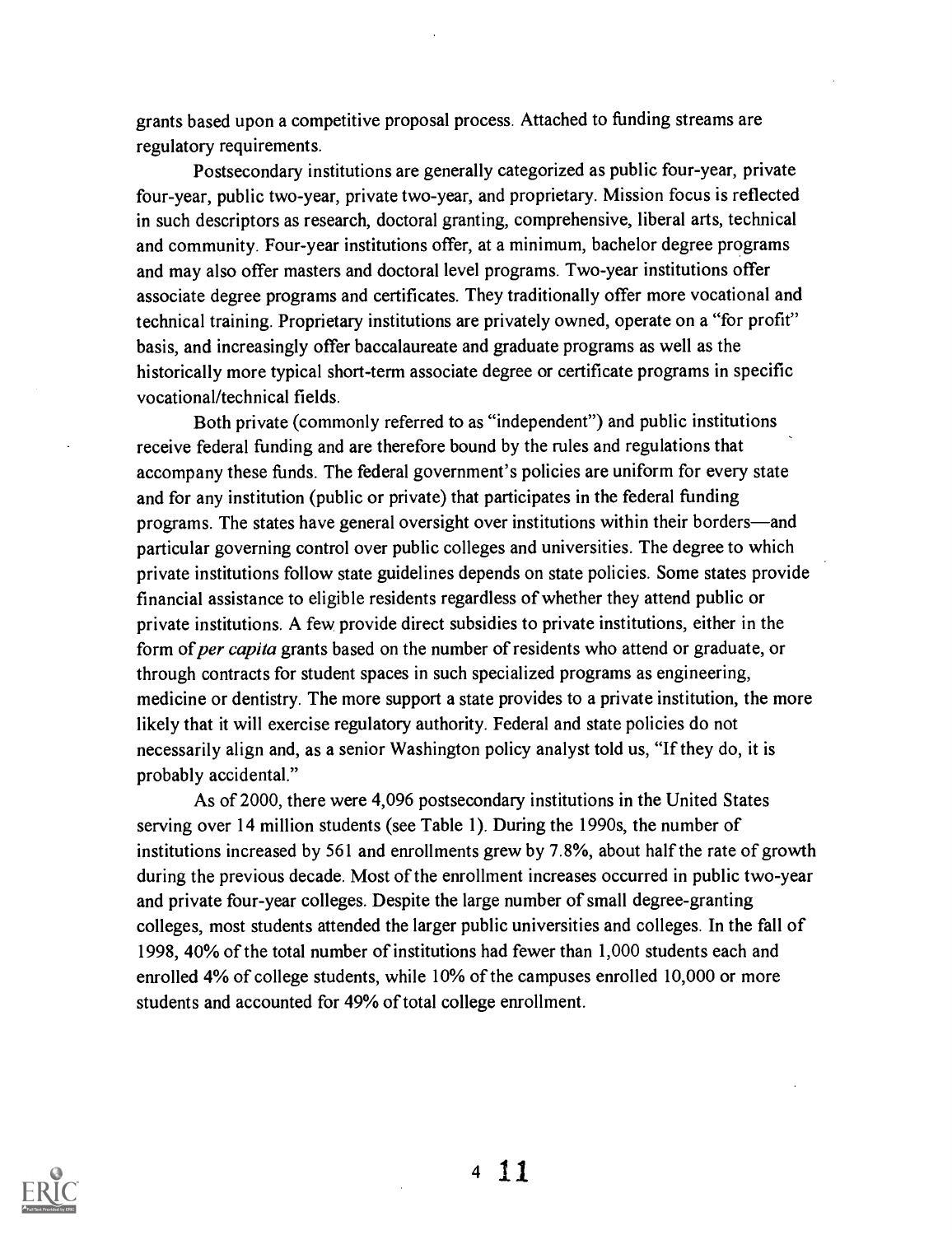|                                            | 1991       | 2000       |
|--------------------------------------------|------------|------------|
| <b>Number of Colleges and Universities</b> |            |            |
| Public 4-year                              | 595        | 615        |
| Public 2-year                              | 968        | 1,092      |
| Private 4-year                             | 1.532      | 1.705      |
| Private 2-year                             | 440        | 684        |
| Total number of colleges and universities  | 3,535      | 4,096      |
| <b>Student Enrollment</b>                  |            |            |
| Public 4-year                              | 5,694,000  | 5,835,433  |
| Public 2-year                              | 4,821,000  | 5,360,686  |
| Private 4-year                             | 2,680,000  | 3,061,332  |
| Private 2-year                             | 263,000    | 244,883    |
| Undergraduate                              | 11,666,000 | 12,450,587 |
| Graduate                                   | 1,518,000  | 1,753,489  |
| Professional                               | 274,000    | 298,258    |
| Total student enrollment                   | 13,458,000 | 14,502,334 |
| 10-year change in total student enrollment | + 15%      | $+7.8%$    |

Table 1: U.S. Institutional and Enrollment Data: 1991, 2000

Source: Chronicle of Higher Education (1991, 2000).

U.S. trends in funding for postsecondary education have shifted over the past 20 years. From 1975 to 1985, federal funding for higher education decreased by 27%. From 1985 to 2000, it increased by 21% (National Center for Education Statistics, 2000a). Both public and private institutions experienced a decrease in the percentage of their current fund revenues that come from government sources. The sources that have compensated for the shortfall are striking. The public sector has come to rely more on tuition revenue, while the private sector has become more reliant upon endowment income (see Table 2).

| Table 2: Sources of Current-Fund Revenues, Percentage Distribution |  |
|--------------------------------------------------------------------|--|
|--------------------------------------------------------------------|--|

|                             |         | <b>Public Degree-Granting Institutions</b> | <b>Private Degree-Granting Institutions</b> |         |         |         |
|-----------------------------|---------|--------------------------------------------|---------------------------------------------|---------|---------|---------|
|                             | 1980-81 | 1990-91                                    | 1996-97                                     | 1980-81 | 1990-91 | 1996–97 |
| <b>Tuition &amp; Fees</b>   | 13      | 15                                         | 19                                          | 37      | 40      | 28      |
| <b>Federal Government</b>   | 13      | 10                                         | 11                                          | 19      | 15      | 8       |
| <b>State Government</b>     | 47      | 40                                         | 36                                          | າ       |         |         |
| <b>Local Government</b>     | 4       |                                            | 4                                           | 0.7     | 0.7     | 0.6     |
| <b>Private Sources</b>      | З       |                                            | 4                                           | 9       | 9       | 12      |
| <b>Endowment Income</b>     | 0.5     | 0.5                                        | 0.6                                         | 5       | 5       | 25      |
| <b>Sales &amp; Services</b> | 20      | 23                                         | 22                                          | 23      | 23      | 25      |
| <b>Other</b>                | າ       |                                            | 3                                           |         |         |         |

Source: National Center for Education Statistics (1993, 2000b).

Note: Percentages are rounded except when the value is less than one.

This "Other" figure is included in Sales and Services.



 $\cdot$   $\sqrt{s}$ Ĵ.

 $\overline{1}$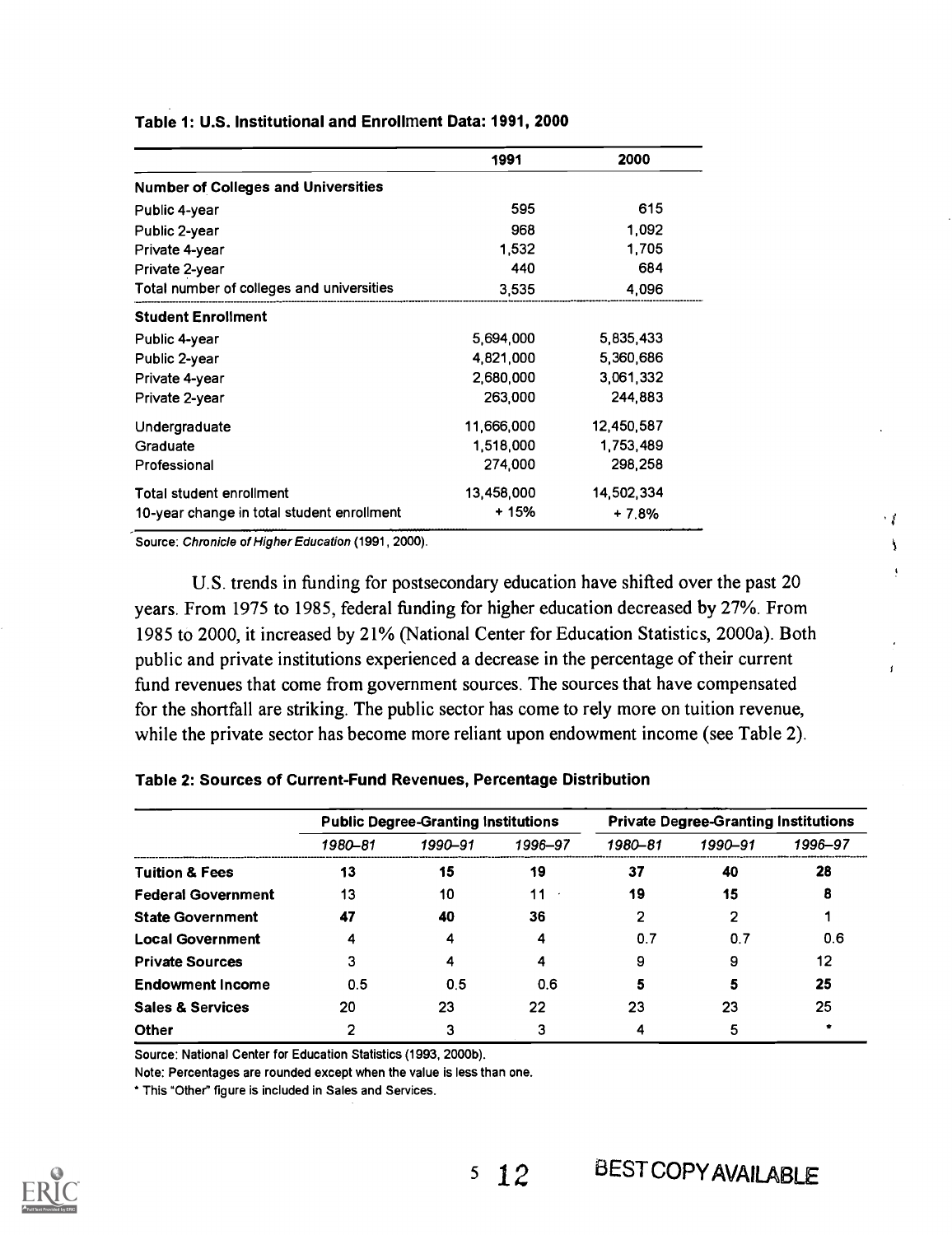### The Federal Policy Environment During the 1990s

The early 1990s proved challenging for higher education advocates, institutions, and policymakers. Recession-driven domestic discontent and a \$350 billion budget deficit shaped the political landscape. As in other areas of domestic social policy, the deficit led to imperatives to slash government spending. The competitive position for postsecondary education was not improved by "horror stories of fraud, abuse, and defaults" involving student financial assistance in the late 1980s and early 1990s. These provided Congress with "a wedge to rethink landmark education programs" (Zuckman, 1991a, p. 674).

Loan default rates of the early 1990s, combined with Democratic concerns about grants for needy students, stimulated debate over the composition of the entire student loan system. The chairmen of the Senate Labor Subcommittee on Education and the House Education Committee advocated dramatic changes in the loan system, changes that one aide described as "not tinkering with deck chairs on the Titanic, but building something that's seaworthy" (Zuckman, 1991a, p. 675). One proposed change was a boost in grants to cut back the number of poor students who take out large loans. In 1975, grants composed 80% of all federal financial assistance; in the early 1990s, they accounted for 49% (Zuckman, 1991a).

The Higher Education Amendments of 1992 were predominantly geared toward expanding programs that served the middle class. The family income eligibility limits for Pell grants and Stafford loans were increased, with Pell eligibility extended from a family income limit of \$30,000 to one of \$49,000. The law also extended Pell eligibility to parttime students.

Despite relatively little support for low-income students and a direct loan provision (Federal Direct Loan Demonstration Program) that the George Bush administration opposed, the president signed the election year reauthorization. That fall, the nation elected William Jefferson Clinton as President. The same year was marked by a resurgence in the economy that led to 108 straight months of growth, which would turn into the longest running economic expansion in U.S. history. While the details of party platforms and messages varied during the election, both campaigns aggressively solicited support from America's largest voting block, the middle class.

The new President supported the idea of direct lending. Like his Democratic colleagues in Congress, he believed that savings associated with an across-the-board direct lending policy would be very large. Clinton was also interested in how he could use direct lending's flexible repayment structure to complement one of his main campaign issues: national service. In his first state of the union address in 1993, the President introduced a National Service Program promoting community service, and he suggested that college loans should be available to all Americans. He compared the breadth of his proposal with that of the creation of Land Grant Colleges and the G.I. Bill

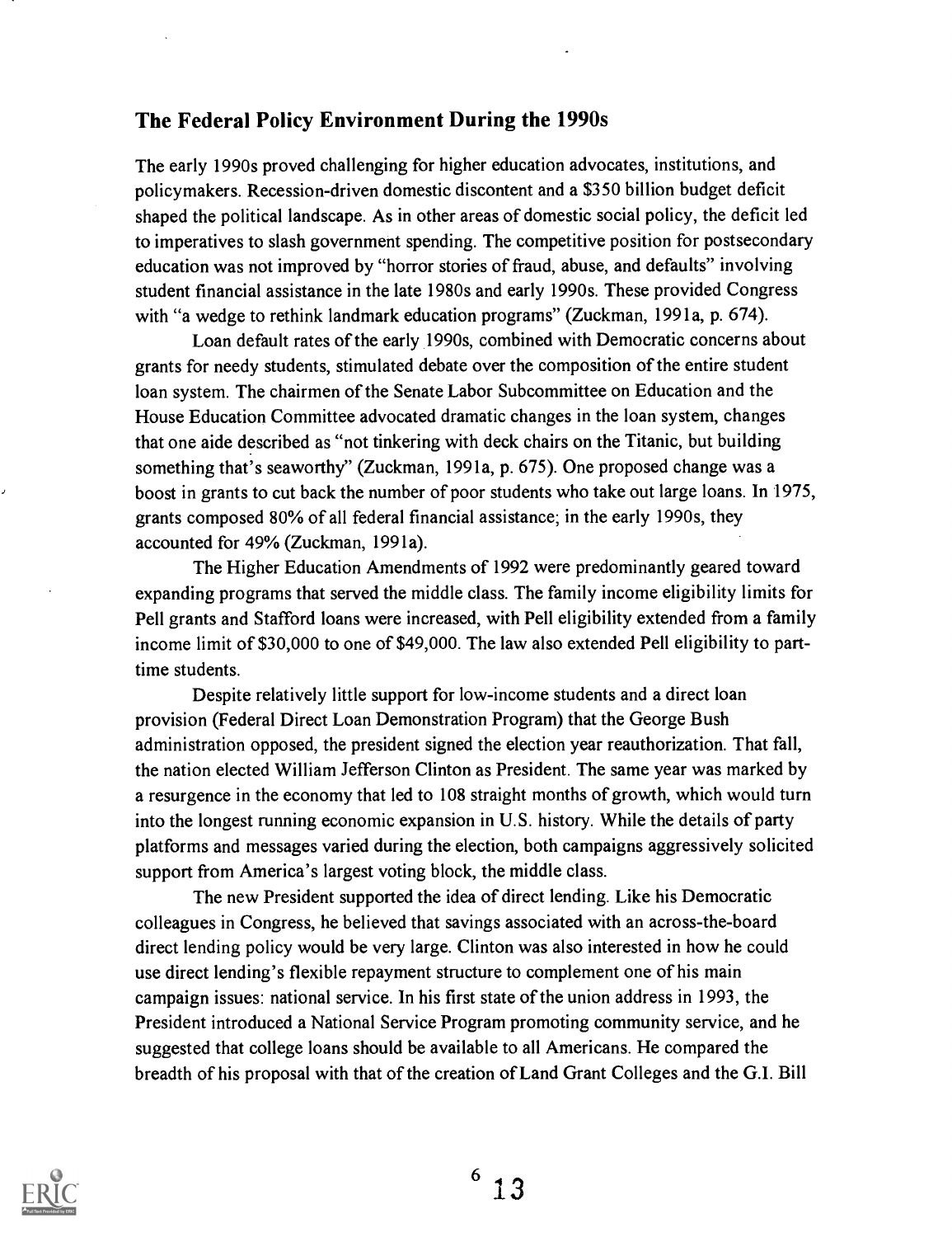(Clinton, 1993). This initiative became an important signal concerning the agenda of the new administration.

Although opposed by Republicans in Congress, Clinton's proposals on direct lending and national service passed the 103<sup>rd</sup> Congress in the Student Loan Reform Act of 1993 and the National Service Trust Act of 1993—both elements of the Budget Reconciliation Act of 1993. The student loan law transformed the direct loan program from its pilot status of 100 institutions to a more ambitious participation level of 1,000 institutions. The administration projected \$6.8 billion in savings from FY 1995 to FY 2000 (Glickman and Babyak, 1995). The new loan system also permitted students to tailor their monthly payments to their income level. The national service law created AmeriCorps and established a National Service Trust to address community problems and to offer student assistance grants of nearly \$5,000 per year for college costs to individuals serving in the program after a year of full-time public service. Grant awards could be earned for community service undertaken before, during, or after postsecondary education (White House, 1994).

In November 1994, Republicans gained control of both houses of Congress. Led by Newt Gingrich (R-GA), they drafted the Contract with America, which they planned to enact within the first 100 days of the  $104<sup>th</sup>$  Congress. The ten proposals grouped several ambitious reforms, including the Fiscal Responsibility Act, the Taking Back Our Streets Act, and the American Dream Restoration Act. The contract described a broad range of initiatives, including a cut to the student loan subsidy program, which generated one of the fiercest battles that the higher education community (including students and associations) had ever waged.

The Budget Reconciliation Act of 1995 contained a subtitle, the Higher Education Efficiency Act of 1995, which provided for the termination of direct lending, the elimination of grace period interest subsidies on student loans, and PLUS program reductions. The President, however, vetoed the measure and won over a higher education community that until then had been hesitant to embrace him.

In January 1997, Clinton renewed his commitment to middle-income Americans. Foreshadowing more robust, deficit-free federal budgets, the 1997 Taxpayer Relief Act called for tax reductions as one element of a "national crusade" (Clinton, 1997a) to improve education. The centerpiece of the budget was \$38.4 billion worth of education tax cuts over five years, including the HOPE Scholarship tax credit, a Lifetime Learning Credit, Individual Retirement Account (IRA) withdrawals, and an extension of the exclusion for employer-provided educational assistance. Also included were presidential honors scholarships, Pell grant increases, and student loan fee reductions. In the President's words, the aim of these programs was "to expand higher education and training to all Americans" (Clinton, 1997b).

The Clinton proposals on education and taxes did not meet strong opposition. After learning that tax cuts focused on education constituted the core of the president's

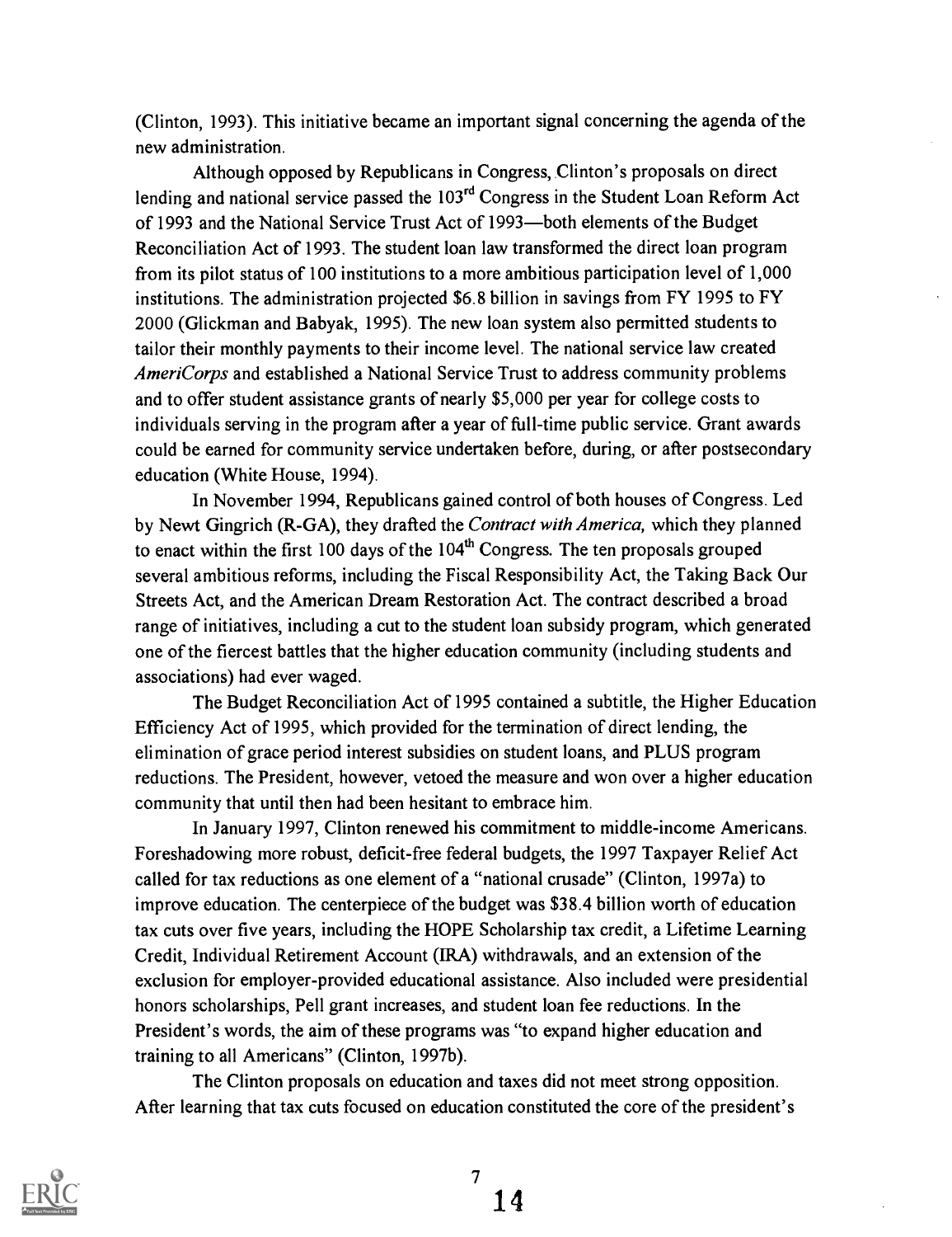budget, the Republican-led Congress supported the proposals, adding some small education tax breaks from their own agenda (Rubin, 1997, p. 333). Those who opposed the proposals argued that the Clinton plan offered assistance to families who were already able to send their children to school but did not address the nation's neediest families because the credit offered in the proposal was refundable only to those owing income taxes. Such arguments generated a fair amount of skepticism within the higher education community during the debates.

Student loans and college costs served as a focus for the 1998 Higher Education Reauthorization. Republicans convened an 11-member National Commission on the Cost of Higher Education. In its controversial report, Straight Talk about College Costs and Prices, the Commission warned that for families, financing college was a "serious and troublesome matter":

The phenomenon of rising college tuition evokes a public reaction that is sometimes compared to the "sticker shock" of buying a new car. Although this reference to automobile prices may irritate some within the higher education community, it serves to remind all of us that higher education is a product, a service and a life-long investment bought and paid for, like others. (National Commission on the Cost of Higher Education, 1998)

Members of Congress criticized the report and considered it hyperbolic. The chairman of the House Committee on Education and the Workforce argued that most students attend state schools, where tuition is "about what a decent used car would cost" (as quoted in Kirchhoff, 1998, p. 189). Other associations and student groups disagreed, welcoming the findings of the Commission, and citing increased concerns about access, affordability and accountability. These concerns and the Commission's were echoed by those who feared that tax credits and direct loans simply precipitated tuition increases rather than expanding access to lower-income Americans.

The events of 1997–98 also saw one of the more visible attempts to use the higher. education system to address a national need through teacher training and preparation programs. In November 1997, the President signed into law a bill that would help 100,000 teachers become certified as master teachers. The Higher Education Amendments of 1998 repealed numerous small, categorical—and unfunded—teacher training programs and replaced them with a comprehensive model for change and improvement, arguing that "well-prepared teachers play a key role in making it possible for our students to achieve the standards required to assure both their own well-being and the ability of our country to compete internationally" (Congressional Record, 1998, see Message from the President). By 1999, the President in his State of the Union Address was calling for all new teachers to pass performance exams (Clinton, 1999).

The debate over reauthorization included proposals to simplify the Higher Education Act through program reductions as well as provisions for performance-based

8

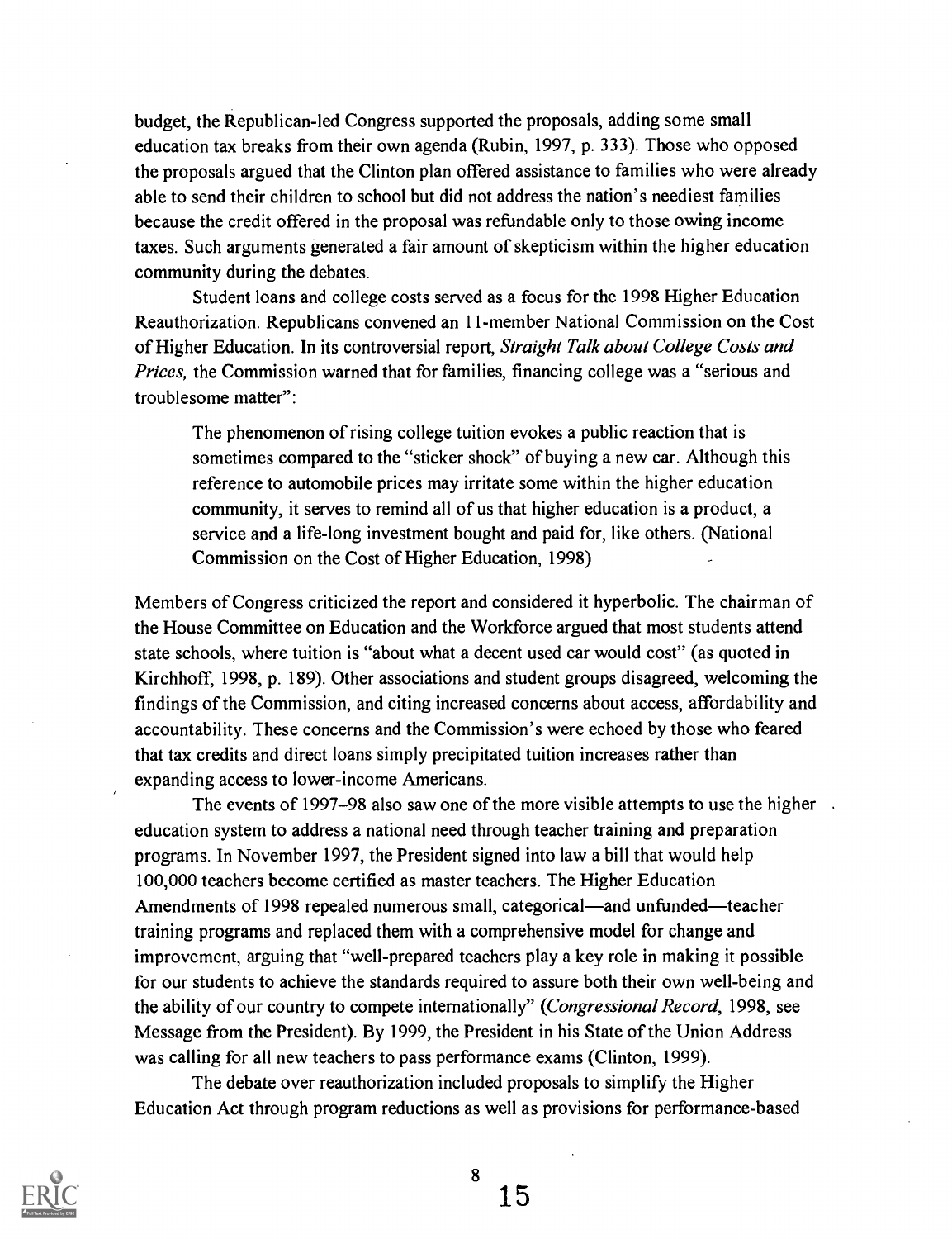policy and accountability initiatives. Concerns over loan interest rates produced a compromise, as questions of the government capacity to lend without the presence of private banks remained unresolved.

National service has enjoyed bipartisan support in Congress. Federal appropriations for AmeriCorps and Learn and Serve America remained stable at \$600 million annually from fiscal year 1996 to 1999, and increased to \$731.6 million in fiscal year 2000. According to Representative Shays, "AmeriCorps is one of the most successful experiments in state and local control [that] the federal government has ever embarked upon; two-thirds of AmeriCorps funding goes directly to governor-appointed state commissions which then make grants to local nonprofits" (Congressional Record, 2000, p. E1100; Corporation for National and Community Service, 2001).

## The Federal Higher Education System

The design of the higher education-federal interface is intentionally vague. Key participants in determining federal higher education policy include, elected officials and staff from the executive and legislative branches of government, as well as staff from associations representing institutional and interest group constituencies who advise, lobby, and provide information. Rules (formal and informal) of the National Center for Education Statistics (NCES), the National Institutes of Health (NIH), the National Science Foundation (NSF), and the Office of Postsecondary Education (OPE) are established at the discretion of the President and usually change when a new President takes office.

The Department of Education's Office of Postsecondary Education is responsible for policy formulation and program administration, working through three major subunits: Policy, Planning, and Innovation (PPI), Higher Education Programs (HEP), and Accreditation and State Liaison (ASL). Postsecondary education policy development, legislative proposals, and budget formulation and forecasting are responsibilities of PPI. Administration of international education, graduate fellowships, programs to improve access, and institutional capacity building fall under the purview of the HEP. The ASL oversees the accrediting agency recognition process and coordinates those activities that impact participation in the Federal Financial Assistance Program by the 50 states.

The Office of Postsecondary Education (OPE) has close ties to the National Institutes of Health (NIH) and the National Science Foundation (NSF), which together provide a significant share of research and development support to higher education. The NSF supports, through grants and contracts, fundamental research and education in academic institutions. The NIH, the principal health research agency of the federal government, uses grants, cooperative agreements, and contracts to pursue its objectives. In addition to its ties to the NIH and NSF, OPE works in conjunction with several cabinet-level departments and federal agencies in areas ranging from information



 $^{9}$  16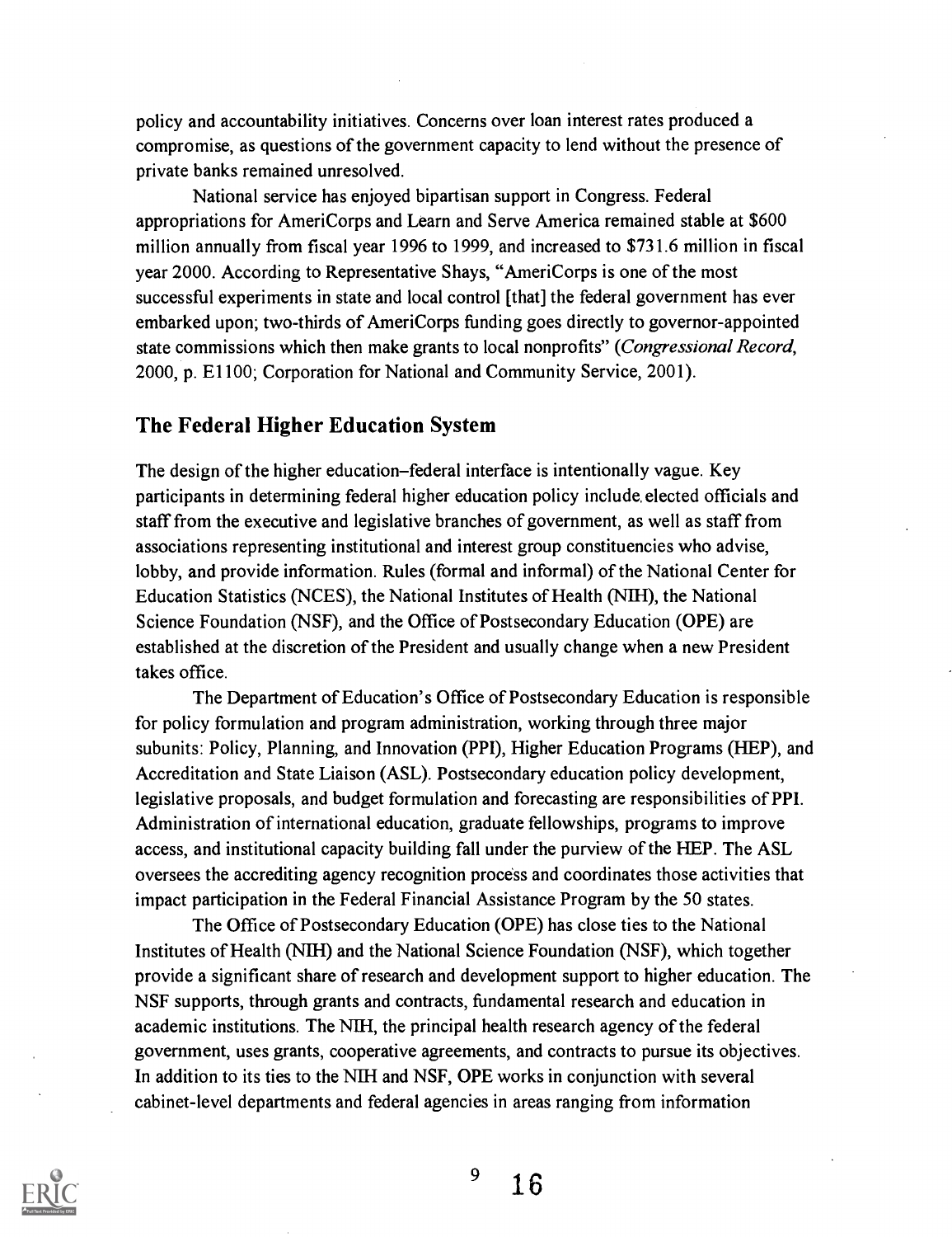collection, analysis and dissemination to research in a broad spectrum of disciplines. Key collaborators in the current 449 programs that offer funding or services for postsecondary education include: The National Center for Education Statistics (NCES), the Department of Agriculture, and the Department of Energy (Office of Postsecondary Education, 2000).

The National Center for Education Statistics (NCES), housed within the Department of Education's Office of Educational Research and Improvement, serves as the federal government's primary information clearinghouse and data dissemination agency. It fulfills a congressional mandate to collect, analyze and report statistics on the condition of American education; to conduct and publish reports; and to review and report on international education activities. Congress, federal agencies, state and local officials, educational institutions and associations, the news media, business organizations, and the general public use NCES statistics. Data products of NCES that focus on higher education include: academic libraries; cost of attendance; institutional characteristics and financial statistics; salaries, tenure and fringe benefits of faculty; and student enrollment.

The Senate Health, Education, Labor and Pensions Committee is responsible for all proposed legislation pertaining to agricultural colleges; arts and humanities; biomedical research and development; Gallaudet College and Howard University; and student loans. The Committee on Education and the Workforce considers comparable issues in the House. Both standing committees work through their respective subcommittees.

Higher education advocacy organizations, which have no statutory authority, complete the policy triad. Although there are hundreds of higher education advocacy organizations, the six that represent institutional interests through their respective presidents enjoy preeminent status. The six are: the American Council on Education (ACE), the American Association of Universities (AAU), the American Association of State Colleges and Universities (AASCU), the National Association of Independent Colleges and Universities (NAICU), the National Association of State Universities and Land-Grant Colleges (NASULGC), and the American Association of Community Colleges (AACC). Most nonprofit postsecondary institutions hold memberships in at least two of these associations. Since the early 1980s, the Washington-based higher education associations have gained a reputation as powerful policy actors, with the federal authorities seeking the opinions of—and being influenced by—the associations and their lobbyists. The relationship between mainstream associations and the federal government has evolved to a point where some observers refer to the relationship as a partnership (Parsons, 1997).

Four other groups have also emerged as significant players in higher education policymaking, including:

Organizations that depend on the student loan program—Consumer Bankers Association, the National Council of Higher Education Loan Programs, Sallie



10

 $17$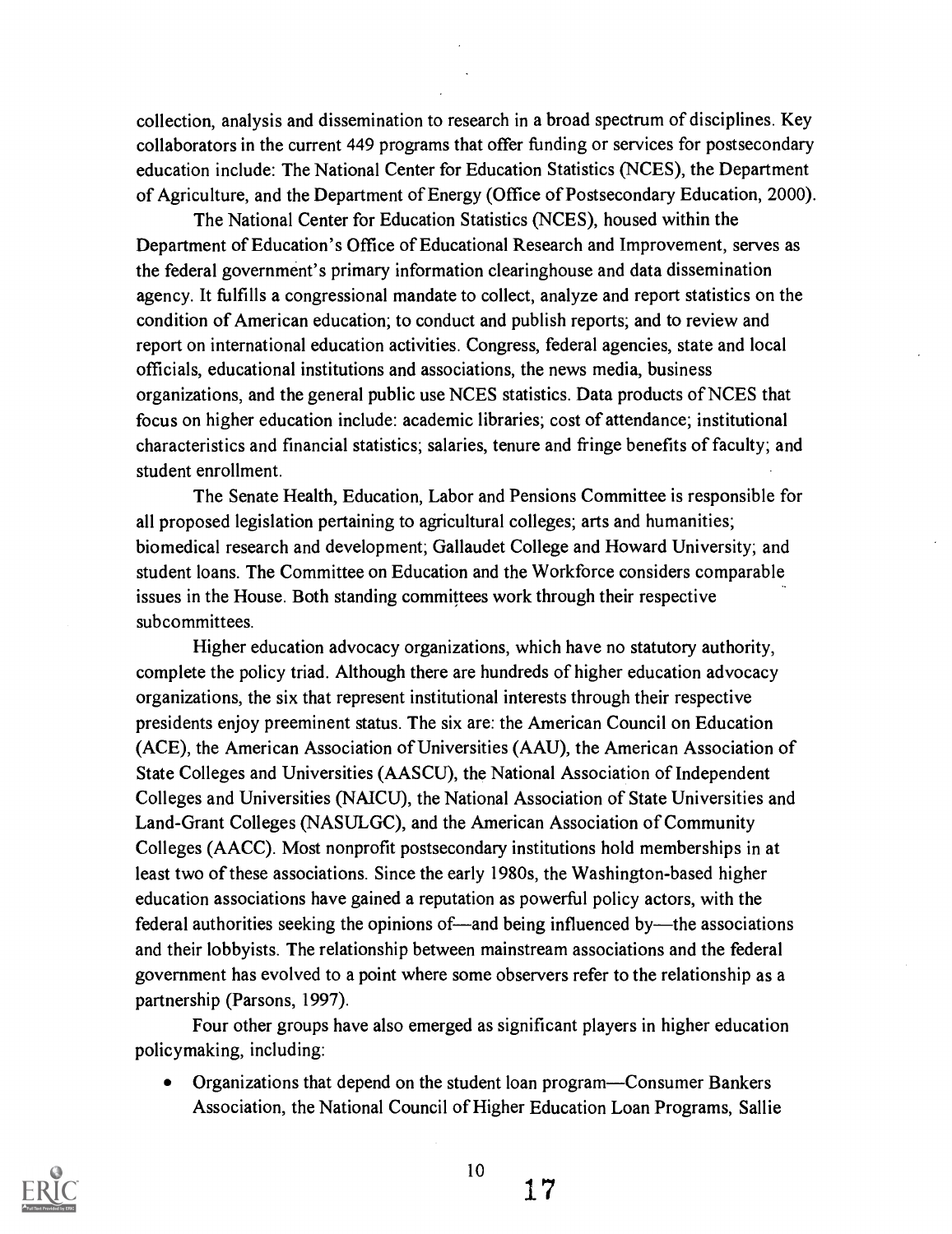Mae (the largest private lender of student loans in the U.S.);

- Other influential associations—National Association of Student Financial Aid  $\bullet$ Administrators, National Educational Opportunity Associations, United Negro College Fund, the National Association for Equal Opportunity in Higher Education, and the Association of Catholic Colleges and Universities;
- Campus lobbyists hired by larger and more complex individual institutions to deal with specific issues their associations do not address; and
- "Hired guns," usually from for-profit law firms, consulting firms, and lobbying firms, who are employed by postsecondary institutions to provide assistance with policy analysis and to provide substantive expertise and influence on the intricacies of federal policy issues (Parsons, 1997).

Beyond enhanced effectiveness of the higher education lobbying community, the 1990s brought a number of important changes to the federal/postsecondary education interface. Direct lending changed the student loan industry by providing competition to commercial lenders. Direct lending also required large internal shifts—a new office, a new delivery system, and a management structure. And direct lending brought the Department of Education (DOE) into direct contact with student borrowers—not a typical relationship.

Because of these changes, the 1998 reauthorization created a Performance-Based Organization (PBO) within the DOE dedicated solely to student assistance, highlighting dominant policy themes of the 1990s, including: streamlining, cost saving, and middleclass tax relief. The PBO management unit now administers more than \$60 billion in federal student assistance each year and is responsible for:

- Improving services to students and other participants, including making student assistance programs more understandable;
- Reducing the costs of administering the programs;
- Increasing accountability of those responsible for administration;
- Providing greater flexibility in the management of operational functions;
- Integrating the supporting information systems and developing and maintaining complete, accurate and timely data to ensure program integrity; and
- Implementing an open, common, integrated system for the delivery of student financial assistance.

The National Service Program also represented a new governmental office for oversight and management, and it changed the standard for giving out federal student assistance. For the first time, serving one's community was considered—like military service—as a way to obtain financial support for college attendance.

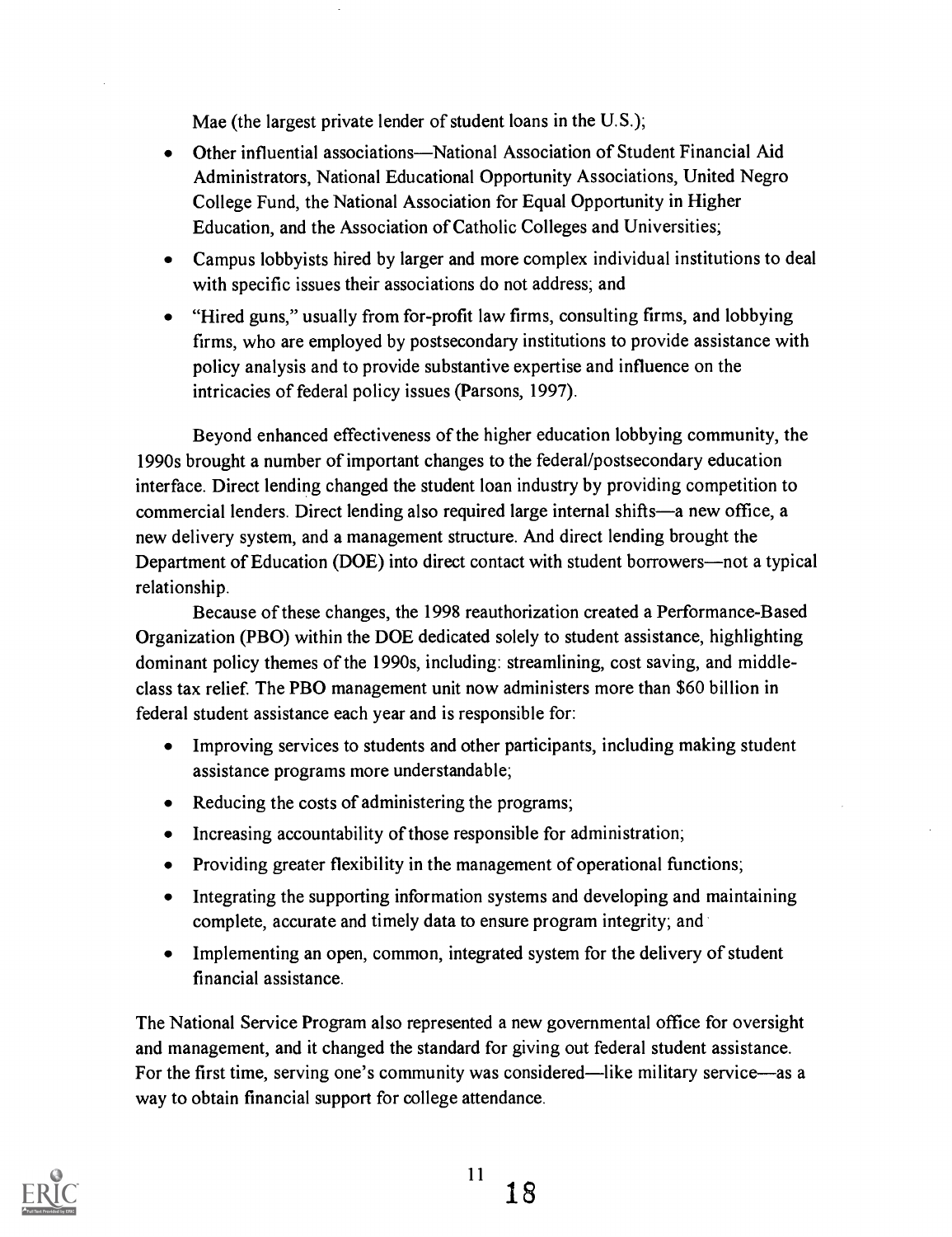# Federal Fiscal Policy in the 1990s

Relationships between higher education and the federal government evolve most commonly through changes in fiscal policy and the accompanying regulations. We now turn to a more detailed look at the changes in fiscal policy during the 1990s.

The federal government provides postsecondary funding primarily through student financial assistance and grants for research and development. When compared with other nations, total funding from all levels of government for postsecondary education in the U.S. ranks among the highest in the world. U.S. government spending on postsecondary (tertiary) education per student is considerably higher than that of its North American Free Trade (NAFTA) partners (see Table 3). Both Canada and the U.S. are spending 3% to 4% more on research and development than the Organisation for Economic Co-operation and Development (OECD) average, while Mexico is spending less than half of the OECD average.

|                      | Average expenditure per<br>student in tertiary public<br>and private institutions. <sup>a</sup> |                   | <b>Expenditure</b><br>on tertiary<br>education as a<br>percentage<br>of GDP. <sup>a</sup> | <b>Expenditure per</b><br>student relative<br>to GDP<br>per capita | <b>Expenditure on research</b><br>and development funds to<br>tertiary institutions as a<br>percentage of GDP |  |
|----------------------|-------------------------------------------------------------------------------------------------|-------------------|-------------------------------------------------------------------------------------------|--------------------------------------------------------------------|---------------------------------------------------------------------------------------------------------------|--|
|                      | 1995 <sup>b</sup>                                                                               | 1998 <sup>b</sup> | 1998 <sup>b</sup>                                                                         | 1998 <sup>b</sup>                                                  | 1998 <sup>b</sup>                                                                                             |  |
| Canada               | \$11,000                                                                                        | \$14,579          | 1.9                                                                                       | 58                                                                 | 0.38                                                                                                          |  |
| <b>Mexico</b>        | 5.000                                                                                           | 3,800             | 0.9                                                                                       | 48                                                                 | 0.16                                                                                                          |  |
| <b>United States</b> | 16,000                                                                                          | 19,802            | $2.3^{\circ}$                                                                             | 61 <sup>c</sup>                                                    | 0.37                                                                                                          |  |
| <b>OECD Mean</b>     | 8,000                                                                                           | 9.063             | 1.3                                                                                       | 44                                                                 | 0.34                                                                                                          |  |

|  | Table 3. OECD Postsecondary Education Expenditures: Canada, Mexico, United States |  |
|--|-----------------------------------------------------------------------------------|--|
|--|-----------------------------------------------------------------------------------|--|

Source: OECD (1999, 2001).

<sup>a</sup> Expenditure represents equivalent U.S. dollars converted using purchasing power parity.

<sup>b</sup> Note that there is typically a three-year lag in the data OECD publishes in Education at a Glance: 1995 data are reported in the 1998 edition; 1998 data are reported in the 2001 edition.

Postsecondary non-tertiary data included.

Federal funding continues to emphasize consumer choice; most financial aid funds are awarded to students rather than institutions. Most research funds are awarded to institutions through an incentive grant method that is based on a competitive process. Funds for specific institutional projects are also provided by a system of earmarking.

#### Student Financial Assistance

Student financial assistance is at the core of federal strategies for influencing higher education priorities and outcomes. In 1995-96, 50% of all undergraduates received financial aid through programs funded by the federal government, the states, the

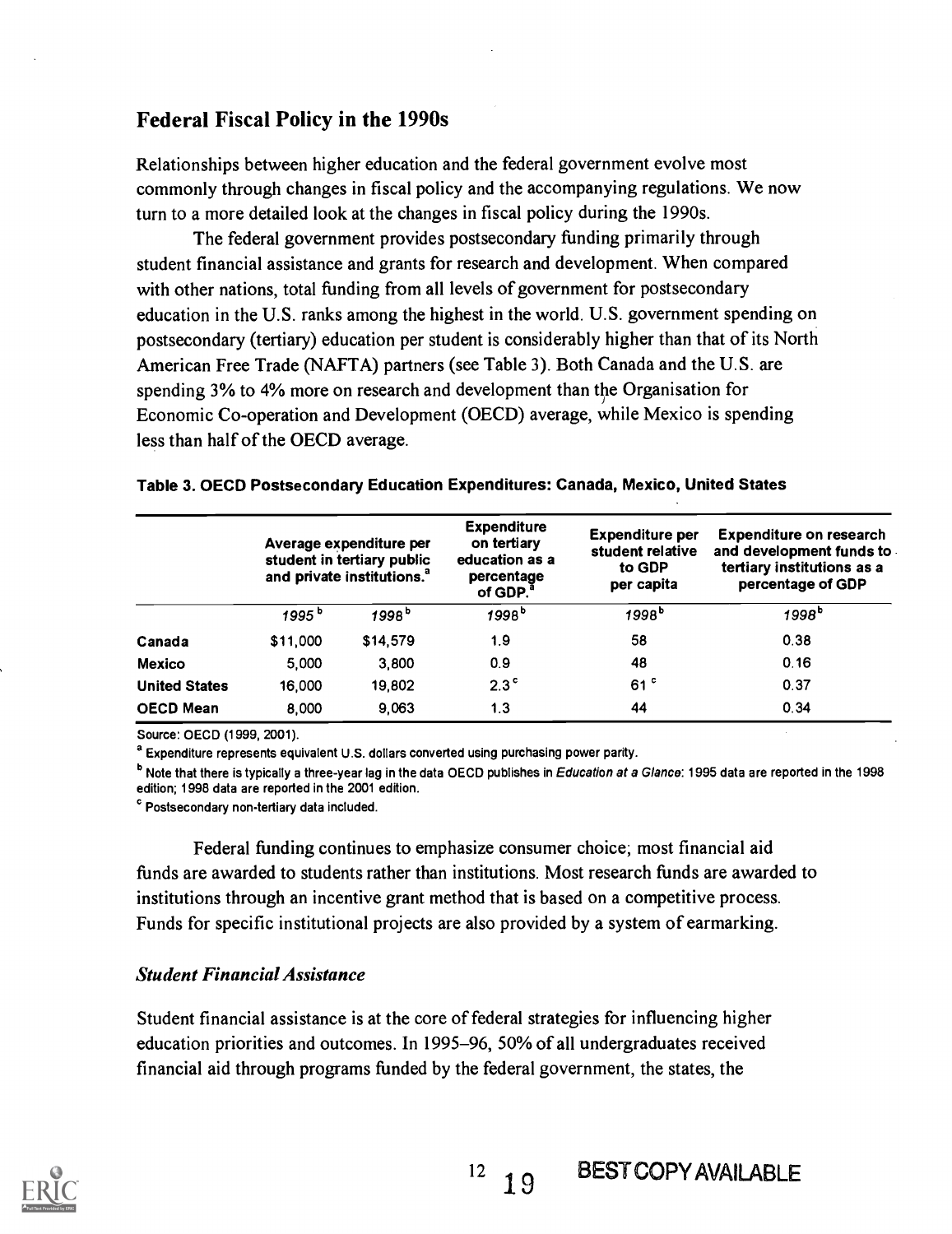postsecondary institutions themselves, or other organizations. Two-thirds of all full-time students received financial aid (National Center for Education Statistics, 1998a).

Federal student aid—which is typically awarded based on financial need increased by 16% during the 1990s (National Center for Education Statistics, 2000a). The \$60 billion commitment during 2000-01 exceeds all other federal appropriations for higher education combined. During the 1990s, total aid nearly doubled (in constant dollars), while loan aid increased by 136% (College Board, 2001). Federal student assistance programs include federal Pell grants, Federal Family Education Loans (FFEL), the William D. Ford Federal Direct Loan Program, Income Contingent Loans (ICL), State Student Incentive Grants (SSIG), Leveraging Educational Assistance Partnerships (LEAP),<sup>2</sup> Perkins Loans, Federal Work Study Grants, and Supplemental Educational Opportunity Grants (SEOG). The last three programs are distinguished as "campusbased."

In existence for almost three decades, the federal Pell grant program serves as the foundation for need-based student aid. Pell grants are made directly to students based upon financial status as well as the cost of attendance. Increases in funding need-based aid suggest that the federal government has maintained its commitment to access and choice. However, funding levels have not kept up with increases in the costs of going to college. As a result, the buying power of the Pell grant has eroded both at public and private four-year institutions (see Table 4). The Pell grant maximum would need to increase from \$3,750 to over \$7,000 to reach its 1975-76 buying power at a four-year public institution (Advisory Committee on Student Financial Assistance, 2001). Although the Pell grant does not carry the purchasing power that it did upon its inception, it continues to serve as an important source of need-based assistance, and as a mechanism to correct the growing imbalance between grants and loans.

|         | <b>Institution Type</b> |                   |  |  |  |  |
|---------|-------------------------|-------------------|--|--|--|--|
| Year    | <b>Public Four-Year</b> | Private Four-Year |  |  |  |  |
| 1975-76 | 84%                     | 38%               |  |  |  |  |
| 1985-86 | 57%                     | 26%               |  |  |  |  |
| 1995-96 | 34%                     | 13%               |  |  |  |  |
| 1999-00 | 39%                     | 15%               |  |  |  |  |

Table 4: Pell Grant Maximum Award as a Percentage of Institutional Cost of Attendance

Source: College Board (2000); National Center for Education Statistics (2001b), as quoted in Advisory Committee on Student Financial Assistance (2001).

The Federal Family Education Loan (FFEL) program subsidizes and guarantees low-interest loans to students and parents. It remains the largest federal student assistance program. The program includes federal Stafford loans (subsidized and unsubsidized),

<sup>&</sup>lt;sup>2</sup> LEAP was enacted in 1998 and replaced the SSIG program.

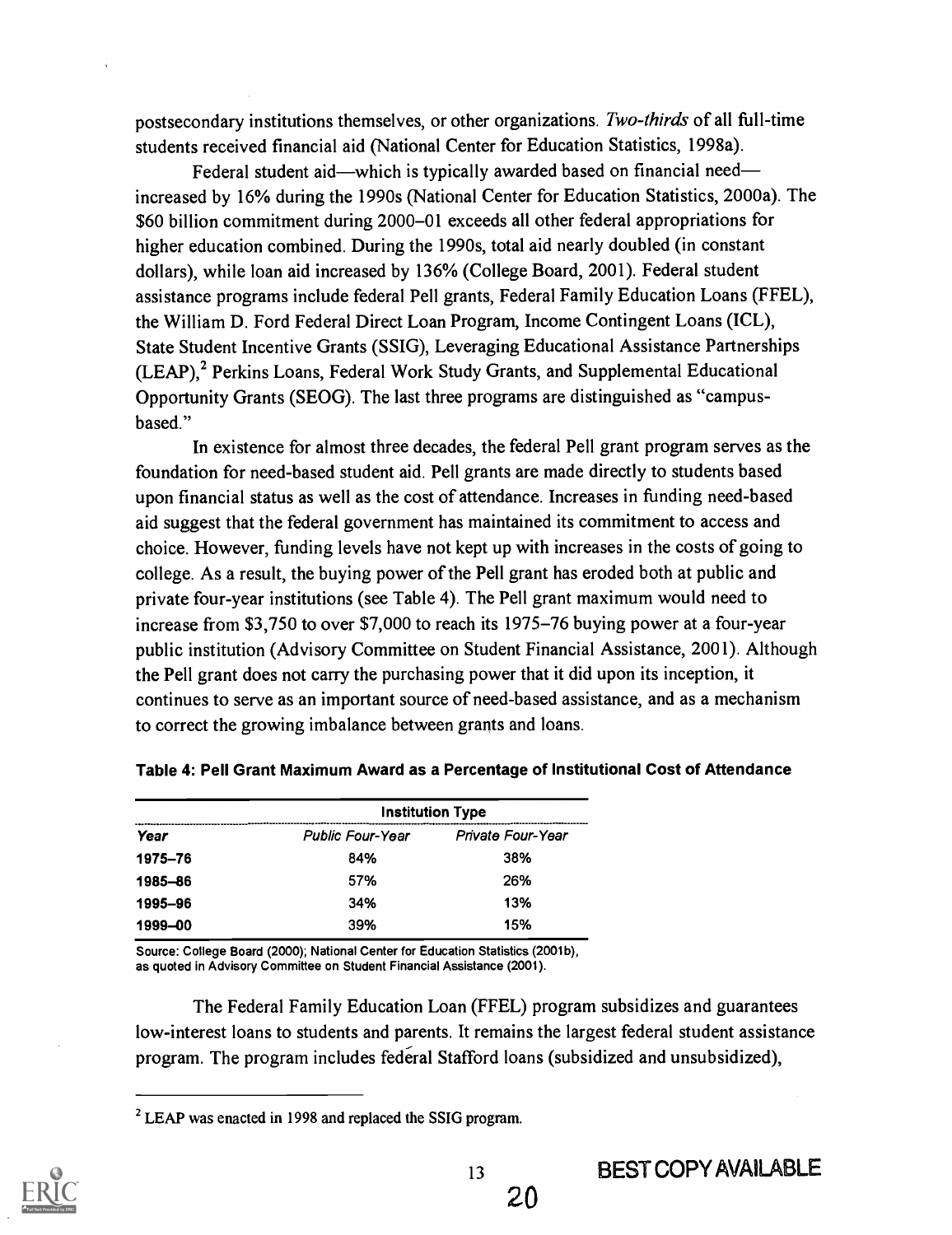federal Parent Loans (PLUS), and federal Consolidation Loans. Private or commercial lending agencies make and manage the loans while the government backs or guarantees the loan. The only need-based element is the subsidized Stafford loan, for which the student pays no interest while in school. The federal government pays interest subsidies to approximately 4,100 lenders and guarantees loans against default through reinsurance programs for 36 state and private, nonprofit guarantee agencies that serve as intermediaries between the government and FFEL. Consolidation loans help student and parent borrowers consolidate several types of federal student loans with various repayment schedules into a single loan.

The Student Loan Reform Act of 1993 modified the FFEL program by creating new "risk structures" that place additional responsibility on states, loan holders, and guarantee agencies for default costs (National Center for Education Statistics, 2001b). Congress reduced the program in the 1994-95 academic year, supplementing it with the William D. Ford Direct Student Loan program, which was designed to streamline the system by eliminating banks and commercial lenders as the intermediaries between federal aid funds and student borrowers (Glickman and Babyak, 1995). Government borrowing at lower interest rates and low-cost loan service contracting made the Direct Student Loan program less expensive than the subsidies paid to lenders and guarantee agencies under the FFEL program. In its first year of operation, the program accounted for 7% of the total loan volume. As of FY 2000, direct lending accounted for 30% of the volume.

Direct lending and FFEL programs continue to operate side by side in providing grant awards and loan services. Private lenders, who under the guaranteed loan program sometimes provided sub-standard services, now openly compete for the student loan business. Following the lead of the direct lending program, all lenders now offer lower service fees and flexible repayment terms, including the option to repay as a share of income. One source has estimated that students and taxpayers have already saved \$15 billion through student loan reforms (Burd, 2001a). A DOE representative told us: "This really was a reinventing government proposal. By taking out the middle man, you're not only saving money for the government through lower fees, but you are also improving services for the borrower."

The State Student Incentive Grants (SSIG) program, authorized in the 1972 Higher Education Amendments, provided federal grants to states to promote state-level, need-based grants and community service work-study assistance. Under the 1998 reauthorization, SSIG became the Leveraging Educational Assistance Partnership (LEAP) program. Through the 1990s, federal funding for SSIG and LEAP consistently declined, although state governments continue to support the program ardently. In 1997, states overmatched their federal SSIG (LEAP) funds by 20 to 1 (National Center for Education Statistics, 2001b).

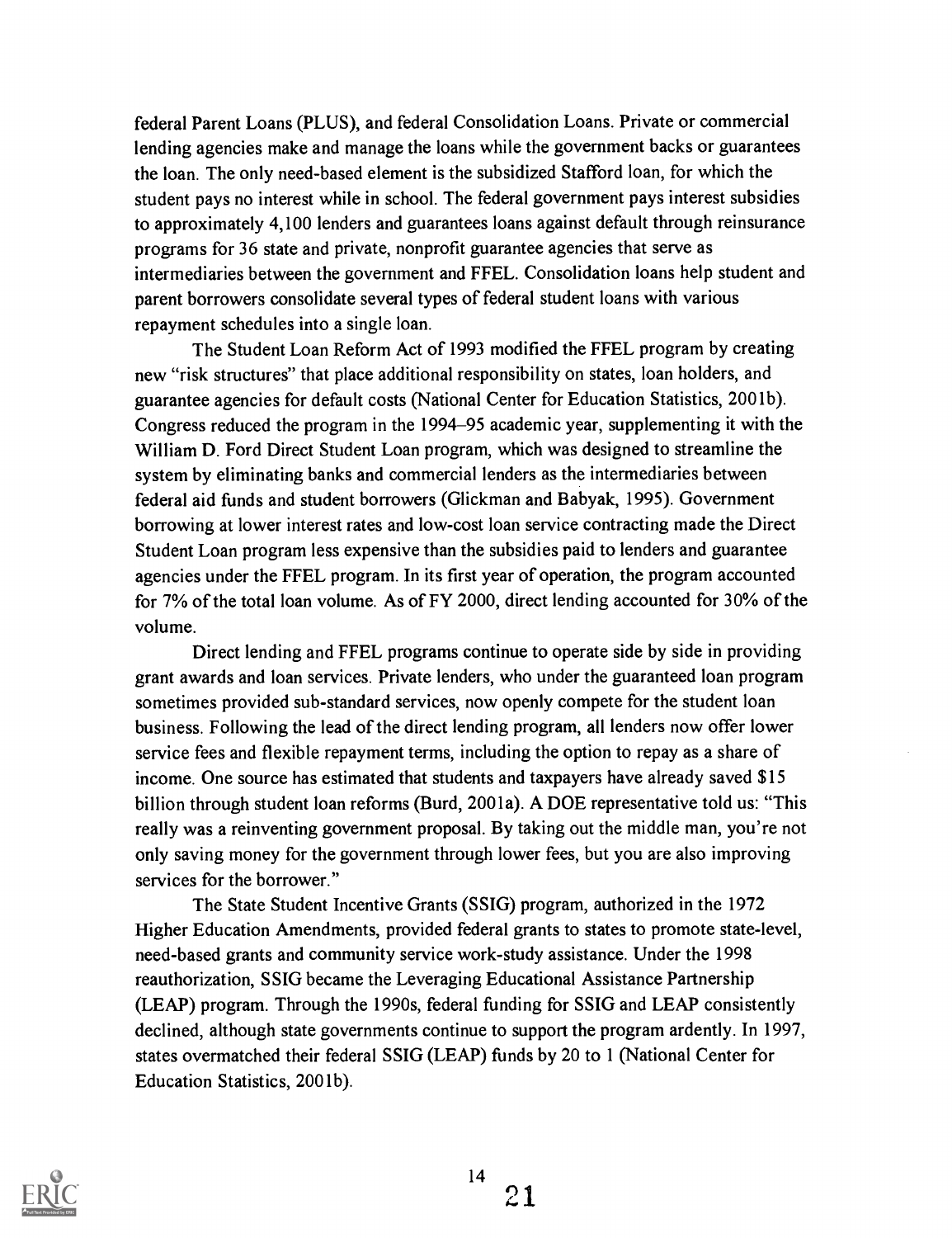Three programs, administered primarily by participating institutions, complete the picture of federal student assistance. Enacted as National Direct/Defense Loans under the National Defense Education Act of 1958, the Perkins program provides long-term, lowinterest loans to graduate and undergraduate students. Program resources include over 40 years of federal on-budget capital contributions, institutional matching funds, repayments on previous loans, and reimbursements for cancellations. Under the 1998 reauthorization, undergraduate students are eligible to borrow up to \$4,000 and graduate students \$6,000 (National Center for Education Statistics, 2001b).

Under the Work Study (College Work Study, Federal Work Study) Program, federal grants to institutions subsidize the salaries of on-campus student workers. Not all institutions participate in the program. Eligible students begin the academic year with a specified work-study funding level. The funds are non-transferable and apply only to student salaries for part-time employment. Institutions provide matching funds equal to 25% of the total (prior to 1993 it was 30%) (National Center for Education Statistics, 2001b).

The Federal Supplemental Educational Opportunity Grant (FSEOG) program is need-based and provides assistance to both part- and full-time graduate and undergraduate students. Because the Student Loan Reform Act of 1993 stipulated that the federal portion of the grants could not exceed 75% of the total, institutions must provide 25% of the total amount awarded. Students receiving Pell grants are given FSEOG priority, although in contrast to Pell grants, not every eligible student receives the FSEOG. Those receiving an award are eligible for up to \$4,000 a year in funding.

Table 5 illustrates changes (in millions of constant dollars) in aid awarded to students during the 1990s. Student loan volume soared following the 1992 Amendments, which extended borrowing eligibility to middle- and upper-income groups. Federal student loans currently cover approximately 60% of all student aid, compared to 40% in 1980, and 30% in 1970 (College Board, 2001). Since the inception of the federal education loan program in the mid-1960s, students and their parents have borrowed more than \$300 billion to finance the cost of college.

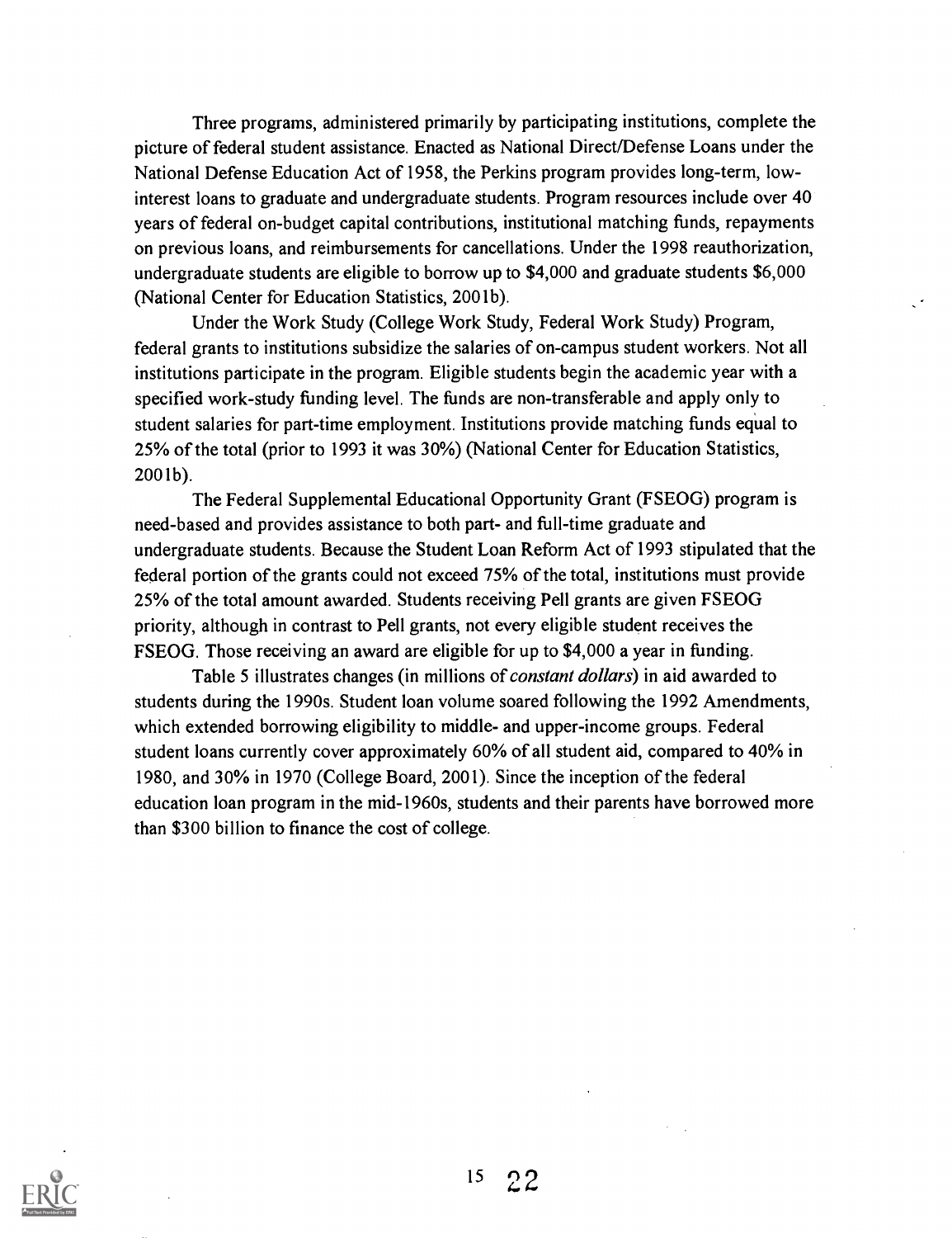| Program                        | 1990-91 | 1993–94     | 1994–95     | 1995-96 | 1996-97 | 1997-98     | 1998–99 | 1999-2000 |
|--------------------------------|---------|-------------|-------------|---------|---------|-------------|---------|-----------|
| <b>Pell Grants</b>             | 6,453   | 6,771       | 6,425       | 6,201   | 6,369   | 6,854       | 7,703   | 7,464     |
| <b>SEOG</b>                    | 599     | 698         | 678         | 661     | 643     | 631         | 654     | 641       |
| <b>LEAP</b>                    | 77      | 86          | 84          | 73      | 35      | 54          | 26      | 27        |
| <b>Work Study</b>              | 952     | 924         | 882         | 865     | 855     | 981         | 973     | 950       |
| <b>Perkins Loans</b>           | 1,138   | 1,100       | 1,130       | 1,166   | 1,126   | 1,150       | 1,140   | 1,140     |
| <b>Income Contingent Loans</b> |         | $\mathbf 0$ | $\mathbf 0$ | 0       | 0       | $\mathbf 0$ | 0       | 0         |
| <b>Ford Direct Loans</b>       |         |             | 2,087       | 9,477   | 10,960  | 11,833      | 11,686  | 11,213    |
| (Subsidized Stafford)          |         |             | 1,303       | 5.730   | 6,414   | 6,641       | 6,398   | 5,808     |
| (Unsubsidized Stafford)        |         |             | 575         | 2,836   | 3,507   | 4,009       | 4,002   | 4,110     |
| (Parent Loans)                 |         |             | 209         | 911     | 1.039   | 1,183       | 1,286   | 1,295     |
| <b>Family Education Loans</b>  | 14,328  | 21,204      | 26,685      | 21,832  | 23,217  | 23,878      | 23,873  | 26,009    |
| (Subsidized Stafford)          | 13,077  | 16,950      | 16,628      | 12,942  | 13,214  | 12,963      | 12,511  | 12,948    |
| (Unsubsidized Stafford)        | 0       | 2,424       | 8,089       | 7.073   | 7.997   | 8.654       | 9.011   | 10,406    |
| (Parent Loans)                 | 1,251   | 1,830       | 1,930       | 1,818   | 2,005   | 2,260       | 2,351   | 2,655     |
| Total                          | 23,554  | 30,783      | 37,934      | 40,275  | 43,204  | 45,380      | 46,054  | 47,862    |

Table 5: Aid (in millions) Awarded to Postsecondary Students, in Constant Dollars: 1990-1991 to 1999-2000

Source: College Board (2001).

Table 6 summarizes the substantial increases in average loan indebtedness occurring from 1992-93 to 1995-96.

#### Table 6: Average Loan Indebtedness per Student

| <b>Stafford Student Loans</b>      | 1992–93  | 1995-96  |
|------------------------------------|----------|----------|
| <b>Public 4-year Institutions</b>  | \$7.400  | \$11.950 |
| <b>Private 4-year Institutions</b> | \$10,190 | \$14.290 |

Source: National Center for Education Statistics (1995, 1997b).

Funding for merit-based programs (grants and scholarships awarded based on academic criteria regardless of the student/family's ability to pay) also increased by 336% in real dollars from 1993 to 2000 (Advisory Committee on Student Financial Assistance, 2001). By fall 1998, 13 states offered scholarships based on merit patterned after Georgia's HOPE Scholarship Program, which awards in-state students who have at least a B average their full tuition and fees at a public campus, or \$3,000 at a private campus in state regardless of family income. On average nationwide, 15% of state aid awards currently are *not* based on need (National Center for Education Statistics, 2000b). Such programs are as much concerned with keeping higher performing students in state as with making higher education affordable (Schmidt, 1998, p. 9).



 $^{16}$  23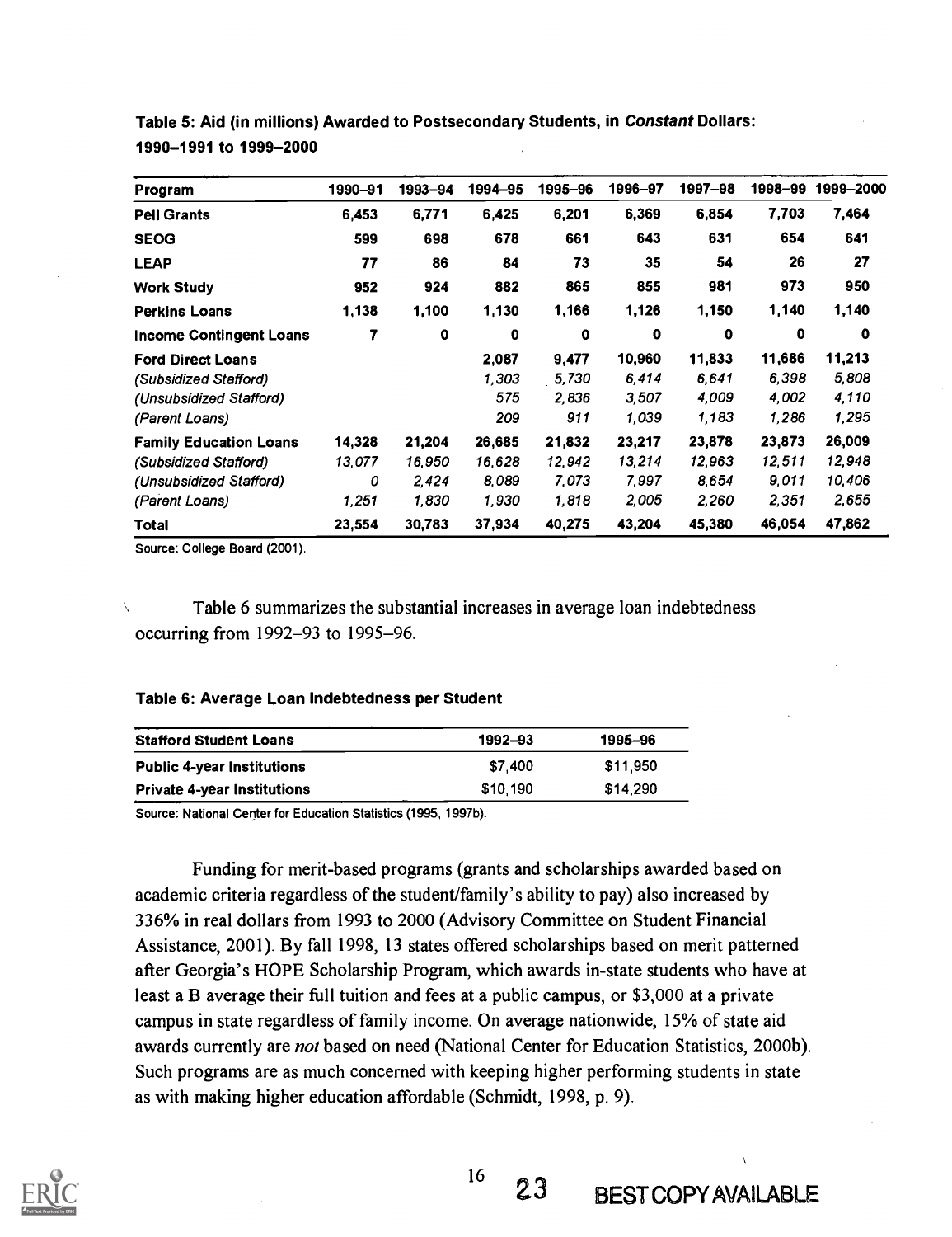Concomitantly, the emphasis on merit-based aid also has increased at the institutional level, where the average grant for middle-income students now exceeds that for low-income students at private institutions (Advisory Committee on Student Financial Assistance, 2001). The shift in federal student aid policy toward expanding eligibility to the middle class has been gradual but relentless over the last two decades (Spencer, 1999). Nothing has exemplified that trend better than the federal HOPE Scholarship Program.

The Taxpayer Relief Act of 1997 authorized HOPE Scholarships-\$1,500 tax credits for up to two years—to be offered to families with adjusted annual gross incomes no greater than \$80,000 to \$100,000. The Lifetime Learning proposal applies to families with the same income criteria and enables them to offset the cost of education by taking up to \$10,000 a year in tax deductions. The IRA provision eliminated penalties for account withdrawals if the money was used for postsecondary education. The extension of the exclusion for employer-provided education assistance allowed workers to exclude from their income the cost of any graduate or undergraduate course work paid by their employer. Tax credits clearly benefit primarily middle-income students attending higherpriced institutions.

Many in the higher education community opposed the program, arguing that it is too expensive and will ultimately leave less funding available for need-based aid directed to low-income students. In 1998, only about a third of the families who were estimated to be eligible actually claimed a federal education tax credit (including the HOPE Scholarship) and they claimed only \$3.4 billion of an estimated \$7 billion liability (Riley, 2001).

#### Research and Development

The federal government uses an incentive grant system to fund research and development projects it deems necessary for the national interest. Federal support for research at universities and at university-sponsored research and development centers amounted to \$22.8 billion in FY 2001 (National Center for Education Statistics, 2001b). Total nonfederal spending on research and development increased during 2000, as institutions used more of their own funds to finance research. In the public sector alone, research expenditures rose by 26% per student at public universities, and by 36% at other public four-year colleges (National Center for Education Statistics, 2000a). On average, the federal government funds 59% of the funds an institution spends on research and development, while institutions fund 19% (Chronicle of Higher Education, 2000).

The National Institutes of Health (NIH), under the auspices of the Department of Health and Human Services (HHS), is the single most important source of federal research dollars. Total HHS support of universities and university-sponsored research and development totaled \$11.0 billion, or 48% of the \$22.8 billion in federal research funding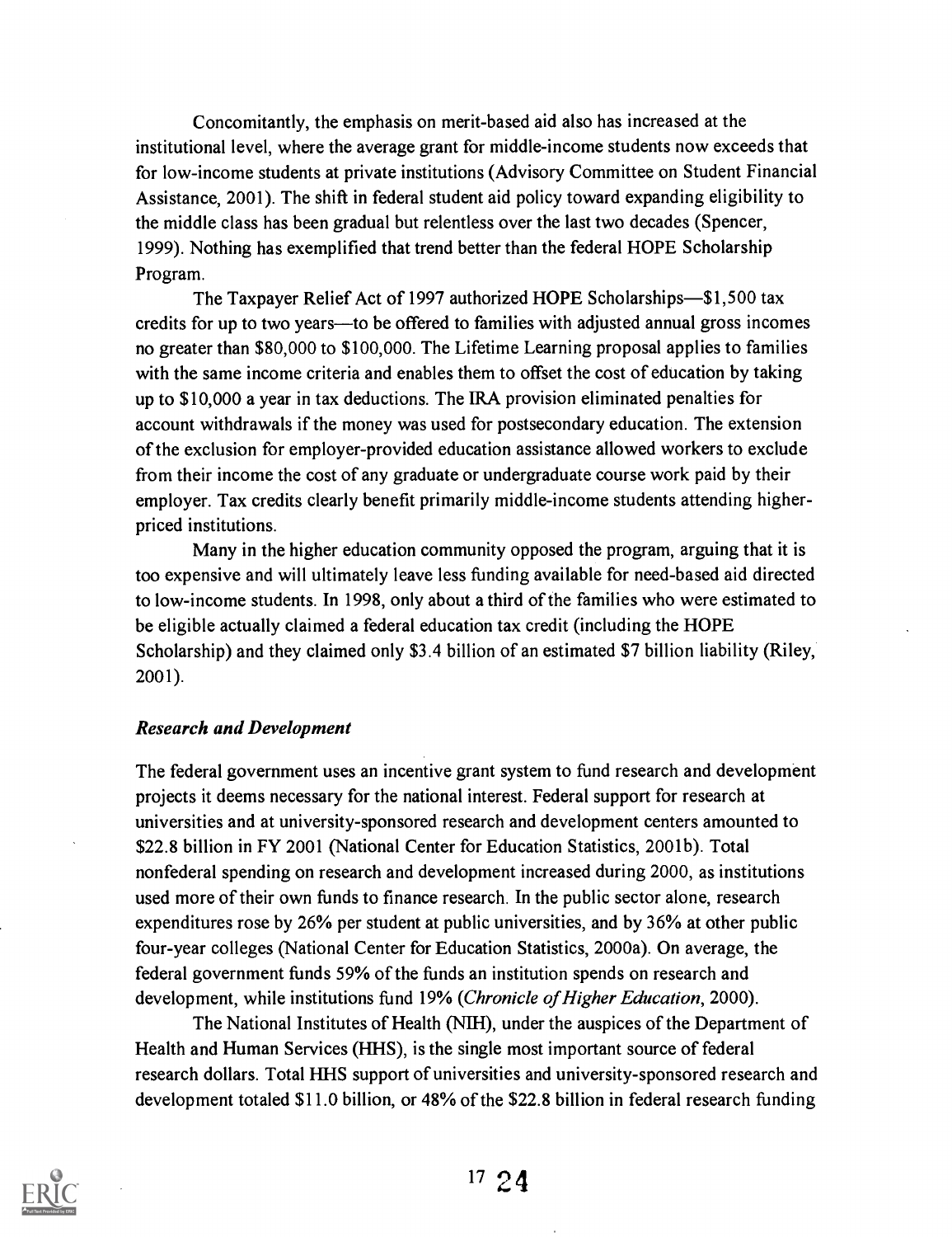in FY 2001. The Department of Energy (DOE) and the National Science Foundation (NSF) provided \$3.5 billion and \$3.0 billion, respectively. Other federal research funding sources exceeding \$1 billion in FY 2001 included the National Aeronautics and Space Administration (NASA) and the Department of Defense (DOD) (National Center for Education Statistics, 2001b).

Table 7 reports government expenditures by source at colleges and universities from 1990 to 1999. In all years, the federal government provided the lion's share of all expenditures.

| <b>Fiscal</b><br>Year | Total  | Federal<br>Government | State and<br>Local<br>Government | Industry | <b>Institutional</b><br><b>Funds</b> | All other<br><b>Sources</b> |
|-----------------------|--------|-----------------------|----------------------------------|----------|--------------------------------------|-----------------------------|
| 1990                  | 16,286 | 9,638                 | 1,324                            | 1,127    | 3,006                                | 1,191                       |
| 1991                  | 17,585 | 10.234                | 1,474                            | 1,204    | 3,367                                | 1,307                       |
| 1992                  | 18,818 | 11,092                | 1,491                            | 1,279    | 3.547                                | 1,409                       |
| 1993                  | 19,951 | 11,956                | 1,559                            | 1,360    | 3,589                                | 1,486                       |
| 1994                  | 21,020 | 12,644                | 1,553                            | 1,422    | 3,826                                | 1,574                       |
| 1995                  | 22,161 | 13,326                | 1,689                            | 1,488    | 4,046                                | 1,613                       |
| 1996                  | 23,035 | 13,833                | 1,810                            | 1.605    | 4,169                                | 1,618                       |
| 1997                  | 24.338 | 14,300                | 1,906                            | 1,729    | 4,691                                | 1,711                       |
| 1998                  | 25,837 | 15,131                | 1.946                            | 1.894    | 5,000                                | 1,868                       |
| 1999                  | 27,489 | 16,047                | 2,028                            | 2,048    | 5,366                                | 2,000                       |

Table 7: Research and Development Expenditures at Universities and Colleges, by Source of Funds: Fiscal Years 1990 to 1999 (in millions of dollars)

Note: Because of rounding, detail may not add to totals.

Source: National Science Foundation (2001).

The institutions receiving these funds engage in a wide range of research endeavors ranging from agricultural cooperatives to defense initiatives; from medical research to exploring new frontiers in the physical sciences. There is strong congressional support for research, as evidenced by the remarks of Senator Frist: "Innovation is a key element of economic growth in the United States. It is the principal element behind our long-term growth and our rising standard of living.  $\ldots$  R & D drives the innovation process, which in turn drives the U.S. economy" (Congressional Record, 1999, pp. S897-898).

The top recipients of federal research funding remained relatively stable throughout the decade; for instance, seven of the top ten institutions receiving the largest amount of federal research dollars were the same in 1998 as in 1989 (see Table 8).

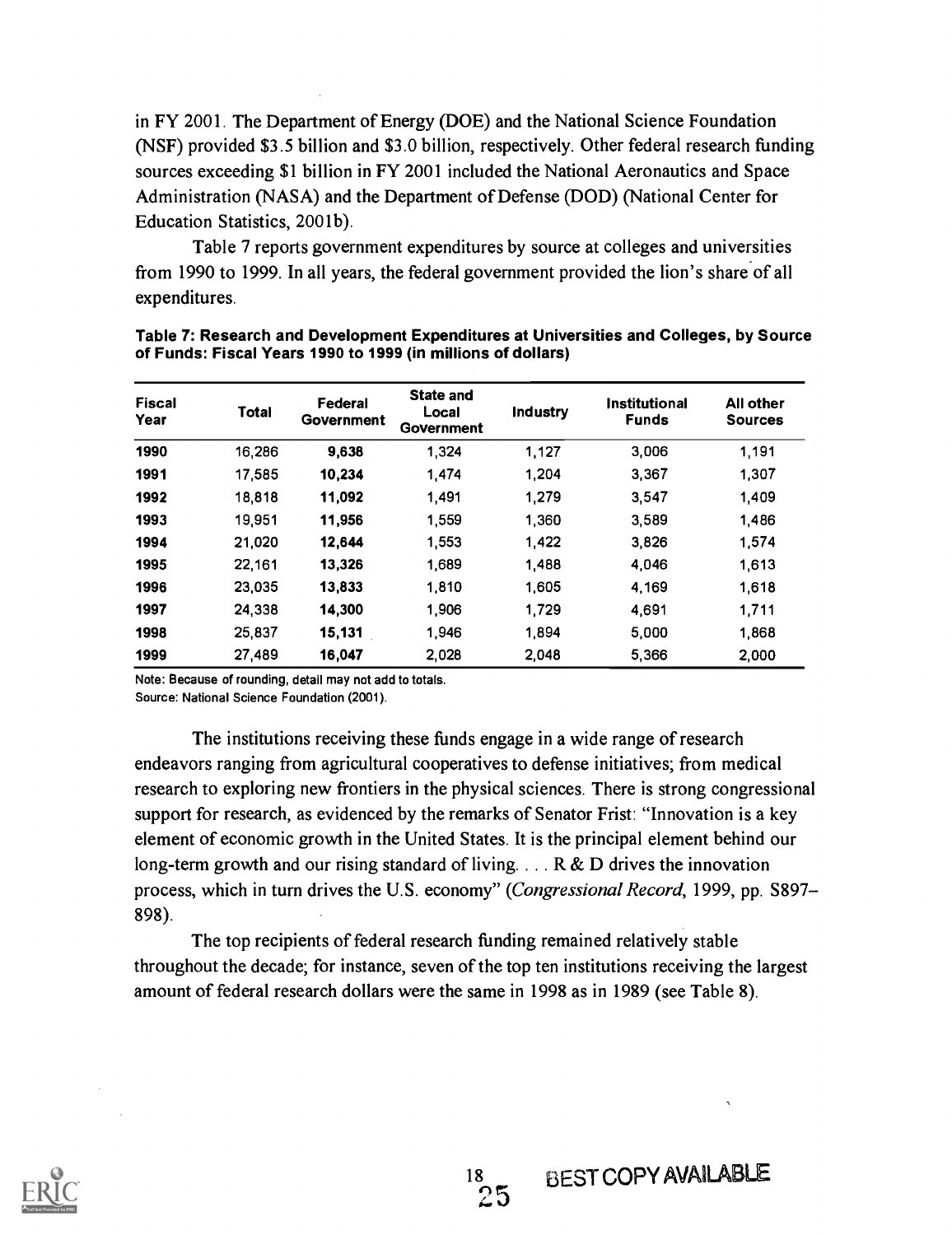| 1989                                       | 1998                                        |
|--------------------------------------------|---------------------------------------------|
| 1 Johns Hopkins University*                | 1 Johns Hopkins University*                 |
| 2 Massachusetts Institute of Technology*   | 2 Stanford University*                      |
| 3 Cornell University                       | 3 University of Washington*                 |
| 4 Stanford University*                     | 4 University of Michigan*                   |
| 5 University of Wisconsin at Madison*      | 5 Massachusetts Institute of Technology*    |
| 6 University of Michigan*                  | 6 University of California at San Diego     |
| 7 University of Minnesota                  | 7 Harvard University                        |
| 8 Texas A & M University                   | <b>8</b> University of Pennsylvania         |
| 9 University of California at Los Angeles* | 9 University of Wisconsin at Madison*       |
| 10 University of Washington*               | 10 University of California at Los Angeles* |

Table 8: Top Institutions in Total Research and Development Spending: 1989, 1998

Source: Chronicle of Higher Education (1991, 2000).

\*Institution ranked in top ten for both years.

During the decade, colleges and universities came under increased pressure to collaborate with private sector business and industry. A college president, after describing the increasing emphasis on consortia, told us that the trend "is away from individual projects." Academic acceptance of collaboration was also spurred by apprehension over the possibility of reductions in federal research and development in light of the end of the Cold War (Committee on Forces Shaping the U.S. Academic Engineering Research Enterprise, 1995).

Although research and development funding in fact increased steadily through the 1990s, questions of oversight and concerns over earlier instances of scientific misconduct prompted policymakers to investigate whether institutional self-regulation and peer review were sufficient safeguards against academic fraud. In 1993, Congress passed legislation signed by the President to require oversight by the Office of Research Integrity, within the Department of Health and Human Services (Glazer, 1997).

# System Behaviors

Federal requirements for collecting and reporting data are critical to all levels of government that are interested in assessing the degree to which postsecondary institutions are responsive to public priorities. Federal requirements for reporting information in specified formats apply to all institutions and systems that receive federal funds. For practical purposes, this includes all nonprofit and most proprietary (for-profit) institutions in the U.S. The databases produced through this massive collection and reporting effort support ongoing studies of a wide range of higher education indicators, including student progress; effects on financial assistance; progress in improving access and equity for underserved populations; student completion; faculty characteristics and job satisfaction; accountability; and consumer protection.

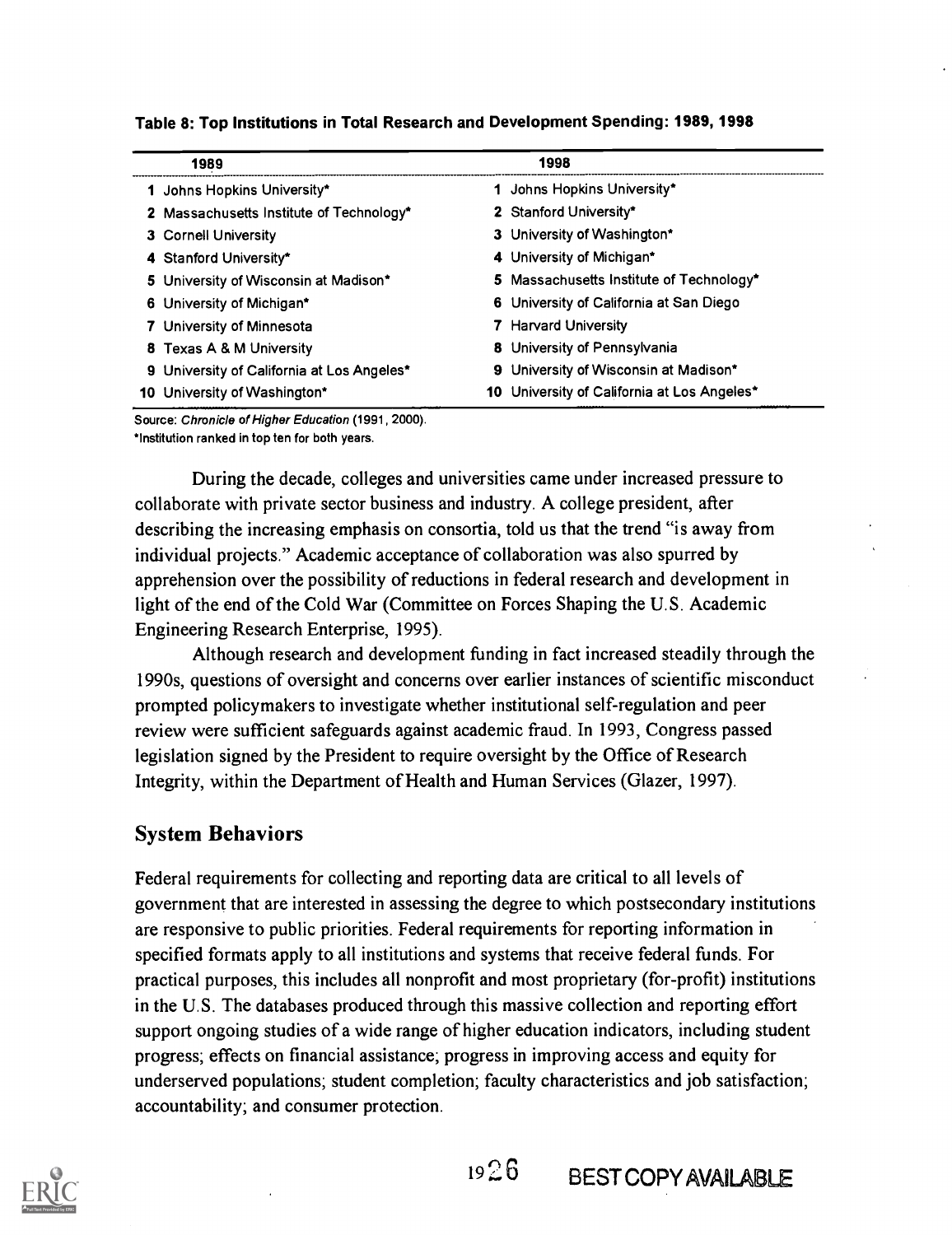Increasingly, federal strategies have also incorporated mandates for collaboration among segments of the educational system and their respective stakeholders. In this section of the paper, we describe available information and the uses that are made of it to promote accountability across institutional, sector and system boundaries. We also summarize several initiatives that have reshaped the pursuit of long-standing priorities in ways that require greater collaboration.

#### Communication

A network of data collection activities coordinated at the federal level by the National Center for Educational Statistics (NCES) facilitates communication within the higher education community and among its stakeholders. The Integrated Postsecondary Education Data System ( IPEDS) is the core postsecondary education data collection program of NCES. IPEDS is a single, comprehensive system built around a series of interrelated institutional data surveys. Complementing IPEDS are survey and reporting activities carried out under the auspices of the National Study of Postsecondary Faculty (NSOPF), National Postsecondary Student Aid Study (NPSAS), the National Postsecondary Education Cooperative (NPEC), the Postsecondary Education Quick Information System (PEQIS), and the Postsecondary Education Descriptive Analysis Reports (PEDAR).

NSOPF provides data ranging from faculty hires and departures to tenure, departmental composition, and socio-demographic characteristics. NPSAS is a periodic comprehensive national study of how students and families pay for postsecondary education. NPEC's principal charge is to "identify and communicate issues germane to postsecondary education, and to promote quality, comparability and utility of postsecondary data and information that support policy development, implementation, and evaluation." PEQIS offers quick access to data on approximately 1,500 institutions and 51 state higher education agencies for those who do not have the ability to use the large, recurring surveys such as NSOPF or NPSAS. PEDAR uses multiple databases to develop publications that address topics such as student persistence, academic preparation, staff and faculty background characteristics, employment outcomes of graduates, and student debt burden.3

The National Student Loan Clearinghouse (Clearinghouse) is a DOE technologybased initiative aimed at improving the federal capacity to monitor student loan borrowers. Most postsecondary institutions provide the Clearinghouse with current information about individual student enrollment and receipt of financial aid. The system permits the federal government to track borrowers and has assisted in efforts to decrease the student loan default rate. Improved record keeping through the Clearinghouse is

<sup>&</sup>lt;sup>3</sup> Unless otherwise cited, the data in this section are taken from the National Center for Education Statistics Web site at www.nces.ed.gov.

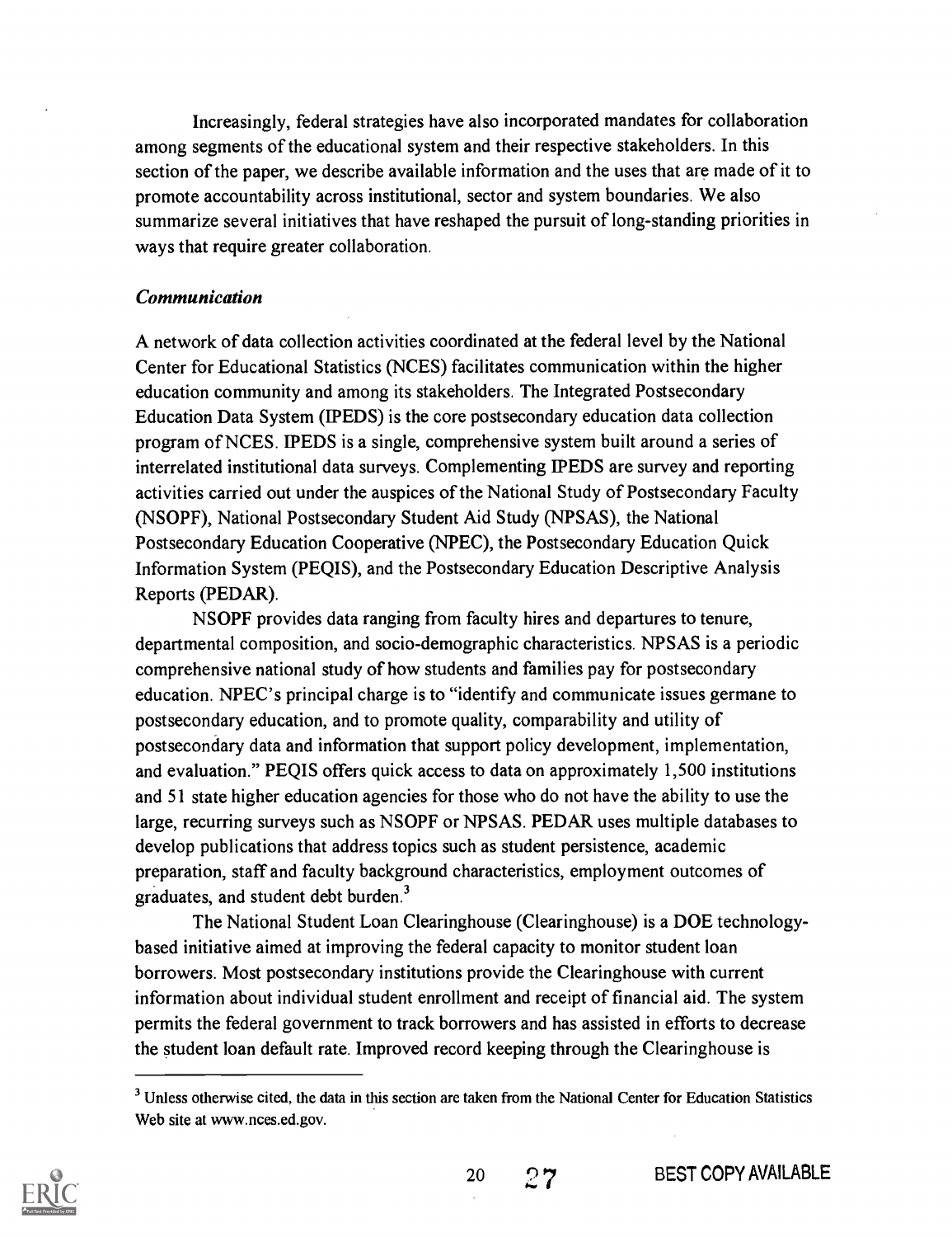credited in part with reducing the default rate dramatically—from 22.4% in 1990 to 5.6% by 1999.

In addition to agencies specifically charged with the development and maintenance of national databases, Congress tied reporting requirements to much of its legislation during the 1990s. The Higher Education Amendments of 1998 included disclosure requirements that Congress thought would provide necessary "consumer" information for students making decisions about which college to attend (Congressional Record, 1998, p. S11069). The College Tuition Reduction and Information Act of 1997 established a National Commission to grapple with the issue of rising college tuition. Following congressional dissatisfaction with the commission's report, legislation was passed requiring colleges to make public their prices, costs and many of the associated factors.

Overall, the 1990s brought an unprecedented number of disclosure rules and regulations. At the beginning of the decade, higher education was not regulated in such areas as student loan default rates, the costs associated with college, access for students with disabilities, graduation rates of students and student athletes, pass rates of teachers on state licensure examinations, campus crime, or hate crimes. By 2000, colleges had to report information and comply with federal regulations in all of these areas (Ikenberry and Hartle, 2000).

#### Collaboration

The federal government has historically encouraged articulation between secondary and postsecondary education to improve academic preparation of low-income and disadvantaged students. Unlike TRIO grants awarded to individual institutions beginning in the 1970s, however, the decade's most significant federal effort to assist low-income students, GEAR-UP, required collaboration among colleges and universities, schools, and outside organizations. Focused on cohorts of seventh grade or younger students, GEAR-UP provides counseling, mentoring, academic support, outreach, and information about the advantages of and alternatives for financing postsecondary education to elementary, middle, and secondary school students who are at risk of dropping out (and to their parents). Participants who obtain a secondary school diploma (or its recognized equivalent) are guaranteed the financial assistance necessary to attend an institution of higher education. Collaborating partners must provide a dollar-for-dollar match of federal funds and are expected to focus on systemic change, to ensure that all students are held to high standards, and to provide the necessary academic core curriculum students need to succeed in postsecondary education (Silver, 2001)

The new emphasis on partnerships and consortiums incorporated in the GEAR-UP legislation can also be found in at least two other federal programs:

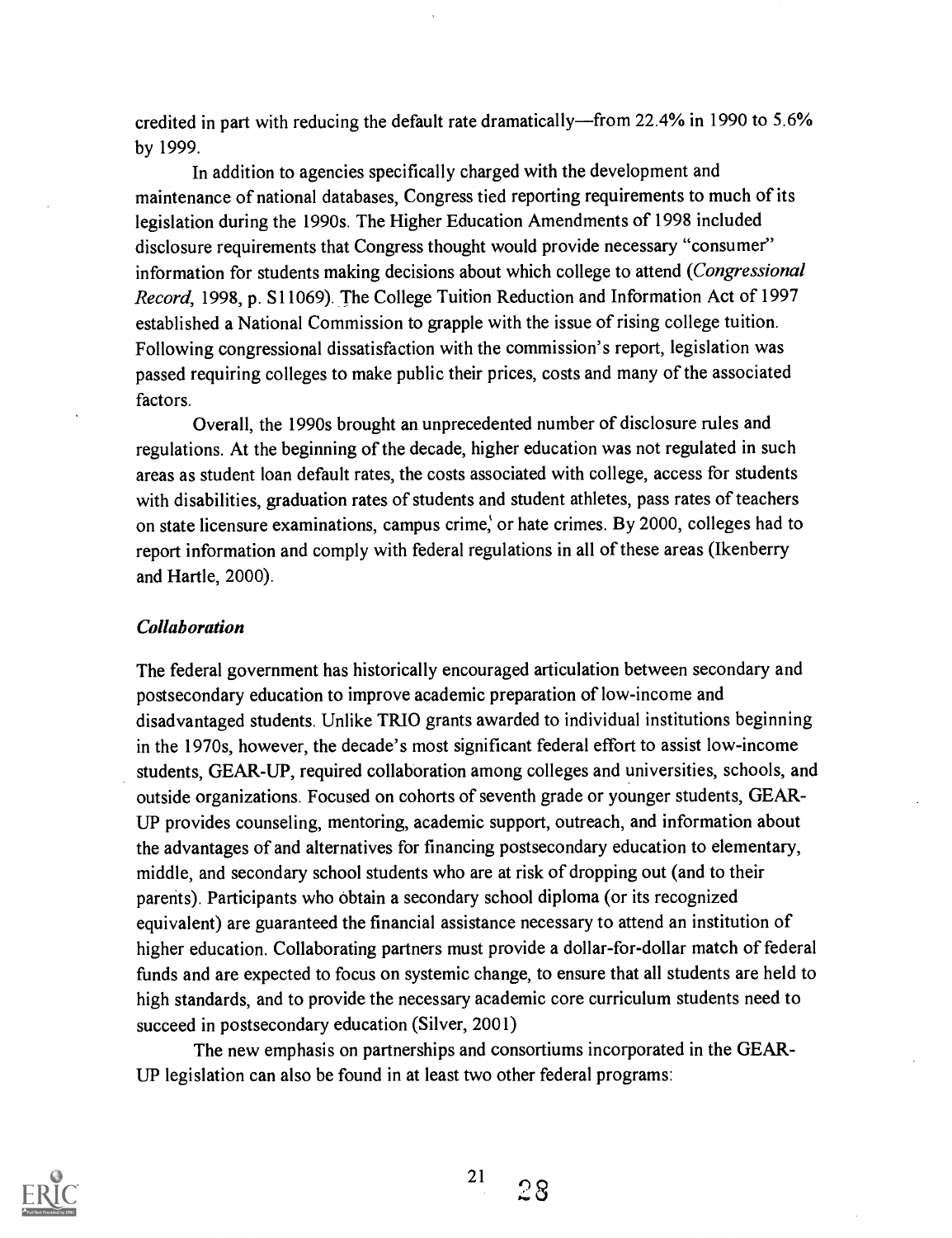- Tech Prep education, established in 1990, was a planned sequence of study in a technical field beginning as early as the ninth year of school. The sequence extends through two years of postsecondary occupational education or an apprenticeship program of at least two years following secondary instruction, and culminates in an associate degree or certificate. Tech Prep is an important schoolto-work transition strategy, helping all students make the connection between school and employment (U.S. Department of Education, 2001).
- The school-to-work initiative of 1991 provided venture capital for state and local partnerships to design systems to help young people make the transition from school to careers and lifelong learning. Designed to develop young people's competence, confidence and connections to help ensure successful careers and citizenship, the initiative encouraged the incorporation of existing models, including cooperative education, youth apprenticeships, career academies, and Tech Prep. The intent was to provide youth with multiple options for making school-to-work transitions, including four-year college, two-year college, technical training, skilled entry-level work on a career path, and pursuit of lifelong learning. The legislation expired in 2001, by which time school-to-work systems were to be institutionalized at the state and local levels.

Research programs funded by the federal government also placed greater emphasis on partnerships and collaborations with private industry. The president of a college of technology told us that institutional leaders welcomed this emphasis, especially in fields where advances in knowledge were occurring at a rapid pace. Partnership projects also expanded the number of institutions eligible to compete for the funding. A community college president noted that his institution lacked the resources to compete for research funding in the absence of partnership grants, which encouraged participation with the local business community.

#### Accountability

Increased federal interest in accountability during the 1990s led to new regulatory requirements, institutional penalties, and the inclusion of academic performance measures in accreditation reviews. While institutions and their Washington-based representatives complained about the heavy regulatory burden and more adversarial role they saw in these federal initiatives, policy officials argued that the shift simply involved more emphasis on consumer advocacy and less on institutional deference. The changes in accountability requirements emphasized four strategic actions:

- Accreditation and audit changes that included more involvement by the states;
- $\bullet$ Default rate triggers calculated for each institution and used to signal "bad practices";

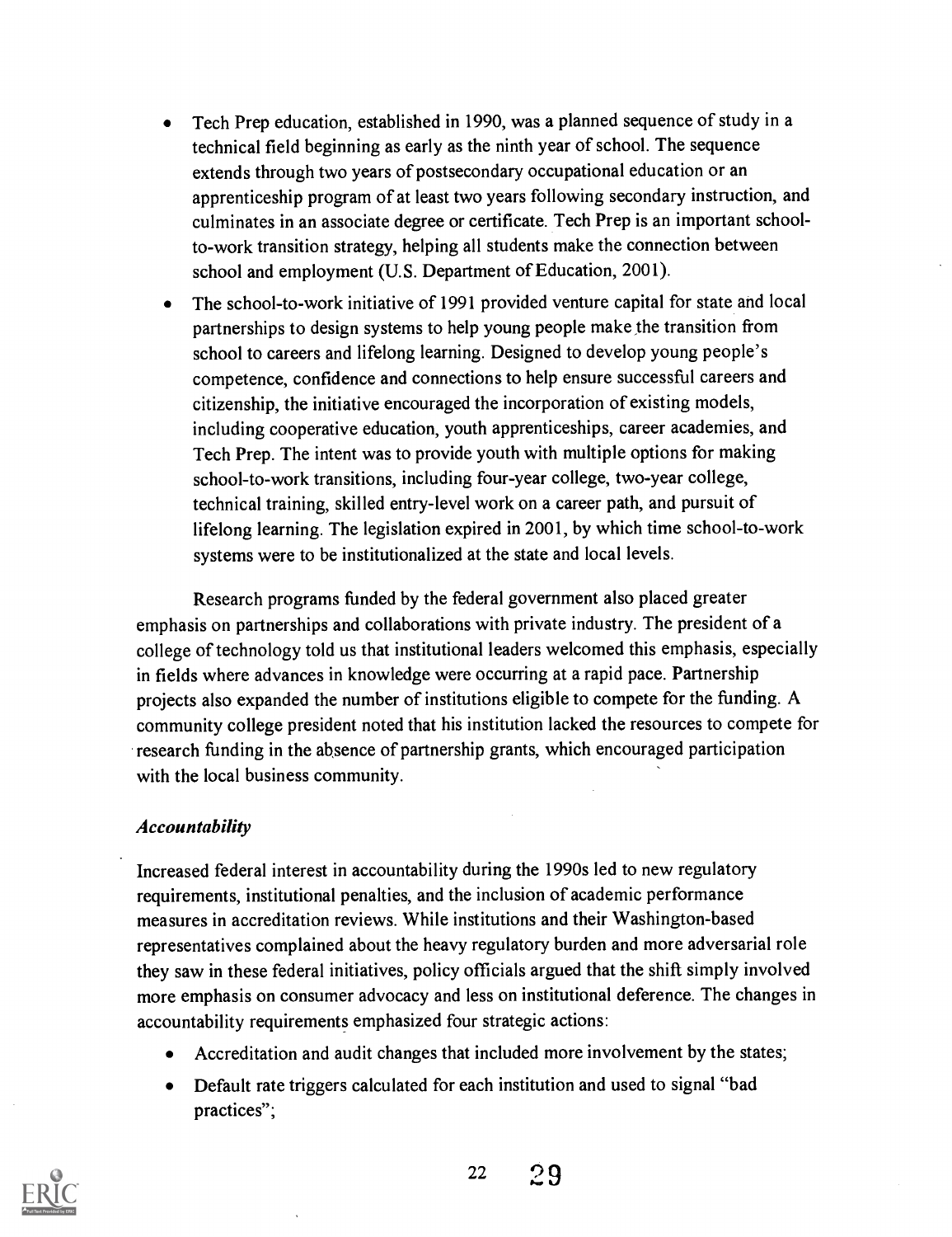- Information disclosure requirements calling on institutions to report some typical and some new data; and
- Mechanisms that capped indirect cost rates for federal research grants.

The 1992 Amendments brought important changes to accreditation. All accrediting bodies had to be approved by the secretary of education. Those that conducted institutional reviews were required to devise a set of outcome standards that would allow them to assess quality and performance based on such indicators as graduation and completion rates, grades received on state licensure exams, and job placement. The same legislation expanded accrediting and audit requirements as well as the states' roles in oversight to help identify institutions whose practices led to misuse of federal student aid funds (Congressional Record, 1992, p. H1736). The creation of State Postsecondary Review Entities (SPRE) as part of the strategy for implementing the legislation met with great resistance from the higher education community, whose leaders argued successfully over a two-year period that it would set a bad precedent and intrude on institutional autonomy. A Republican Congress repealed the SPRE program in 1994, but other parts of the accountability legislation remained intact.

At the beginning of the decade, there was no mechanism in place to penalize institutions for high student default rates because loans were made directly to individual students. Many institutions were reporting student loan default rates well over 50%. In 1990, the cumulative default rate for all proprietary institutions was 41%, and the rate for four-year institutions was 22% (U.S. General Accounting Office, 1996). The response was to impose "default rate triggers," through which institutions whose students defaulted at high rates were barred from further participation. After 1991, the DOE barred more than 1,100 institutions (mostly for-profit proprietary ones), from the loan programs (Burd, 2001b). In addition, some institutions serving populations with high proportions of low-income students voluntarily chose to end participation because, as one inner-city community college president told us, "if the default rate went above 25% for more than three years, our school would lose eligibility for *all* federal aid programs. I just could not take that chance."

Following reports of fraud and abuse published in the early 1990s, the federal government established a 26% cap on reimbursements to universities for three components of their administrative costs for conducting sponsored research. The rules were further modified in July 1993, clarifying and tightening indirect cost accounting procedures (U.S. General Accounting Office, 1996). While the calculation of the indirect cost recovery rate allows some institutions to have a higher rate, many are effectively limited to 26% (Executive Office of the President, 1999). The Clinton administration resisted congressional pressures for further caps on the indirect cost recovery rate, warning, "Cost-shifting could potentially affect the quality of research, and could, for example, cause universities to delay needed renovations and construction of facilities if



23

30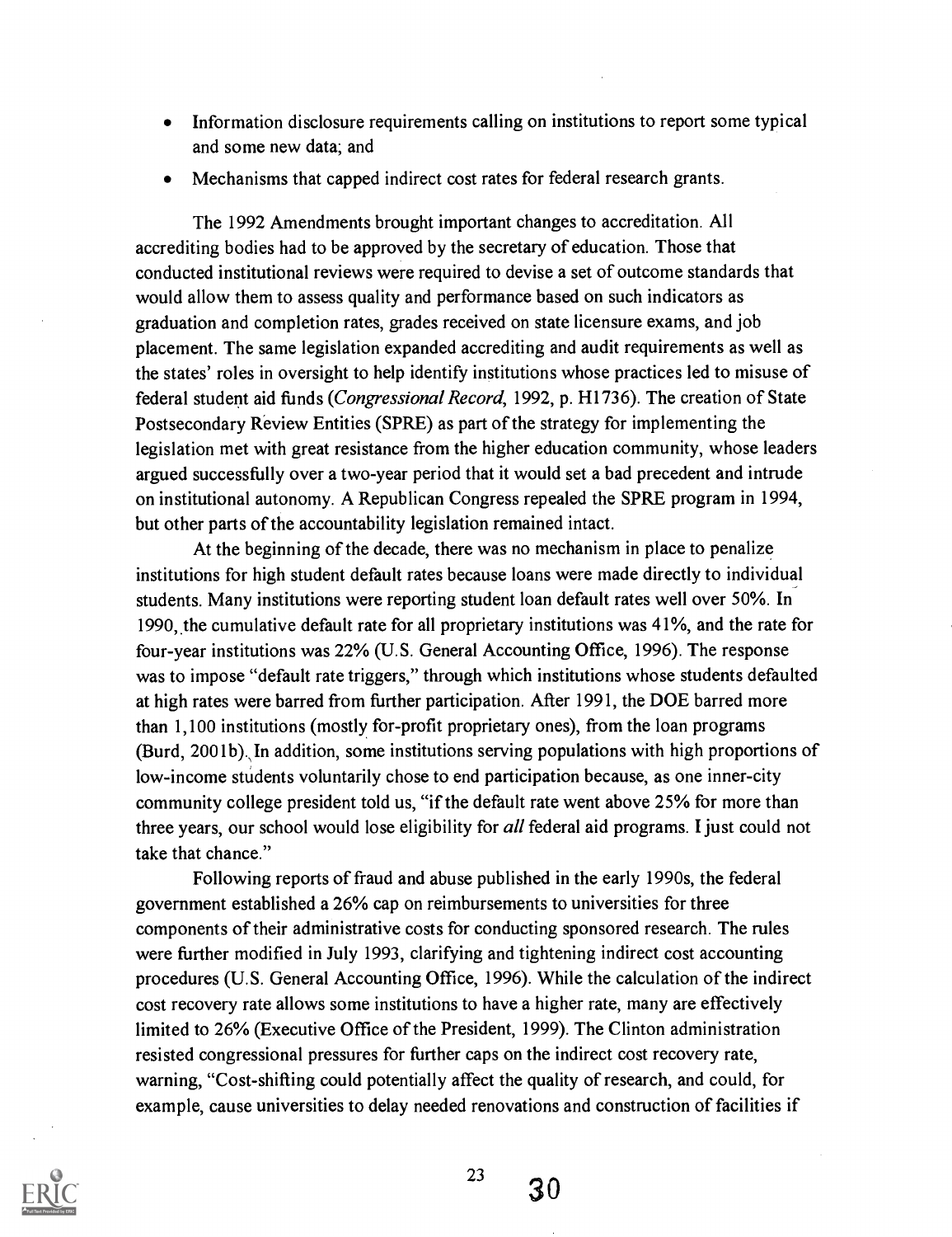they are no longer reimbursed for the interest costs associated with these projects" (Executive Office of the President, 1999, p. 16).

### Performance Indicators

While it is too soon to evaluate the effects of many of the federal initiatives described in this paper, there are changes in higher education behaviors and outcomes that can be inferred as responses to the decade-long emphasis on better consumer information, improved collaboration across sectors and among stakeholders, and greater institutional accountability. Collaboration has increased among postsecondary institutions and their constituencies, including K-12 schools and business and industry. While high school completion and graduation rates have improved, the percentage of low-income individuals who pursue postsecondary education has remained relatively unchanged. The public seems to have more relevant information about higher education as institutions comply, often reluctantly, with increased reporting requirements.

Table 9 compares national statistics for 1991 and 2000, organized according to five of the performance categories (preparation, participation, affordability, completion, and benefits) established by the National Center for Public Policy and Higher Education in Measuring Up 2000.

Improvements are most apparent in the categories of preparation, completion, and benefits. For preparation, high school drop-out rates are lower, test scores are higher, and more previous high school drop-outs completed their general equivalency diplomas (GEDs). Under the completion category, the proportion of students receiving certificates or degrees increased at all levels, with particularly striking advances for graduate and associate degrees. Our single measure related to benefits indicates that the loan default rates declined precipitously. Participation improved slightly, but at a declining rate. Affordability is the one category in which performance appears to have gotten significantly worse. Intuitively, these outcomes seem to reflect the policy emphases during the past decade.

To report that an indicator has improved provides no indication of whether current performance is good or bad. In this section of the paper, we used the performance indicators and numerical grades from *Measuring Up 2000* to create "national averages" (calculated as a weighted average of each state's population relative to the total population of the 50 states). These national averages provide some basis for understanding the relative performance of states. We also report international comparisons with Mexico, Canada and other OECD countries where such information is available. Our intent is to say as much as the available information will permit about higher education performance as the nation enters a new millennium.

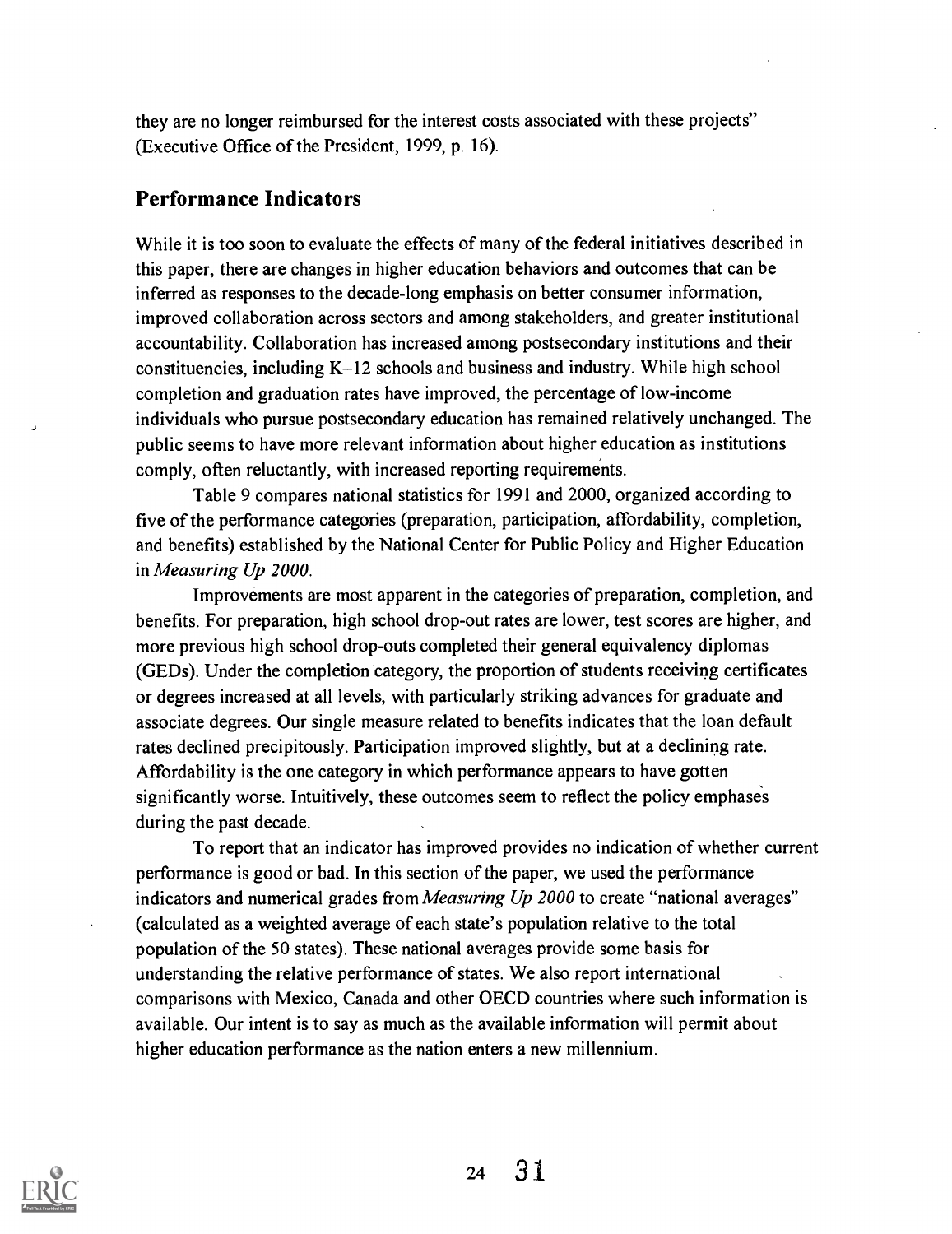#### Table 9: United States National Data

| Preparation <sup>1</sup>           | 1991                                                                      | 2000    |
|------------------------------------|---------------------------------------------------------------------------|---------|
| High school drop-out rate          | 29%                                                                       | 10%     |
| <b>GED</b> recipients              | 409,898                                                                   | 498,015 |
| Average test scores on: SAT        | 896                                                                       | 1,008   |
| <b>ACT</b>                         | 18                                                                        | 21      |
| Participation <sup>1</sup>         | 1991                                                                      | 2000    |
| 10-year change in total enrollment | +15%                                                                      | $+7.8%$ |
| Affordability <sup>1</sup>         | 1991                                                                      | 2000    |
| Average annual tuition and fees:   |                                                                           |         |
| Public 4-year                      | \$1,781                                                                   | \$3,226 |
| Private 4-year                     | 8,446                                                                     | 14,003  |
| Public 2-year                      | 758                                                                       | 1,328   |
| Private 2-year                     | 5,324                                                                     |         |
| Completion <sup>2</sup>            | Percentage increase in number of<br>degrees conferred, 1987-88 to 1997-98 |         |
| Associate degrees                  |                                                                           | 28%     |
| Bachelor's degrees                 |                                                                           | 19%     |
| Master's degrees                   |                                                                           | 44%     |
| Doctoral degrees                   |                                                                           | 32%     |
| First professional degrees         |                                                                           | 11%     |
| Benefits <sup>3</sup>              | 1990                                                                      | 1999    |
| National Student Loan Default Rate | 22.4%                                                                     | 5.6%    |

\* Data not available.

<sup>1</sup> Source: Chronicle of Higher Education (1991, 2000).

2 Source: NCES (2000a).

3 Source: Burd (2001a). These figures are for 1990 and 1999, respectively.

#### Preparation

Preparation is defined in *Measuring Up 2000* to include high school completion, K-12 course taking, and K-12 student achievement. The national average is C+.

Internationally, the U.S. ranks among leading nations in preparing students for postsecondary education (see Table 10). Of the 28 countries represented in the OECD, 62% of the adult population (25-64 years of age) has on average completed upper secondary school; but there is wide variation. Canada, Czech Republic, Denmark, Germany, Japan, Norway, Switzerland, and the United States each have an adult population where 79% or more have completed upper secondary school. Conversely, Italy, Mexico, Portugal, Spain, and Turkey have adult populations where less than 50% have completed this level (Organisation for Economic Co-operation and Development, 2001).

# BEST COPY AVAILABLE

 $\mathbf{\hat{y}}$ 

 $\frac{1}{2}$  $\ddot{i}$ 

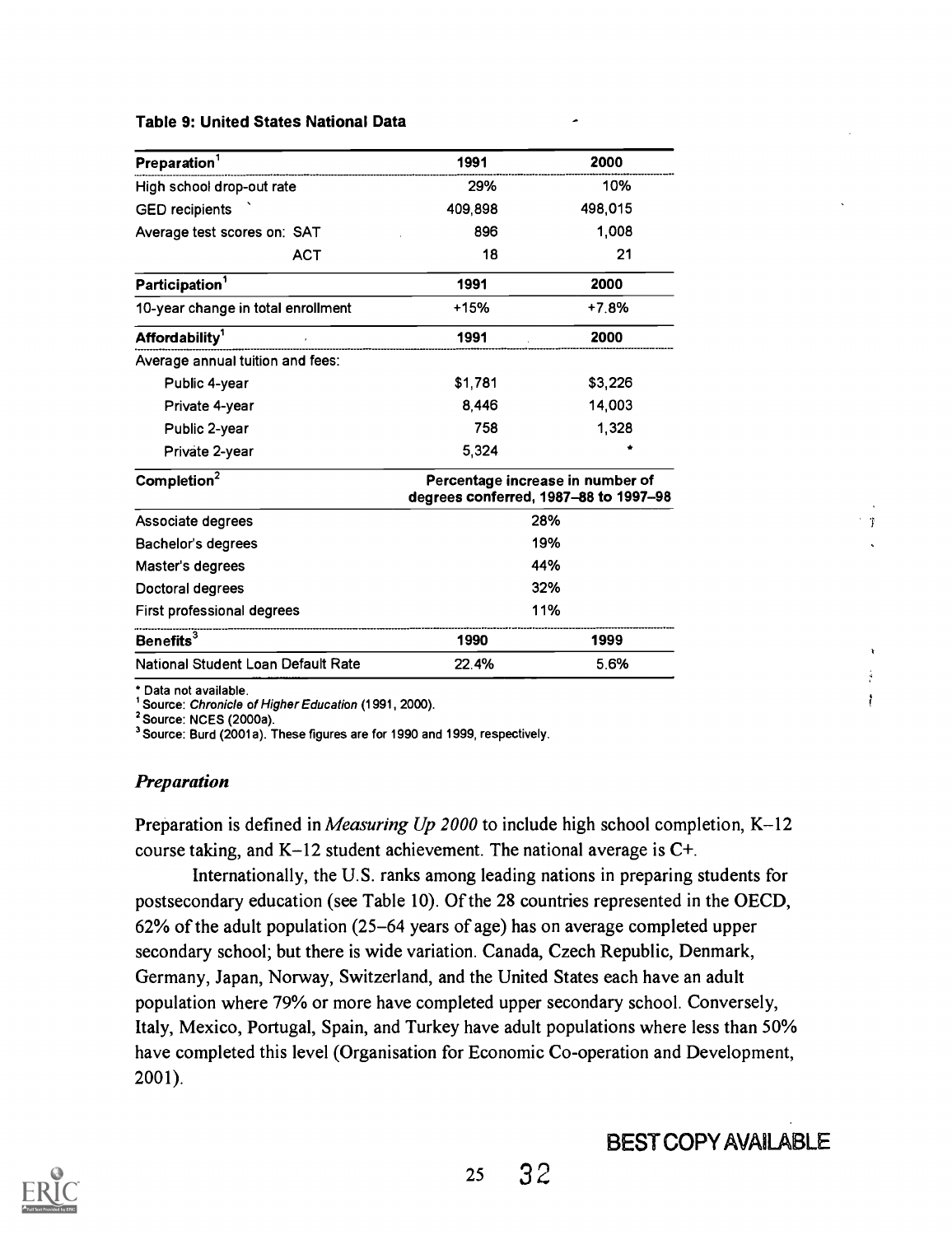|                      | Percentage of the adult<br>population (25-64 year-olds)<br>who completed upper<br>secondary school | Percentage of the adult<br>population (25-64 year-olds)<br>who completed<br>tertiary education |  |
|----------------------|----------------------------------------------------------------------------------------------------|------------------------------------------------------------------------------------------------|--|
| Canada               | 79.5                                                                                               | 39.2                                                                                           |  |
| Mexico               | 20.2                                                                                               | 13.2                                                                                           |  |
| <b>United States</b> | 86.9                                                                                               | 35.8                                                                                           |  |
| <b>OECD Average</b>  | 62.0                                                                                               | 21.0                                                                                           |  |

#### Table 10. OECD Completion Rates, Upper Secondary and Tertiary Education

Source: OECD (2001).

Over the past two decades, primary and secondary education has been the focus of much concern in the United States. Despite some improvements, the general consensus is that much room for improvement remains. A higher percentage of high school students are now taking advanced classes in mathematics, science, English, and foreign languages. However, national trends in reading, math and science scores are mixed. The average scores of 17-year-olds were higher in 1999 than in 1973 in mathematics, about the same in reading, but lower in science (National Center for Education Statistics, 2001a). The high school drop-out rate decreased over the past decade from 29% in 1991 to 10% in 2000. During this same period, the number of GED recipients increased from 409,898 to 498,015 and average scores on the SAT exam increased from 896 to 1,016; while the average ACT score increased from 18 to 21 (Chronicle of Higher Education, 1991, 2000).

#### Participation

Measuring Up 2000 calculates its scores for participation based on the following indicators: high-school-to-college going rates, young adult enrollment rates, and the proportion of working-age adults enrolled in postsecondary education. The national average for participation is a C+.

By the mid-1990s, 57% of all U.S. high school graduates went on to college (Halstead, 1996). During the 1990s, college enrollments increased by 7.8%, down from 15% during the previous decade, partly as a result of declining high school graduation classes in many states. Much of the growth was fueled by increases in the proportion of women going on to college; by the year 2000 women were the majority in associate, bachelor's, and master's degree programs. During the 1990s, about 50% of all first-year students enrolled in community colleges. The proportion of minority college students increased from 16% in 1976 to 27% in 1997. Much of this change was accounted for by the rising numbers of Hispanic and Asian-American students. African-American and Hispanic students disproportionately depended upon community colleges as their access institutions (National Center for Education Statistics, 2000a).

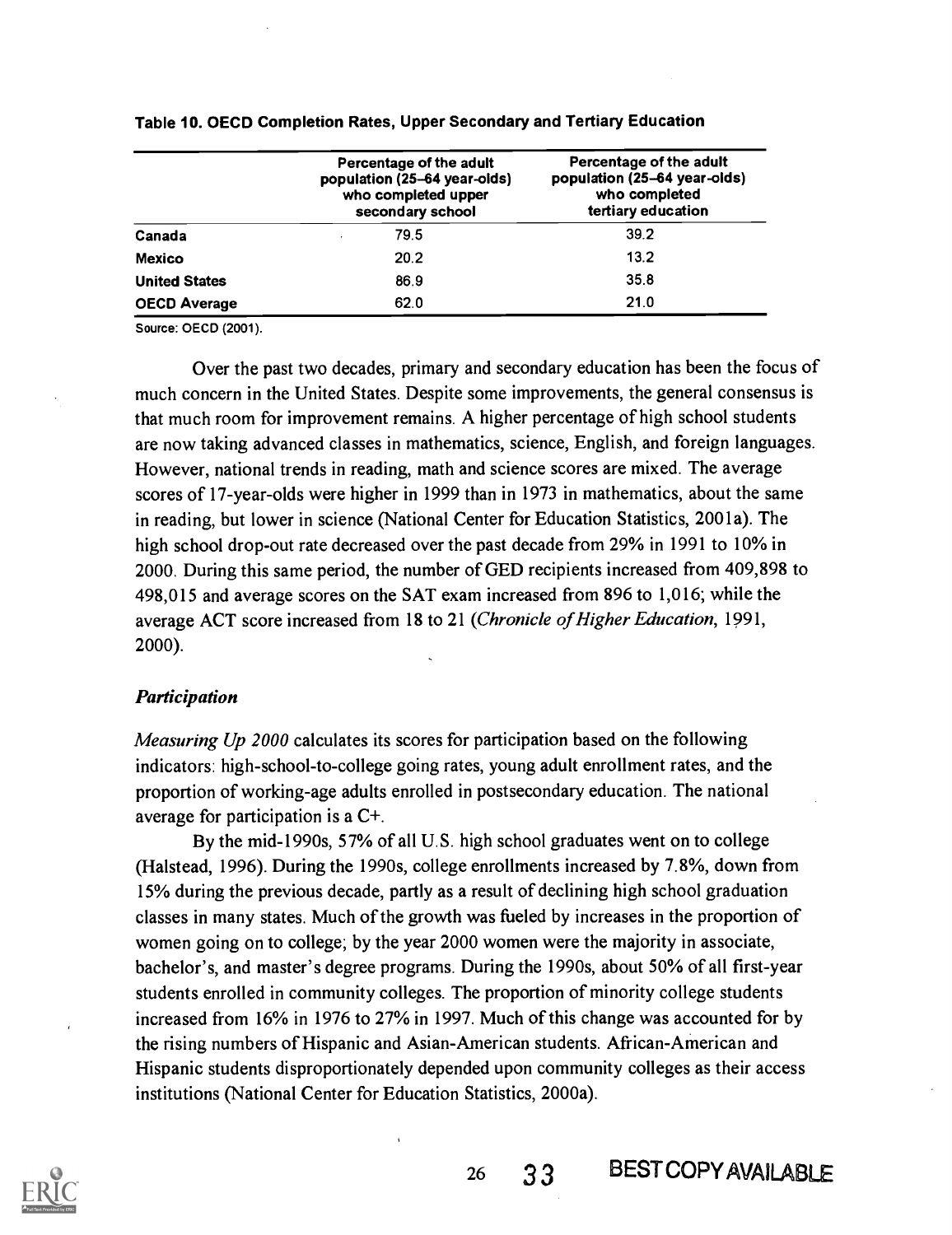While participation increased for all groups, low-income 18- to 24-year-olds attend college at much lower rates than those with high income, and the gaps remain about as wide as they were in 1972 (Gladieux, 2001). While socioeconomic status is an important factor in determining whether or not an individual will pursue postsecondary education, family income is the key variable for determining the type of institution an individual attends. Lower- and middle-income students are almost equally represented in various price categories of institutions. However, the percentages of undergraduate students from lower- and middle-income families enrolling at the highest priced institutions remain lower than those from the higher-income group (National Center for Education Statistics, 2001c).

Concerns about access for both lower-income and middle-income students continue. Both have difficulty affording the highest-priced, private institutions. For the two groups, financial assistance may not be adequate to make a high-cost institution a realistic choice. A former governor wrote, "Despite the accomplishments of American higher education, its benefits are unevenly and often unfairly distributed, and do not reflect the distribution of talent in American society. Geography, wealth, income, and ethnicity still play far too great a role in determining the educational opportunities and life chances of Americans" (National Center for Public Policy and Higher Education, 2000).

### **Affordability**

Measuring Up 2000 includes the following components in its category of affordability: (1) family ability to pay at community colleges, at public four-year colleges and universities, and at private four-year colleges and universities; (2) strategies for affordability, including state grant aid targeted to low-income families and share of income needed by poorest families to pay tuition at lowest priced colleges; and (3) student reliance on loans. The national average for affordability is  $C^+$ .

Sharing the cost of education between the government and individual students and families is a guiding principle of federal student assistance programs. Between 1989-90 and 1999-2000, both the prices and the financial burden for families have increased. During the decade, prices at public colleges increased by 22% and those at private colleges by 27% (National Center for Education Statistics, 2000b). Student financial assistance programs have not kept pace with these increases. Both lower- and middleincome students and families are paying more in net price (the amount students and families pay after deducting student financial assistance) than the amount determined by the federal government as reasonable based on their financial situations (National Center for Education Statistics, 2001c). In 1972-73, middle-income families needed 13% of their income to meet the average price of attendance at a four-year public institution. In 1999-2000, they needed 16%. For attendance at private institutions, middle-income



<sup>27</sup> 34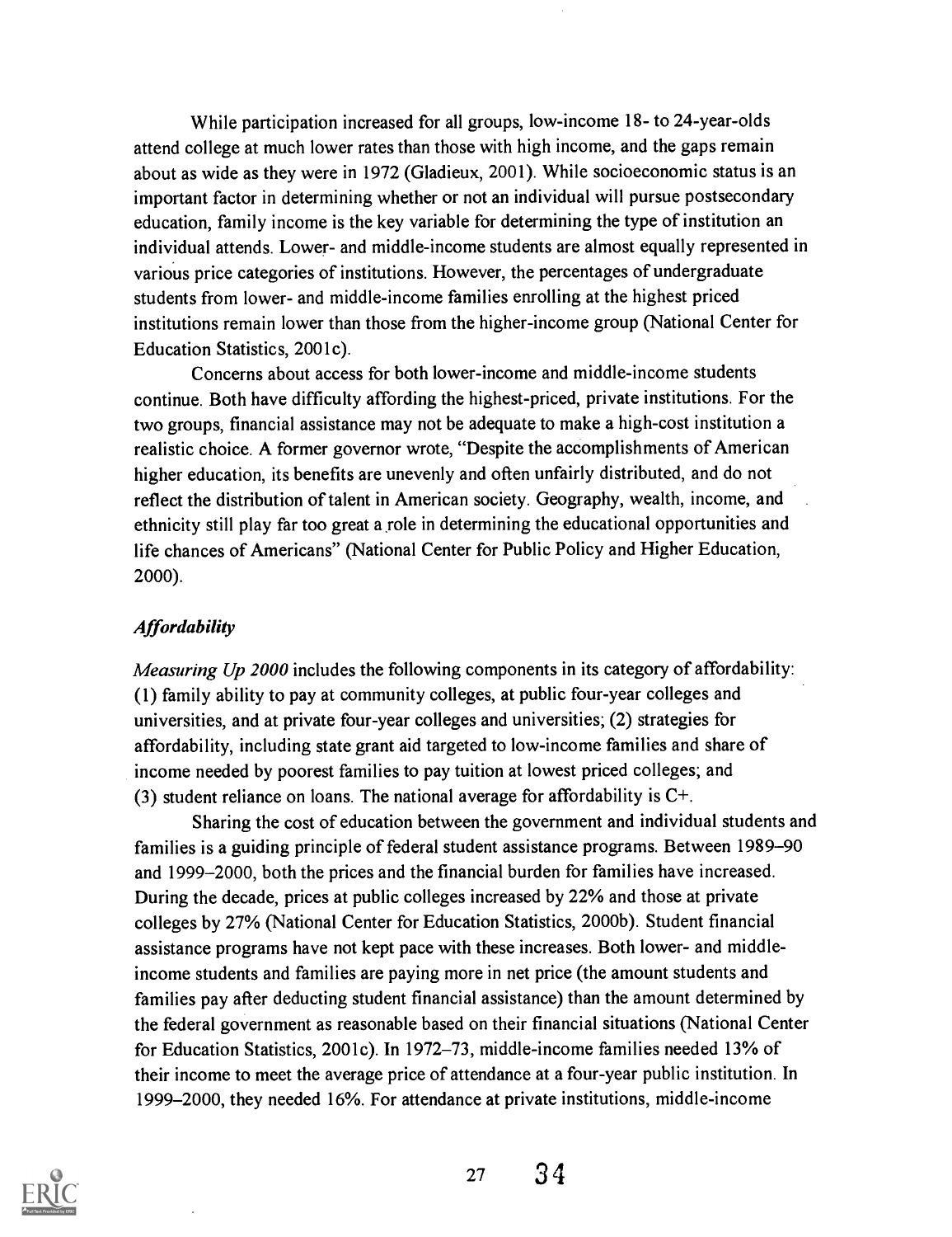families needed to pay 27% of their income to pay the price in 1972-73 and 43% by 1999-2000. Fifty-eight percent of middle-income dependent students (those with family incomes between \$35,000 and \$69,999 in 1994) had unmet need after financial aid and their expected family contribution were taken into account (College Board, 2000). The difference is increasingly offset by reliance on loans.

#### Completion

Grades for completion in *Measuring Up 2000* are based on first-year community college students returning for a second year, freshmen at four-year colleges and universities returning for their second year, the proportion of first-time, full-time students completing a bachelor's degree within five years, and the certificates, degrees and diplomas awarded at all colleges and universities per 100 undergraduate students. The national average for completion is a  $B-$ .

The OECD average for the percentage of adults in a country who completed a tertiary education is 21%. Among the North American Free Trade Agreement (NAFTA) partners, Canada ranks first at 39%, with the U.S. following at 36% and Mexico at a significantly lower 13%.

Over the last decade, more people in the U.S. completed college. Between 1987- 88 and 1997-98, the number of degrees conferred at all levels rose: associate degrees increased 28%, bachelor's degrees increased 19%, master's degrees increased 44%, and doctoral degrees increased 32%. About half (53%) of the students who enrolled in a fouryear college in 1989-90 had completed their degree by the spring of 1994 (National Center for Education Statistics, 2000b). Striking the appropriate balance between access and completion remains a challenge for most U.S. states and for the nation as a whole (New Jersey Commission on Higher Education, 1996).

#### Benefits

*Measuring Up 2000* includes in its benefits category the percentage of adults with a bachelor's degree or higher, the increase in personal income due to education, the percentage of eligible residents voting in national elections in 1996 and 1998, the percentage declaring charitable gifts of those who itemized on their federal tax return; and three measures of adult literacy (quantitative, prose, and document). The national average for benefits is  $B-$ .

Historically, Americans have relied on higher education for social and economic mobility. Most observers consider the country's productivity and technological progress, as well as its general health, to be linked to higher education. Individuals who accrue some college credits or hold a degree earn significantly more than their peers who have not pursued education beyond upper secondary school. As reported by the OECD (2001), upper secondary school is a breaking point in many countries, beyond which additional



<sup>28</sup> 35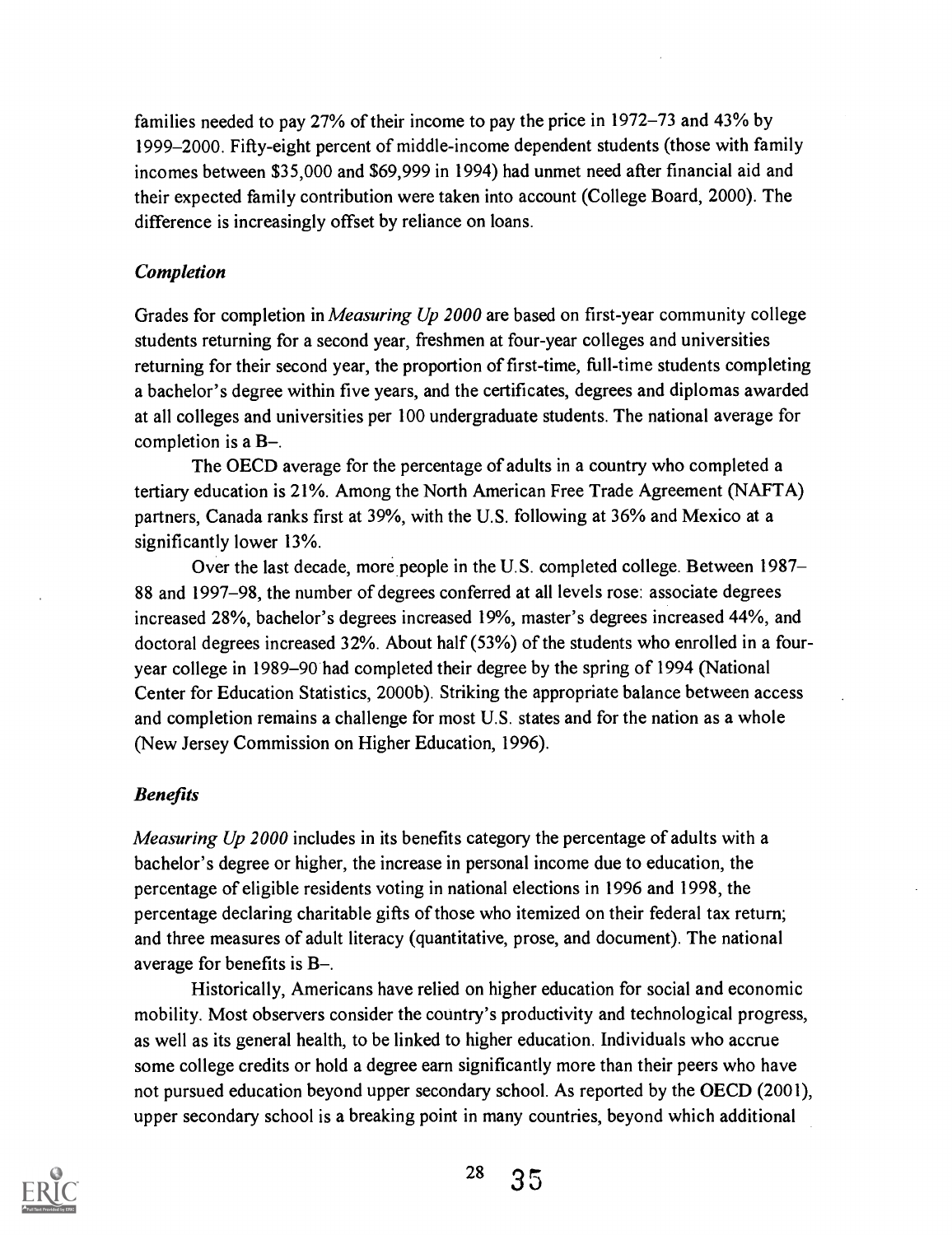education attracts a particularly high premium. In the U.S., the average college graduate will earn 80% more than a high school graduate and experience fewer incidents of unemployment.

### Conclusion

The rules of the game at the federal level have changed during the past decade. There is now less emphasis upon need-based grants and more on subsidized loans. While lowincome and underserved populations remain a federal concern, the middle-class has become the focus in the majority of new initiatives. Direct lending has arguably altered the role of the federal government in relation to institutions. And tax credits, for which students and families must have substantial income to benefit, have shifted the focus of federal financial aid dollars from low-income to middle-income families.

Despite increasingly effective federal lobbying efforts by organizations representing the higher education community, institutions must now report far more information than they would like about behaviors, activities and outcomes that have not been a matter of federal concern previously. And the new federal requirements do not end with the reporting of data. New standards have been defined in areas such as student loan default rates, with penalties for institutions that are judged to be below acceptable levels. Historically, accreditation has been the province of institution- or discipline-based associations. Now these organizations must operate under federal oversight and enforce federal reporting requirements.

The higher education community has reacted with criticism, rationalizations and doomsday predictions. Many of these assessments are reasonable from the perspective of the traditional higher education enterprise. Increasingly, however, the enterprise is not traditional, and public opinion seems solidly on the side of more rather than less oversight.

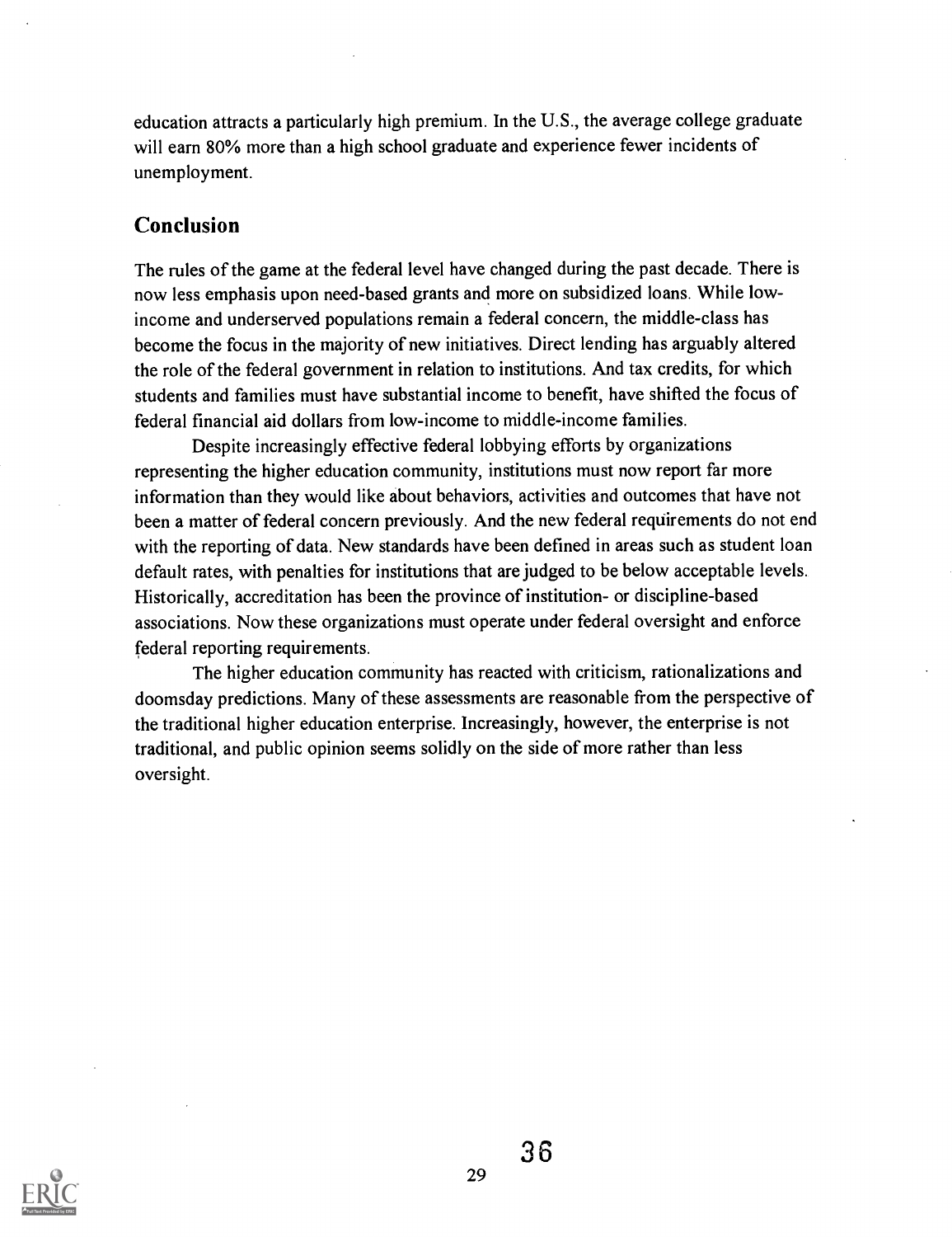### References

- Abramson, H. N., Encarnacao, J., Reid, P., Schmoch, U. (1997). Technology Transfer Systems in the United States and Germany: Lessons and Perspectives. National Academy Press: http://www.nap.edu/catalog/5271.html [September 2001].
- Advisory Commission on Intergovernmental Relations. (1981). The Federal Role in the Federal System: The Dynamics of Growth/The Evolution of a Problematic Partnership: The Feds and Higher Ed. Washington, D.C.
- Advisory Committee on Student Financial Assistance. (2001). Access Denied-Restoring the Nation's Commitment to Equal Educational Opportunity. Washington, D.C.
- Basinger, J. (2001). Universities Are Urged to Promote More Research Ties with Industry. Chronicle of Higher Education (June 11): http://chronicle.com/search97cgi/s97 cgi [September 2001].
- Burd, S. (2001a). "Direct Lending's Last Stand?" Chronicle of Higher Education: http://chronicle.com/weekly/v47/i40/40a01801.htm [August 2001].
- . (2001b). "Default Rate on Student Loans Drops Again, But Worsening Economy Could End Trend." Chronicle of Higher Education: http://chronicle.com/daily/2001/09/2001092008n.htm [November 2001].
- Chronicle of Higher Education. (1991). Almanac Issue 1991-92. 38 (1).
- . (1993). Almanac Issue 1993-94. 40 (1).
- $-$ . (2000). Almanac Issue 2000–01. 47 (1).
- Clinton, W. J. (1993). "Address Before a Joint Session of Congress" (State of the Union). Washington Post (February 17): http://www.washingtonpost.com/wp-srv/politics/special/states/states.htm [October 2001].
- . (1997a). "Address Before a Joint Session of Congress" (State of the Union). Washington Post (February 4): http://www.washingtonpost.com/wp-srv/politics/special/states/states.htm [May 2001].
- . (1997b). Budget of the United States Government, The Budget Message of the President, Fiscal Year 1998. U.S. Government Printing Office: http://w3.access.gpo.gov/usbudget/fy1998/maindown.html [June 2001].
- . (1999). "Address Before a Joint Session of Congress" (State of the Union). Washington Post (January 20): http://www.washingtonpost.com/wp-srv/politics/special/states/states.htm [May 2001].
- Cohen, A. (1998). The Shaping of American Higher Education. San Francisco: Jossey-Bass.
- College Board. (2000). Trends in College Pricing (Report 992991). New York: College Board Publications.
- ... (2001). Trends in Student Aid (Report 992992). New York: College Board Publications.

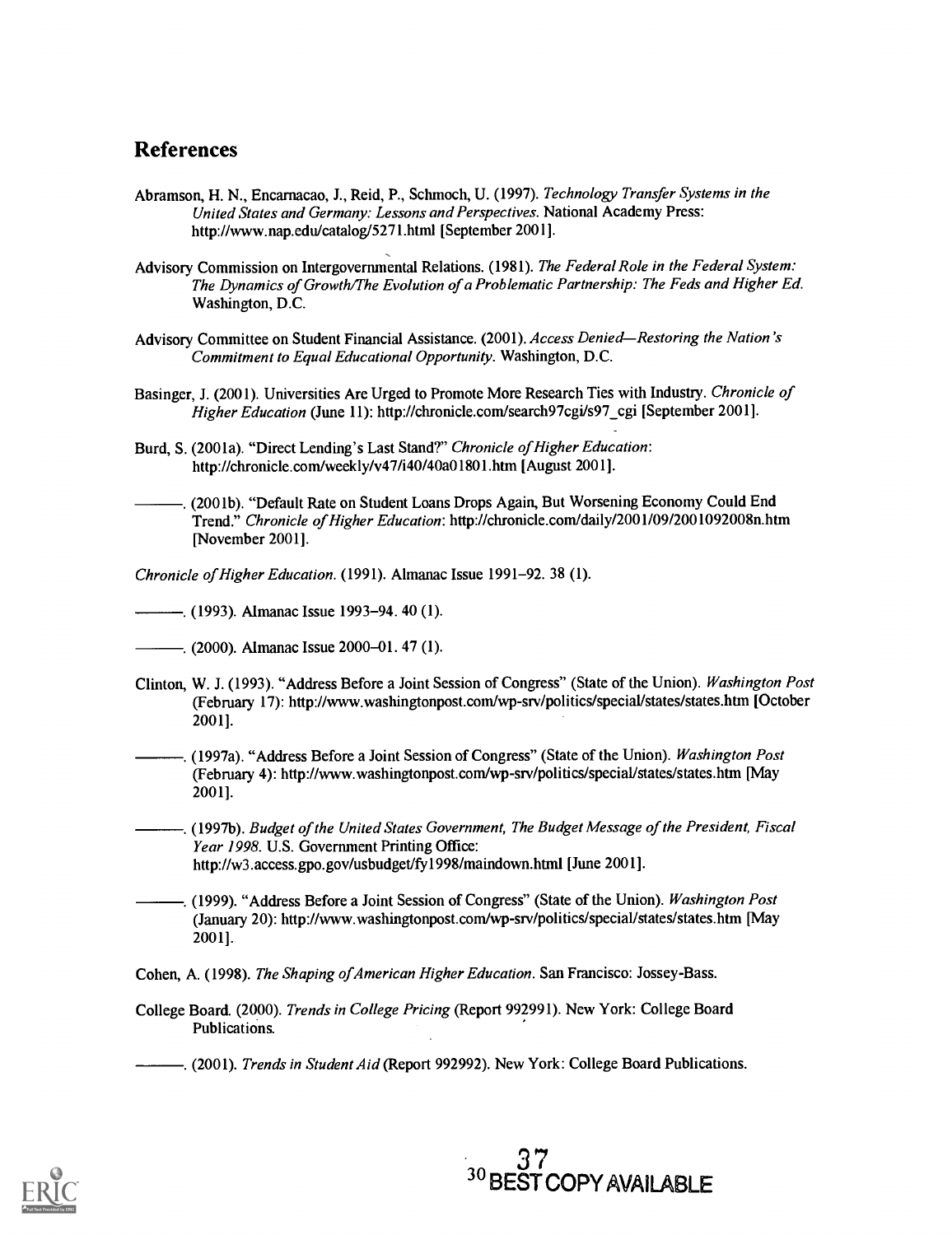- Committee on Forces Shaping the U.S. Academic Engineering Research Enterprise. (1995). Forces Shaping the U.S. Academic Research Enterprise. National Academy Press: http://www.nap.edu/books/030905284X/html/index.html [August 2001].
- Congressional Record. (1992). "Higher Education Amendments of 1992." Washington, D.C.: U.S. Congressional Record. March 25. http://rs9.1oc.gov/cgi-bin/query/D?r102:1:./temp/-4.102gQxRsH [May, 2001].
- . (1998). "Higher Education Amendments of 1998-Conference Report." Washington, D.C.: U.S. Congressional Record. September 11. http://rs9.loc.gov/cgi-bin/query/D?r105:32:./temp/~r105NEtkL2 [May, 2001)].
- . (1999). "Statements on Introduced Bills and Joint Resolutions." Washington, D.C.: U.S. Congressional Record. January 22.
- . (2000). "The National and Community Service Amendments Act of 2000." Washington, D.C.: U.S. Congressional Record. June 23.
- Cook, C. E. (1998). Lobbying for Higher Education. Nashville and London: Vanderbilt University Press.
- Corporation for National and Community Service. (2001). http//www.nationalservice.org/about/leg\_history.html [March 2002].
- Executive Office of the President. Office of Management and Budget. (2001). "Budget of the United States Government" (unpublished). Washington, D.C.

-. Office of Science and Technology Policy. (1999). Analysis of Facilities and Administrative Costs at Universities. (Electronic version). Washington, D.C.

- Gladieux, L. E. (2001). "Federal Student Aid." In D. E. Heller (ed.), Condition of Access: Higher Education for Lower Income Students. Washington, D.C.: Advisory Committee on Student Financial Assistance.
- Glazer, S. (1997). "Combating Scientific Misconduct." Congressional Quarterly Researcher 7 (1).
- Glickman, J., and Babyak, S. (1995). "Direct Loans Work for Students, Schools and Taxpayers" (press release). U.S. Department of Education: http://www.ed.gov/PressReleases/02-1995/yeadl.html [October 2001].
- Halstead, K. (1996). The Higher Education Report Card: 1995. Washington, D.C.: Research Associates of Washington.
- Hebei, S. (1999). "New Tax Credits Create Costly Tasks for College Officials." Chronicle of Higher Education (January 29): A35.

Ikenberry, S. H., and T. Hartle (2000). Where Have We Been and Where Are We Going: American Higher Education and Public Policy. Washington, D.C.: American Council on Education.

- Kingdon, J. W. (1995). Agendas, Alternatives, and Public Policies (2nd ed.). New York: HarperCollins.
- Kirchhoff, S. (1998). "Commission on College Costs Comes Back with a Warning." Congressional Quarterly Weekly: http://library.cqpress.com/weekly/bydate/1998\_1/january [November 2001].

National Center for Education Statistics. (1993). Digest of Education Statistics (Report 93232). Washington, D.C.: U.S. Department of Education.



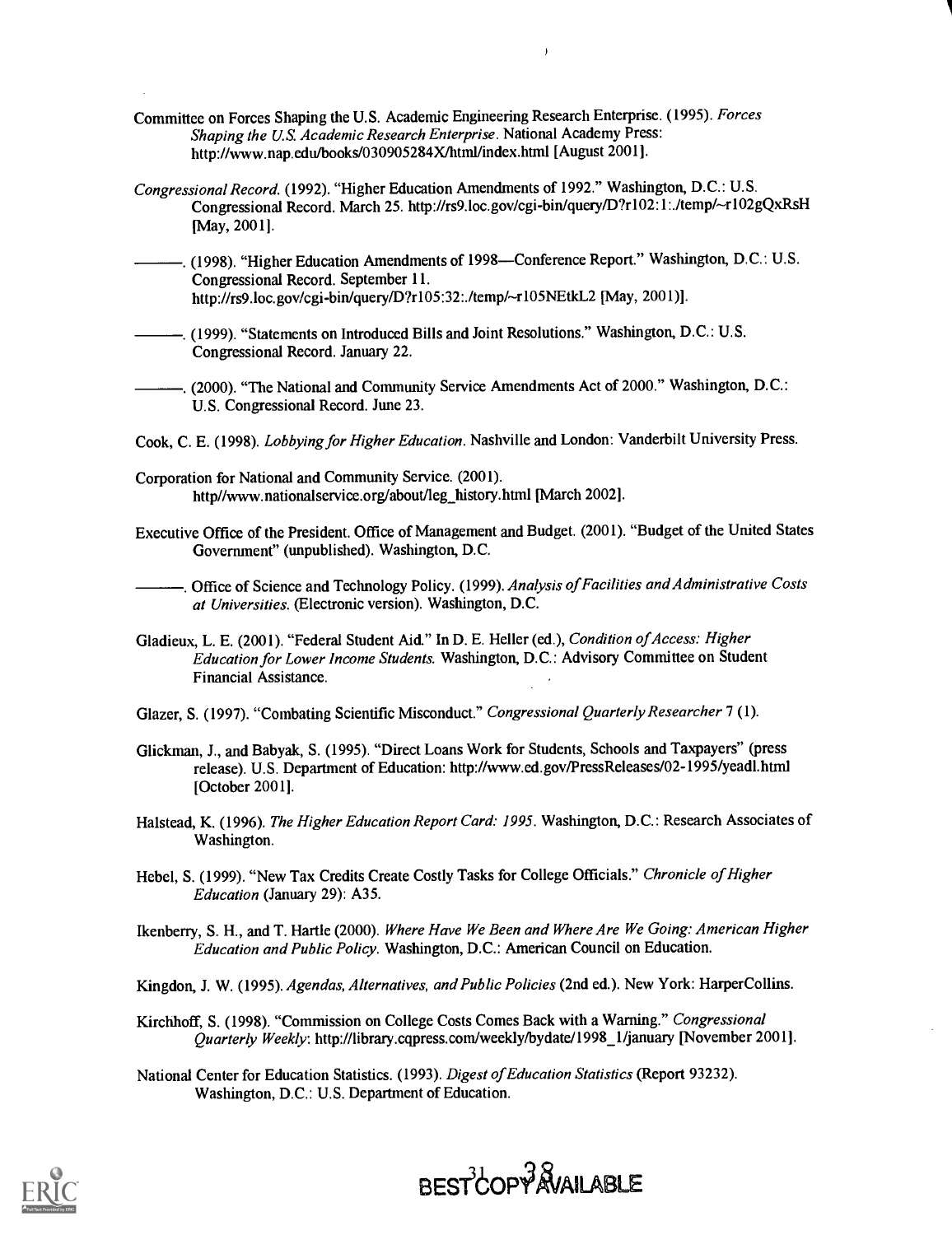- -.... (1995). National Postsecondary Student Aid Study (Report 95365). Washington, D.C.: U.S. Department of Education. -. (1997a). Current Fund Revenues and Expenditures of Institutions of Higher Education: Fiscal Years 1987 Through 1995. Washington, D.C.: U.S. Department of Education. . (1997b). National Postsecondary Student Aid Study (Report 98073). Washington, D.C.: U.S. Department of Education. . (1998a). State Comparisons of Education Statistics: 1969-70 to 1996-97 (Report 98018). Washington, D.C.: U.S. Department of Education. (1998b). Student Financing of Higher Education: 1995-96 (Report 98076). Washington, D.C.: U.S. Department of Education. -. (2000a). Digest of Education Statistics 2000 (Report 2001-34). Washington, D.C.: U.S. Department of Education. -. (2000b). Trends in Undergraduate Borrowing: Federal Student Loans in 1989–90, 1992–93, and 1995-96 (Report 2000-151). Washington, D.C.: U.S. Department of Education. -. (2001a). The Condition of Education (Report 2001-072). Washington, D.C.: U.S. Department of Education. . (2001b). Federal Support for Education: Fiscal Years 1980 to 2001 (Report 2002-129). Washington, D.C.: U.S. Department of Education. . (2001c). Middle Income Undergraduates: Where They Enroll and How They Pay for Their Education (Report 2001-155). Washington, D.C.: U.S. Department of Education. National Center for Public Policy and Higher Education. (2000). Measuring Up 2000: The State-by-State Report Card for Higher Education. San Jose, California. National Commission on the Cost of Higher Education. (1998). Straight Talk about College Costs and Prices: Report of the National Commission on College Costs. Washington, D.C. National Science Foundation. Division of Science Resources Studies. (2001). Academic Research and Development Expenditures, Fiscal Year 1999. Arlington, VA. New Jersey Commission on Higher Education. (1996). New Jersey's Renewable Resource: A Systemwide Accountability Report. Trenton, NJ. North, D. (1990). Institutions, Institutional Change and Economic Performance. Cambridge, UK: Cambridge University Press. Office of Postsecondary Education. (1999). Federal Campus-Based Programs Data Book 1998. U.S. Department of Education: www.ed.gov/offices/OPE/Data [September 2001]. . (2000). Directory of Federal Postsecondary Education Programs. U.S. Department of Education: http://www.ed.gov/offices/OPE/directory [November 2001]. -... (2001). Program Data, Loan Volume FY 2000. U.S. Department of Education: www.ed.gov/offices/OPE/Data [November 2001]. Organisation for Economic Co-operation and Development. (1999). Education at a Glance, OECD
	- Indicators-1998. Paris.



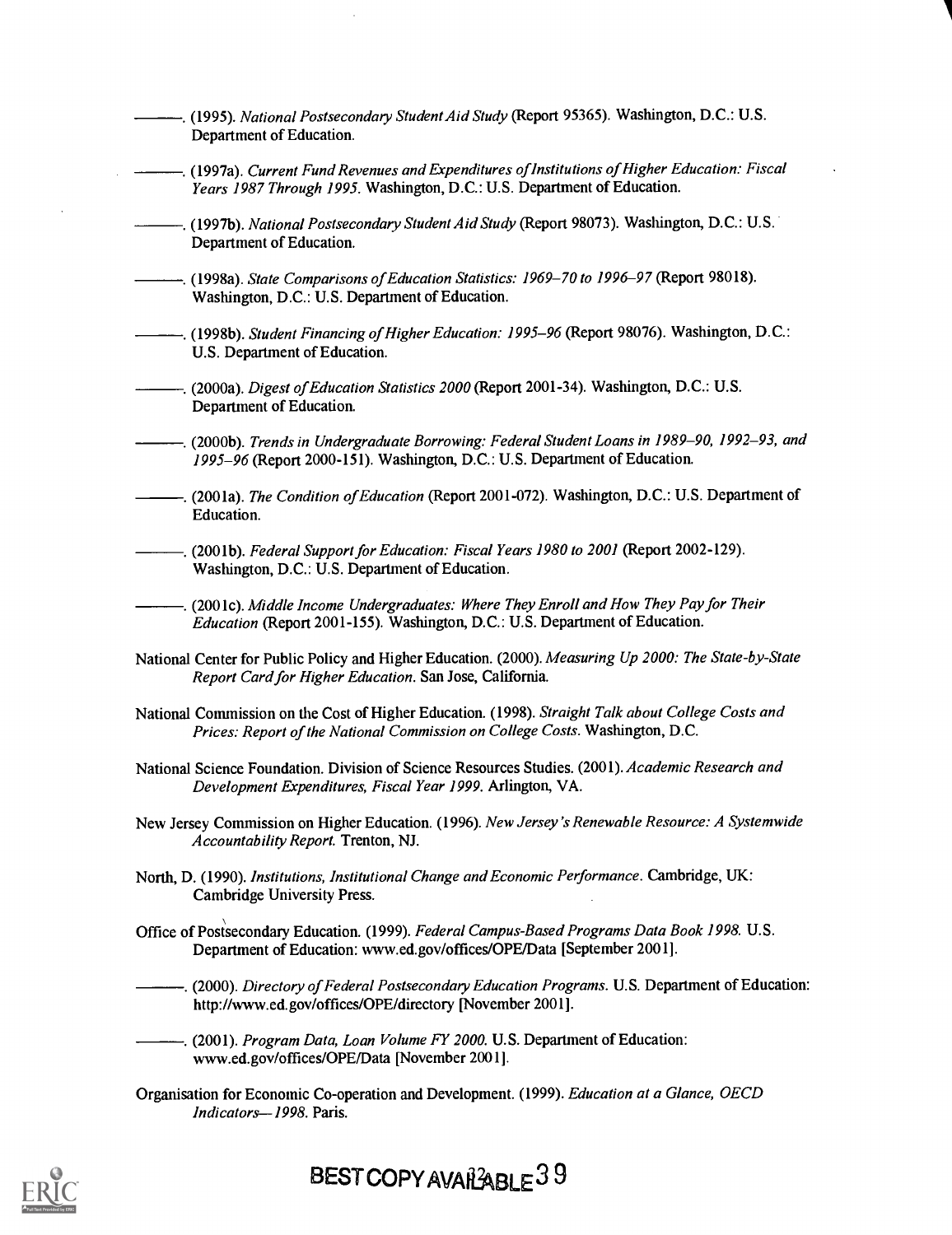-. (2001). Education at a Glance, OECD Indicators-2001. Paris.

- Parsons, M. (1997). Power and Politics—Federal Higher Education Policy Making in the 1990s. Albany: State University of New York Press.
- Redd, K. E. (1999). "The Changing Characteristics of Undergraduate Borrowers." In J. King (ed.), Financing a College Education: How It Works, How It's Changing. Phoenix: Oryx Press.
- Riley, R. (2001). "Remarks as Prepared for Delivery by U.S. Secretary of Education Richard W. Riley." Paper presented at the Association of American Colleges and Universities, Washington, D.C.
- Rubin, A. (1997). "Education Taxes Debated." Congressional Quarterly Weekly 55 (6): 333.
- Scherschel, P. (2000). Student Debt Levels Continue to Rise. Stafford Indebtedness: 1999 Update. Indianapolis, IN: U.S.A. Group Foundation.
- Schmidt, P. (1998). "More States Try to Stanch 'Brain Drains,' But Some Experts Question Strategy." Chronicle of Higher Education (February 20): http://chronicle.com/search97cgi/s97\_cgi [September 2001].
- Silver, D. (2001). GEAR-UP: A Capstone for Reform. Washington, D.C.: Department of Education, Gaining Awareness and Readiness for Undergraduate Programs: http://www.ed.gov/gearup/GEAR\_UP-A\_Capstone for\_Reform.doc [December 2001].
- Spencer, A. C. (1999). "The New Politics of Higher Education." In J. E. King (ed.), *Financing a College* Education: How It Works, How It's Changing. Phoenix: Oryx Press.
- U.S. Department of Education. (2001). Division of Vocation-Technical Education, Tech-Prep Education. http://www.ed.gov/offices/OVAE/techprep.html [June 2001].
- U.S. General Accounting Office. (1996). Higher Education: Ensuring Quality Education from Proprietary Institutions (GAO/T-HEHS-96-158). Washington, D.C.
- White House (1994). "Press briefing by Assistant to the President for National and Community Service Eli Segal, Attorney General Janet Reno, Interior Secretary Bruce Babbitt, Health and Human Services Secretary Donna Shalala, Housing and Urban Development Secretary Henry Cisneros, and Environmental Protection Agency Administrator Carol Browner." Office of the Press Secretary: http://www.ed.gov/PressReleases/06-1994/americor.html [June 2001].
- Wolanin, T. R. (2001). "Rhetoric and Reality: Effects and Consequences of the HOPE Scholarship" (working paper). Washington, D.C.: The Institute for Higher Education Policy.
- Zuckman, J. (1991a). "Cherished Student Loan Program Plagued by Tattered Image." Congressional Quarterly Weekly 49 (11): 674-81.
	- . (1991b). "Ford's Tactics." Congressional Quarterly (October 5): http://library.cqpress.com/cqweek/Ipext.dll?f=templates&fn=toolscontents.htm&cp=weekly%2Fbydate%2F1991\_1%2Foctober\_11&2.0 [June 2001].

. (1992). "House OKs College Aid Bill; Emphasis on Middle Class." Congressional Quarterly Weekly (March 28): 804-10. http://library.cqpress.com/cqweek/lpext.dll?f=templates&fn=hitlistframe.htm&2.0 [September 2001].

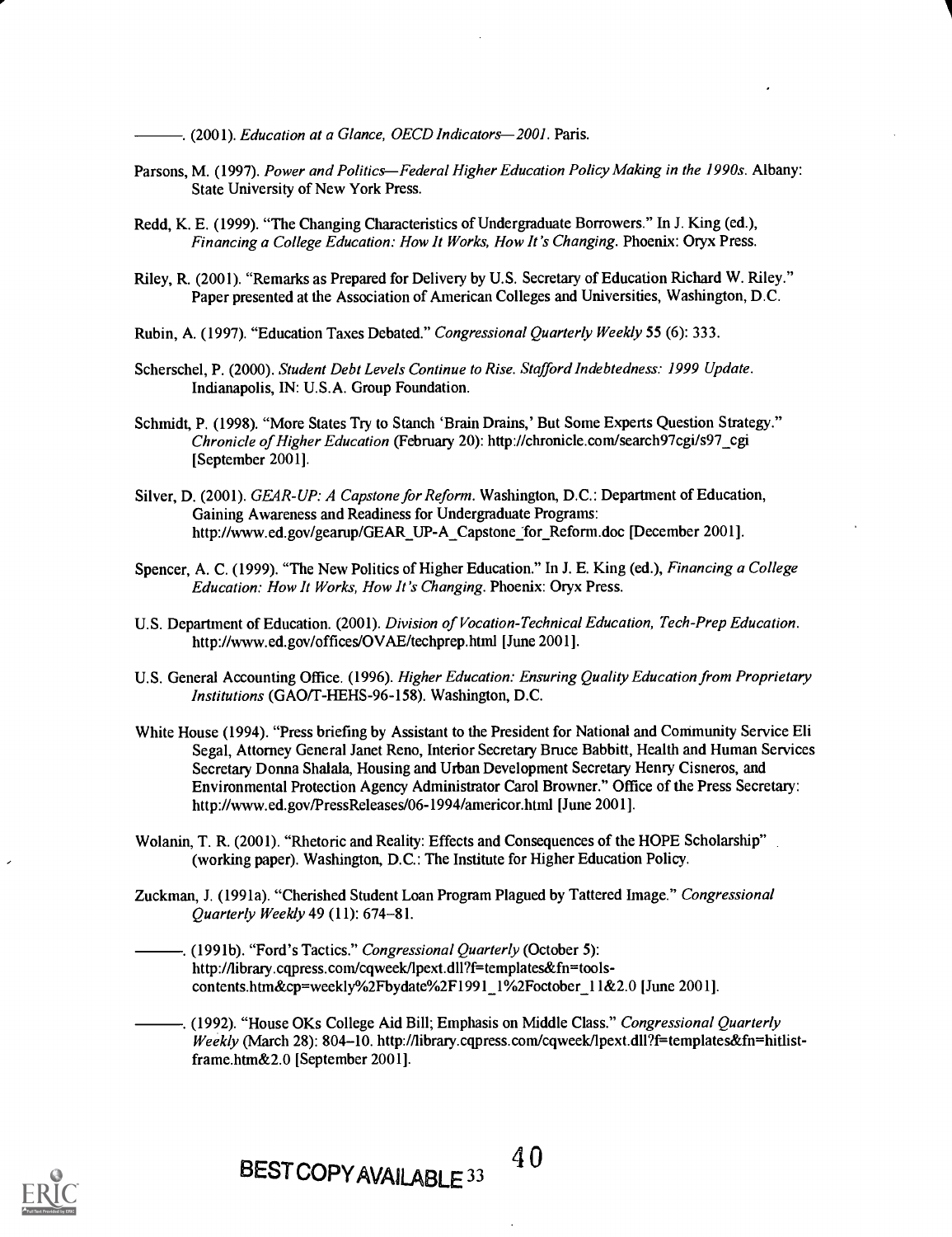# Glossary of Acronyms

### Student Aid

| FFEL:           | <b>Federal Family Education Loan</b>                                                                               |
|-----------------|--------------------------------------------------------------------------------------------------------------------|
| <b>FSEOG:</b>   | <b>Federal Supplemental Educational Opportunity Grant</b>                                                          |
| <b>GEAR-UP:</b> | Gaining Early Awareness and Readiness for Undergraduate Programs                                                   |
| $ICL$ :         | Income Contingent Loan                                                                                             |
| IRA:            | <b>Individual Retirement Account</b>                                                                               |
| LEAP:           | Leveraging Educational Assistance Partners                                                                         |
| PLUS:           | <b>Federal Parent Loans</b>                                                                                        |
| SSIG:           | <b>State Student Incentive Grant</b>                                                                               |
| TRIO:           | An aid program encompassing three initiatives: Upward Bound, Talent Search, and Student<br><b>Support Services</b> |

# Associations/Organizations

| ACE:           | American Council on Education                                      |
|----------------|--------------------------------------------------------------------|
| AACC:          | American Association of Community Colleges                         |
| AASCU:         | American Association of State Colleges and Universities            |
| AAU:           | American Association of Universities                               |
| <b>NAICU:</b>  | National Association of Independent Colleges and Universities      |
| <b>NASULGC</b> | National Association of State Universities and Land Grant-Colleges |
| <b>OECD:</b>   | Organisation for Economic Co-operation and Development             |
|                |                                                                    |

# Federal Agencies, Sub-Agencies and Offices

| ASL:  | The Accreditation and State Liaison subunit of the Office of Postsecondary Education, U.S.<br>Department of Education  |
|-------|------------------------------------------------------------------------------------------------------------------------|
| DOE:  | U.S. Department of Education                                                                                           |
| HEP:  | The Higher Education Programs subunit Office of Postsecondary Education, U.S.<br>Department of Education               |
| HHS:  | U.S. Department of Health and Human Services                                                                           |
| NCES: | National Center for Education Statistics, U.S. Department of Education                                                 |
| NIH:  | National Institutes of Health, U.S. Department of Health and Human Services                                            |
| OPE:  | Office of Postsecondary Education, U.S. Department of Education                                                        |
| OSI:  | <b>Office of Scientific Integrity</b>                                                                                  |
| NSF:  | <b>National Science Foundation</b>                                                                                     |
| PBO:  | Performance-based organization                                                                                         |
| PPI:  | The Policy, Planning, and Innovation subunit of the Office of Postsecondary Education,<br>U.S. Department of Education |

 $\overline{\mathbf{v}}$ 

# Miscellaneous

|        | Amendments: Reauthorizations of the Higher Education Act of 1965 |
|--------|------------------------------------------------------------------|
| NAFTA: | North American Free Trade Agreement                              |



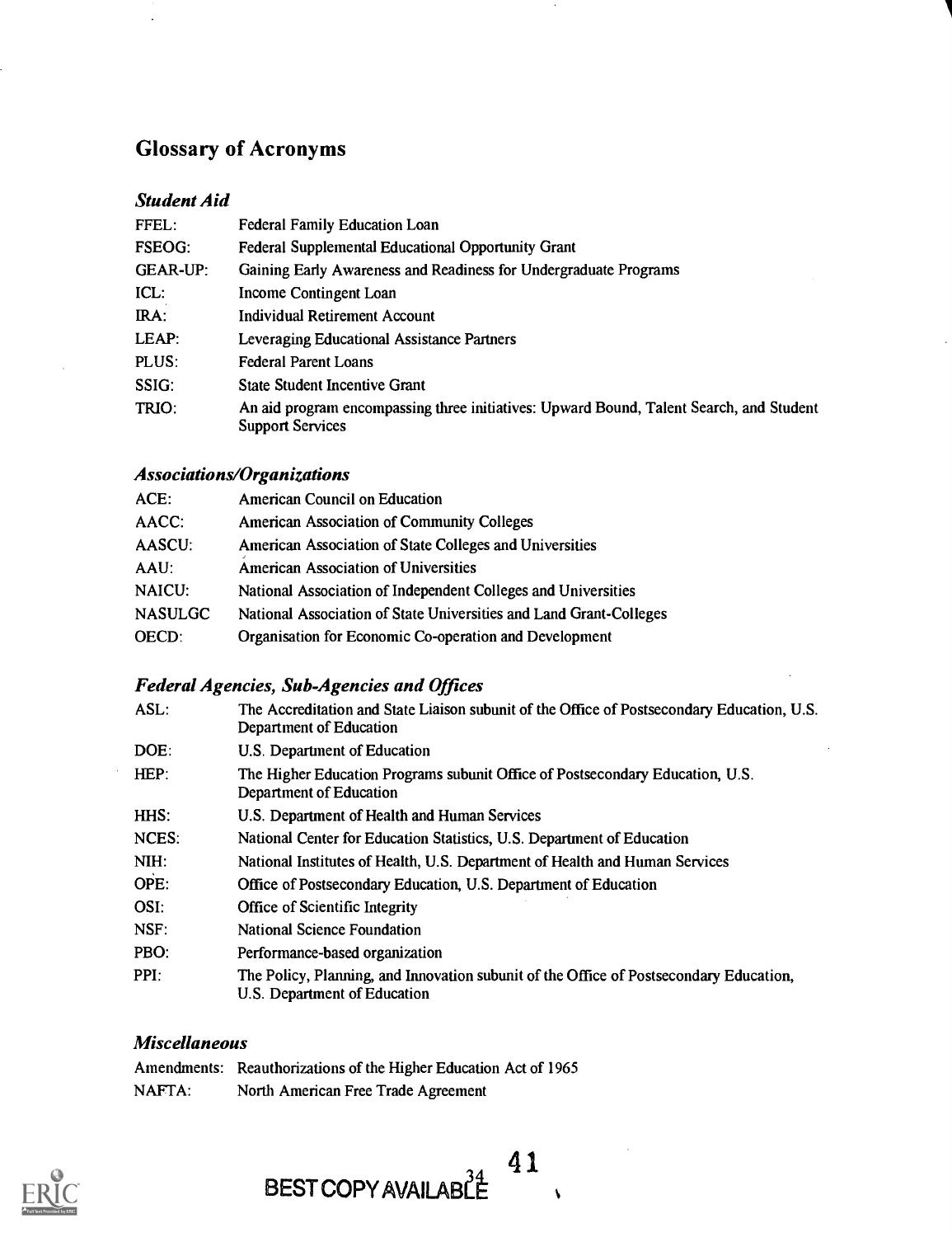

TO THE EDUCATIONAL RESOURCES TO THE EDUCATIONAL RESOURCES TO THE EDUCATIONAL RESOURCES INFORMATION CENTER (ERIC) INFORMATION CENTER (ERIC) . INFORMATION CENTER (ERIC) 28 2A Level 2A Level 1 Ť

:Check here for Level I release, perreitting ropioduction and dissemination in microfiche or other ERIC erthlyal modis (e.g., electronic) and paper Copy.

1 - Jan Jaw

Check here for Level 2A release, permitting reproduction and dIsiernination in microfiche and In electronic media for ERIC archival collection subscribers only

Check hare for Level 28 release, permitting reproduction end dissemination in microfiche only

Level 2B

Documents will be processed as indicated provided reproduction quality permits. If permission.to reproduce Is granted, but no box Is checkad, documents will be processed at Level 1.

Sign here,  $\rightarrow$  221 please <sup>Crow</sup> XIHEPS-New York University I hereby grant to the Educational Resources Information Center (ERIC) nonexclusive permission to reproduce and disseminate this document. as indicated above. Reproduction from the ERIC microfiche or electronic media by persons other than ERIC employees and its system contractors requires permission from the copyright holder. Exception is made for non-profit reproduction bylibraries and other service agencies to satisfy information needs of educators in response to discrete inquiries. **Signature** 239 Greene St., Suite 300<br>New York, NY 10003-6674 Printed Name (Position/Titler; chard Richardson. 911q98-5640  $\begin{array}{|l|l|}\n\hline\n\text{Exkail Adness:} & \text{Date:} \\
\text{TCr} & \text{(dnyu, edu)} & \text{June} \\
\hline\n\end{array}$ <u>Director, AIHF</u> FAX:<br>212-995-4041 Date;<br>June 16, 2002

(over)